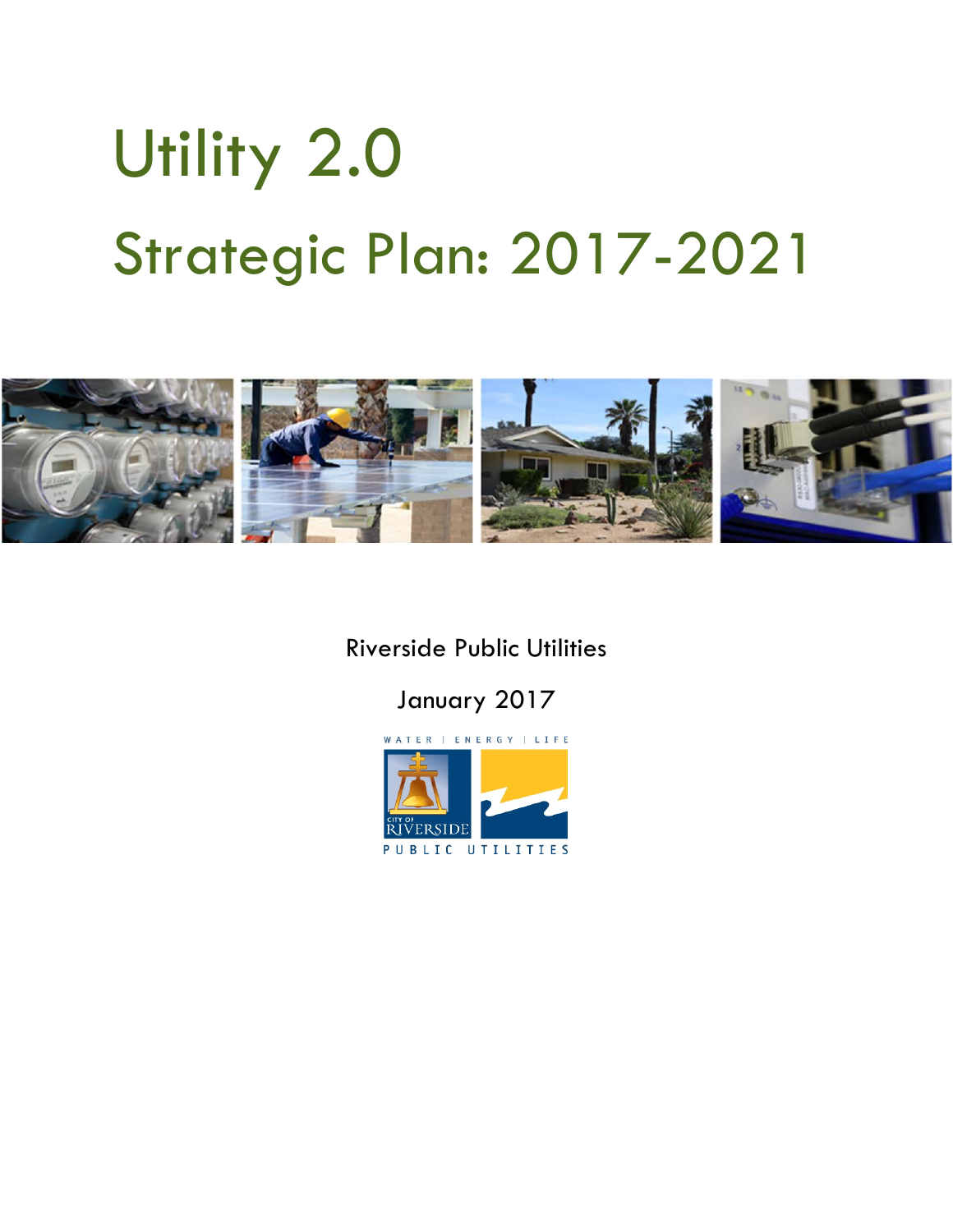#### **CITY COUNCIL**

Mike Gardner | *Ward 1* Andy Melendrez | *Ward 2* Mike Soubirous | *Ward 3* Paul Davis | *Ward 4* Chris Mac Arthur | *Ward 5* Jim Perry | *Ward 6* John Burnard | *Ward 7* Rusty Bailey | *Mayor*

#### **BOARD OF PUBLIC UTILITIES**

Jennifer O'Farrell | *Ward 1* Kevin Foust | *Ward 2* Elizabeth Sanchez-Monville | *Ward 3* Dave Austin | *Ward 4* Andrew Walcker | *Ward 5* Vacant | *Ward 6* Ronald Cole | *Ward 7* Justin Scott-Coe | *Citywide 1* David Crohn | *Citywide 1*

#### **EXECUTIVE MANAGEMENT**

John A. Russo | *City Manager*

Girish Balachandran | U*tilities General Manager*

Kevin S. Milligan | *Deputy General Manager*

Michael J. Bacich | *Assistant General Manager - Customer Relations/Marketing*

Laura M. Chavez-Nomura | *Assistant General Manager - Finance/Administration*

Daniel E. Garcia | *Assistant General Manager - Resources*

George R. Hanson | *Assistant General Manager - Energy Delivery*

Todd L. Jorgenson | *Assistant General Manager – Water*

Mujib U. Lodhi | Assistant General Manager – Operational Technology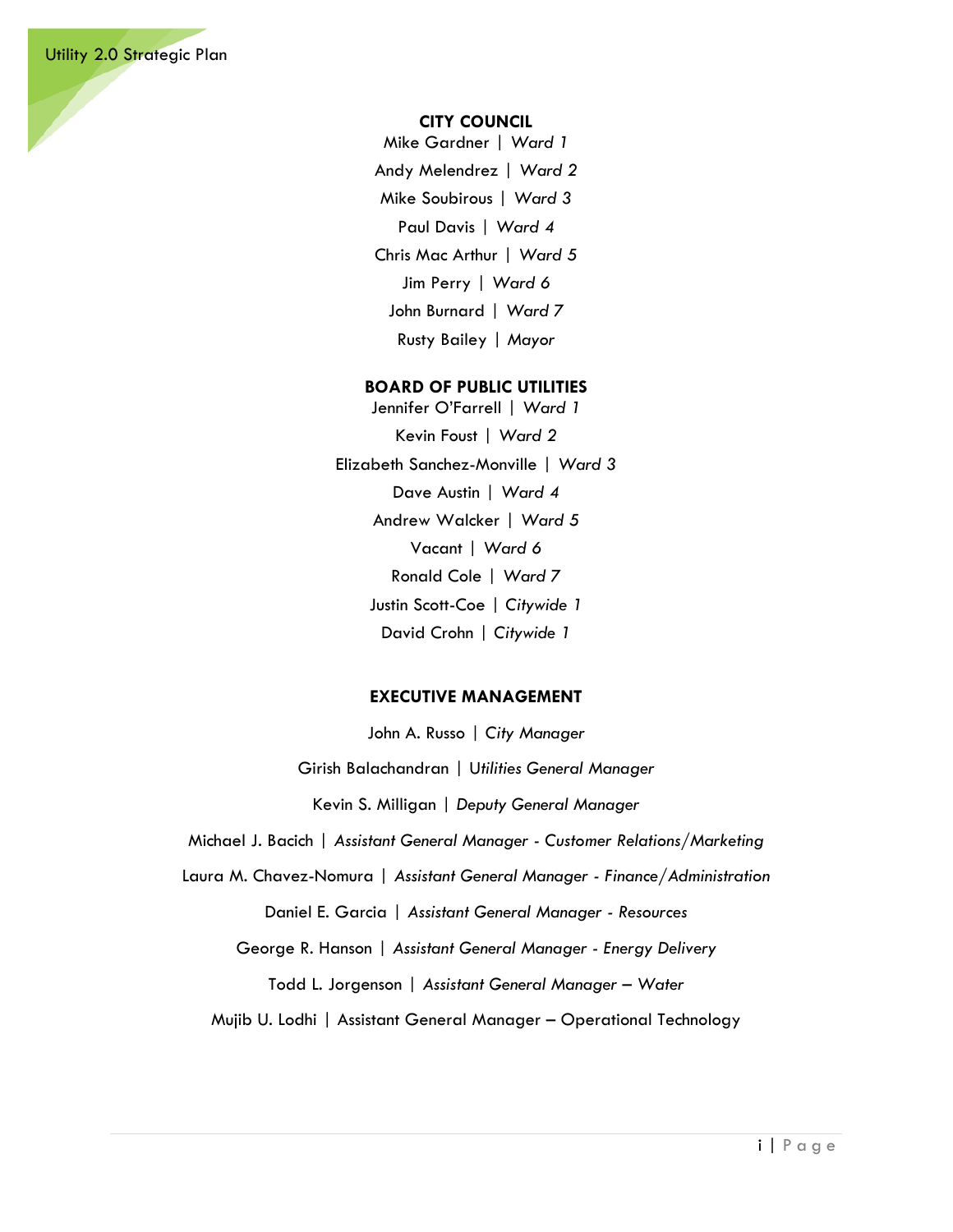# **Table of Contents**

| Operational Technology<br>45 |
|------------------------------|
|                              |
|                              |
|                              |
|                              |
|                              |
|                              |
|                              |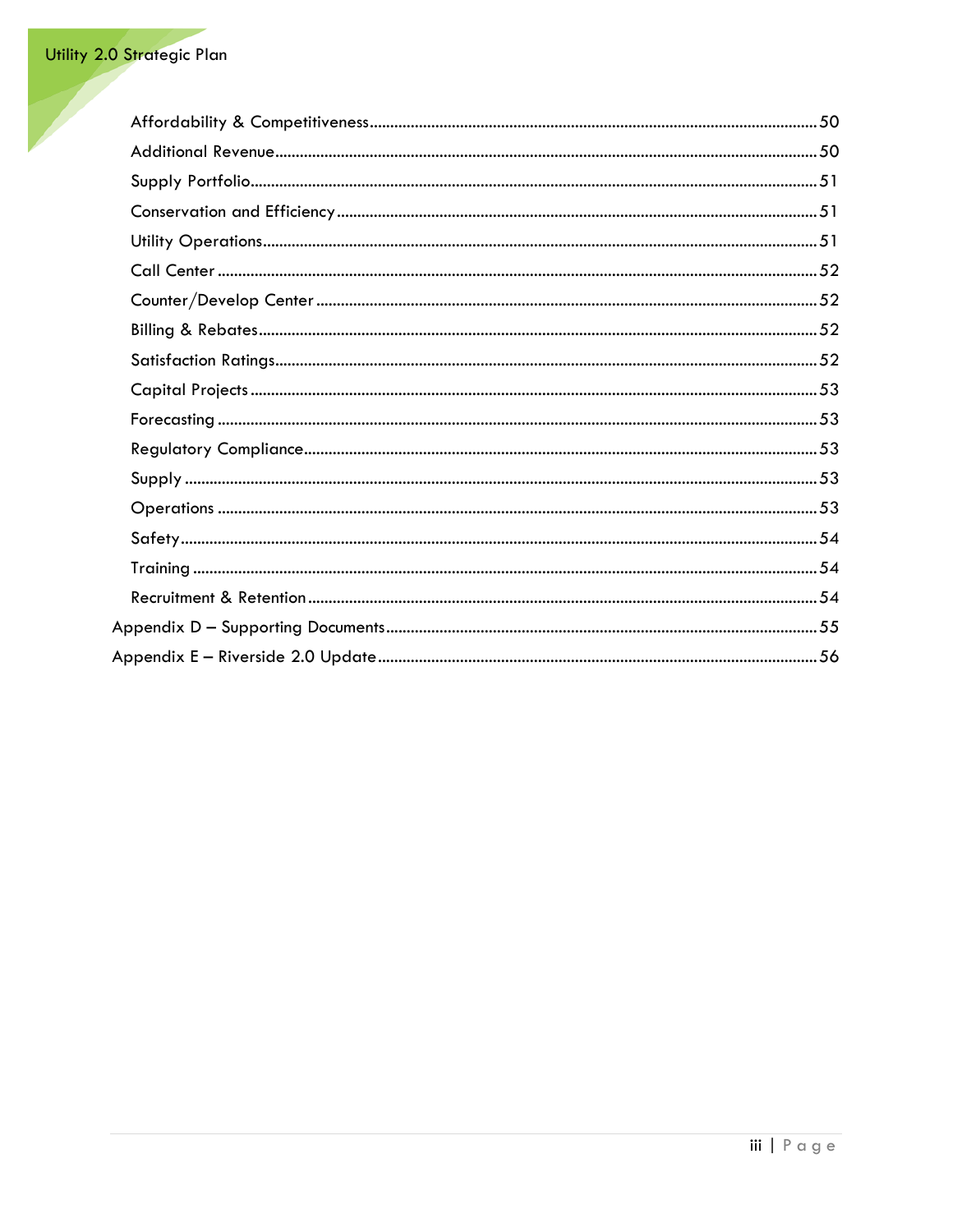# <span id="page-4-0"></span>General Manager's Message

The water delivery system and electric grid are the essential framework that connect us all. Water and electricity flow through every aspect of our lives. Our way of life is completely dependent on reliable delivery of these commodities. For more than 100 years Riverside has provided affordable water and electricity to our homes and businesses. A recent study by the University of California

Riverside quantified the annual economic impact of City-ownership of its electric and water utility to the community. The study found that the local economy benefits by more than \$479 million per year and supports more than 3,500 jobs via direct, indirect and induced impacts. As today's stewards, we will grow the value of this amazing asset not just for our generation but for future generations.



To ensure future stability and growth we – City Council, RPU Board and staff - developed the Utility 2.0 plan. It sets a direction for the next ten years, concentrating on accelerated infrastructure replacement and implementing new technology projects. We outline four options to replace our crumbling utility infrastructure, embed smart and innovative technology, lay out policies that will keep us financially strong and develop a vision for a workforce that is skilled, committed, safe and engaged; all aimed at improving the customer experience.

Just as we assured reliability with large infrastructure improvements over the past decade, these next ten years require us to shift focus toward the poles, wires, and pipes that were put in during the post-World War II period in the 1950s. The need for reliable and affordable utilities for Riverside is not negotiable. Our electric and water delivery infrastructure, most of which was built decades ago, is deteriorating and must be renewed and replaced. Without a change in our current path, we will miss opportunities and take on more risk. Sinkholes and rupturing pipelines will occur at greater frequency as the miles and miles of old pipelines fail. Without rapidly increasing our electric system infrastructure renewal, electric outages will be more frequent, take longer to fix and be more widespread. By accelerating infrastructure replacement, we will not only reduce the unthinkable risk of erratic service delivery, we will innovate using modern technology and improved processes.

Today our lives are more digital and more connected compared to 10 years ago. Do you remember that it was only 10 years ago that the Apple iPhone was announced? The same global changes that have driven disruptive technologies like smart phones, Google Maps, and self-driving cars is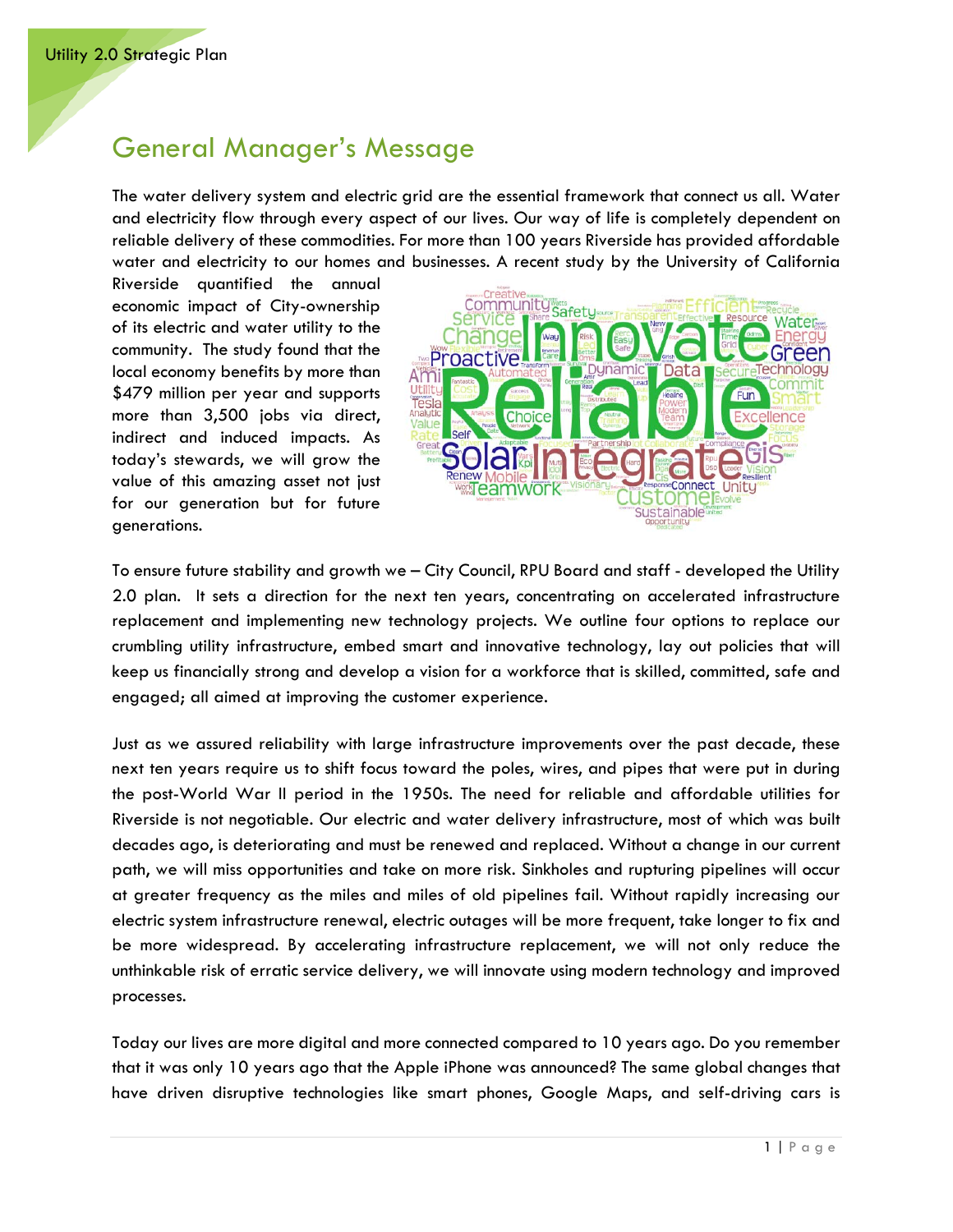influencing the way we deliver reliable and affordable delivery of electricity and water to our community.

As we replace our infrastructure we will embed modern technology and cyber-security measures into all of our investments so that customer satisfaction is increased. Today, we don't know when your lights are out or when you have a water leak, until you call us. System sensors combined with interconnected data collectors will help us know more about our system and become more responsive to customer's needs. We will look at larger opportunities to expand our fiber optic infrastructure and enable higher bandwidth and encourage economic development.

Renewables are here to stay and grow. Just as the internet created an information highway, our current grid needs to be transformed to an energy highway that is renewables-friendly. Not only will we rebuild the physical infrastructure of the grid to be renewables-ready but we will change our relationship with customers. They are not only consumers of our product, but thousands of them are producers of electricity. We will ensure that our grid is resilient enough to serve all our customers' electric needs in the future, whether they need us as their primary source of power or for us to be there as a backup.

We are blessed to have a resilient source of water in the Bunker Hill Basin. We have remained water independent since 2008 and delivered only local sources of water. We will continue to maximize the value of every drop of water. We have water to use, not to waste. California is just coming out of a 6-year historic drought that damaged the state's agricultural economy and brought a keen understanding of the value of water to all of us. Our water efficiency programs to help our customers use water more effectively will continue to be improved. We will develop new sources of supply to ensure our community growth.

Success of the Utility 2.0 plan is dependent on effective implementation. This strategic plan is not an immovable sign post; it outlines the actions we will take to start the implementation of the Utility 2.0 vision. As our industry changes, we will be flexible and adapt quickly to change our plan. Winston Churchill said, "Plans are of little importance, but planning is essential." Each year we will report our progress on achieving the goals outlined in this document to the Board, City Council and community. We are on an exciting and innovative path. This path of innovation will preserve and add value to the entire community. I look forward to our journey and thank you for partnering with us to keep RPU a continuing and growing asset to Riverside.



Girish Balachandran General Manager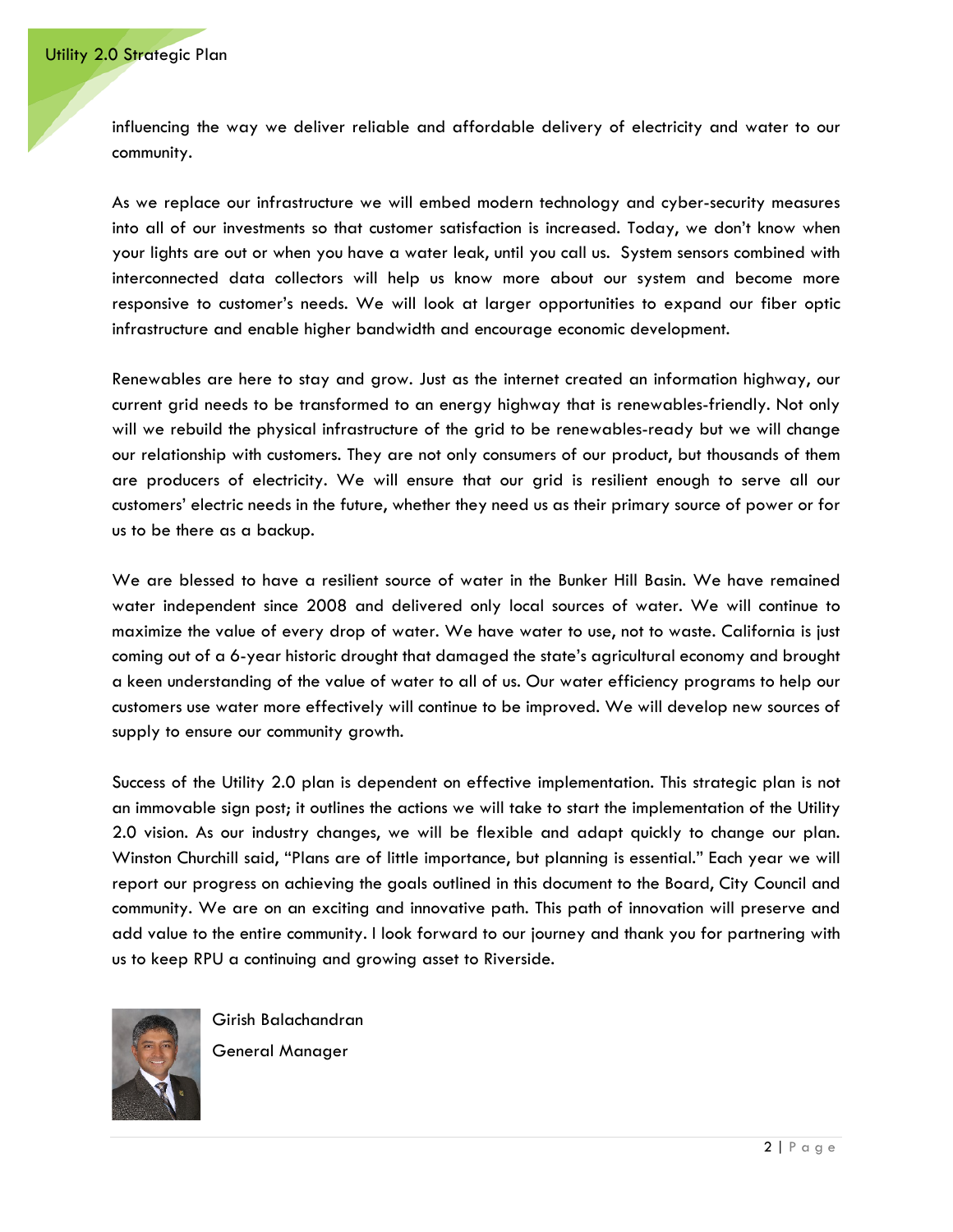# <span id="page-6-0"></span>Strategic Plan Overview

This Strategic Plan incorporates RPU's Mission and Vision with broader goals and aspirations from the City-wide Riverside 2.0 planning framework. It identifies goals, strategies, objectives and key performance indicators for implementation of RPU's Utility 2.0 strategy. The plan is intended to guide staff, management, the Board of Public Utilities and the City Council in the allocation of resources and management of our assets.

Our **mission** is to provide the highest quality water and electric service at the lowest possible rates to benefit the community.

Our **vision** is to be recognized as a unique community asset with a global reputation for innovation, sustainability and an enhanced quality of life.

Our **core values** define our approach to our work: Safety | Honesty and Integrity | Teamwork | Professionalism | Quality Service |Creativity and Innovation | Inclusiveness and Mutual Respect | Community Involvement | Environmental Stewardship.

Six **Focus Areas** provide the foundation of the Strategic Plan and form the basis of our business approach. These Focus Areas are derived from the Utility 2.0 Strategic Plan and are an outgrowth of the Three-year and Ten-year goals from our prior strategic planning efforts. Our focus areas are:

- Reliability & Resiliency
- Affordability
- **Sustainability**
- Customer Experience
- Operational Excellence
- Strong Workforce

Our **goals** define what RPU wants to achieve; they explain 'what' not 'how' and tell where we are going rather than how we will get there. **Strategies** define which actions to take to achieve success in our focus areas, and may take years to achieve. **Objectives** reflect what we need to accomplish in the near term; they are specific, measurable, attainable, relevant and timely actions to move the needle. **Key Performance Indicators** (KPIs) measure how well we are doing in achieving success.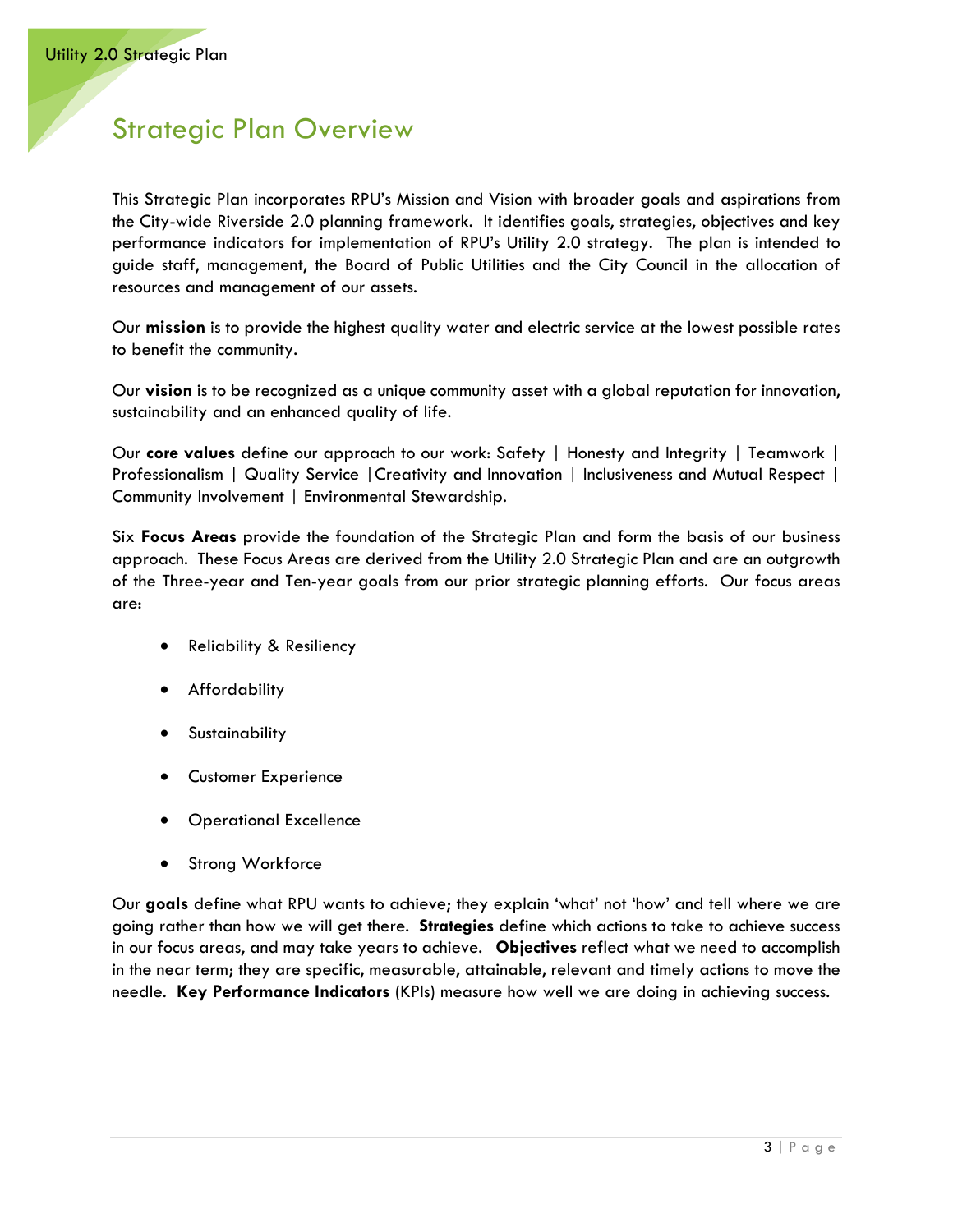# <span id="page-7-0"></span>Planning and Implementation

Our fundamental purpose in developing a strategic plan is to define the actions we will take over the next ten years to implement our Utility 2.0 vision. The process was designed to assess where we've been, where we need to go and respond to near and long term challenges. The General Manager led the development of our plan with participation by the community, Board of Public Utilities, Mayor and City Council. Implementation of the Strategic Plan is a Utility wide effort and will be led by the General Manager and senior management team.

Our strategic planning process kicked off in January 2015 with public workshops hosted by the Board. Those workshops reviewed literature on the current and future state of our industry and publications by thought-leaders. Utility specific long-range plans, ranging from workforce development and technology to resource and infrastructure were reviewed for adequacy and relevance. During these early workshops, the concept of Utility 2.0 was introduced and refined. Early Board workshops were then expanded to include joint workshops with the Mayor and City Council to further refine



the roles of governance and ensure alignment between the City Council and RPU goals.

Throughout early 2015, senior management staff developed and refined Utility 2.0 roadmaps, working with cross-functional teams to consider input from various sources such as **infrastructure master plans**, which optimize capital project investments; **integrated resource plans**, which define our long range water and power supply strategies; **workforce development plans**, which identify our current and future required competencies and our strategies to achieve them; a long range **financial proforma**, which identifies affordability and constraints; **new initiatives** and **employee and customer feedback** to define and update the focus areas; and strategies, objectives and key performance indicators.

In August 2015, the resulting roadmaps were presented in public workshops to the Board and City Council for feedback and refinement. Infrastructure and resource investment options were presented ranging from status quo spending (falling further behind) to industry leading (referred to as Option 4). Ultimately, the Board and Council conceptually adopted Option 3, an accelerated infrastructure renewal plan, subject to considerations of affordability.



Through a series of meetings in 2016 with senior staff, managers and supervisors we further refined **Division Specific Visions** for Utility 2.0 (See Appendix B), identified Key Performance Indicators and began the process of "mapping" our current practices to improve efficiency and service quality.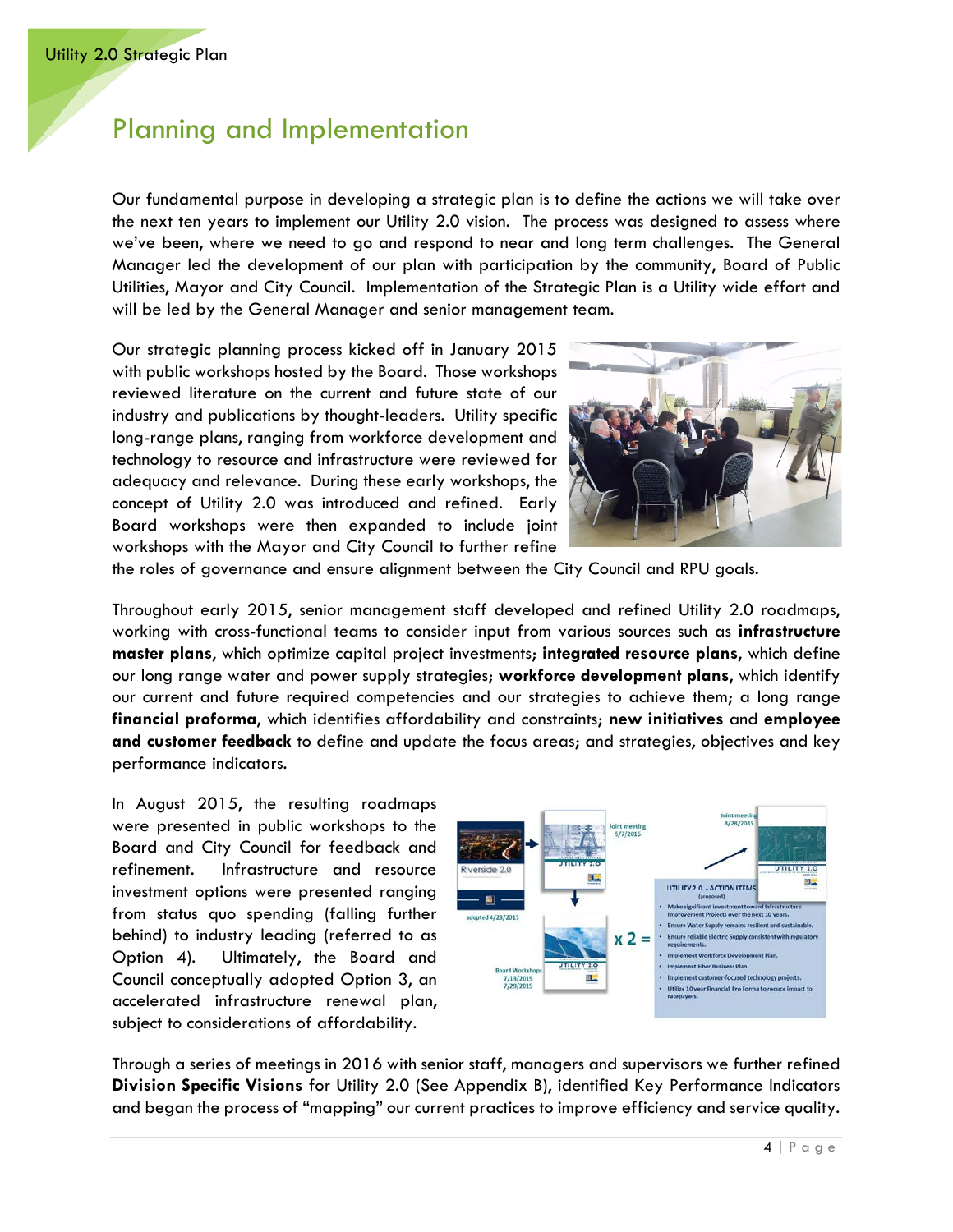The Strategic Plan is adopted by the Board of Public Utilities. The plan is far reaching and includes all components to implement the Utility 2.0 Option 3 roadmaps considered by the Board and City Council. As such, implementation of certain aspects are subject to and dependent upon funding. The Strategic Plan provides an overall high-level direction to prioritize resources to achieve future success; it does not describe all of the specific actions. By developing actions that are linked to the Strategic Plan, we can ensure focus and allocation of resources on the highest priorities.

The Strategic Plan guides the development of our biennial budget and the five- and ten-year capital improvement program to ensure that necessary resources are provided to implement the strategies and objectives.



Throughout the document, the icon symbolizes objectives which are in part or fully dependent on additional funding as identified in the Utility 2.0 roadmaps.

The plan includes a series of KPIs that are measurable, comprehensive and reflect the various strategies contained within the six focus areas. Biennial **KPI Targets** are identified in Appendix C. **KPI results** are measured against our targets to enable us to evaluate our progress. KPI reports will be presented to the Board quarterly.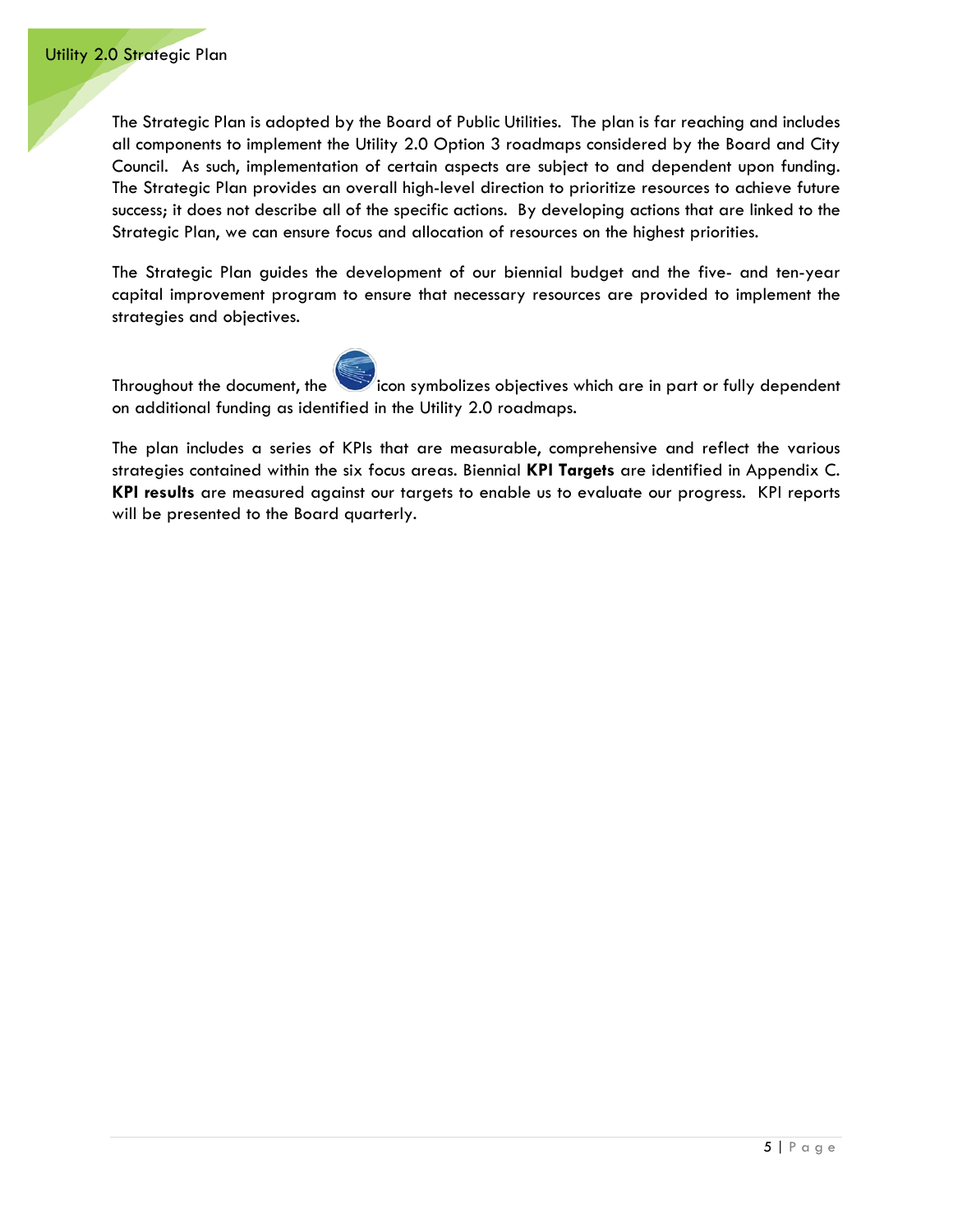# <span id="page-9-0"></span>**Goals**

# **Reliability & Resiliency**

Renew, replace, upgrade, modernize and extend the water and electric system infrastructure to ensure reliability is maintained or improved and that resilience to extreme events is maintained or improved.

# **Affordability**

Keep water and electricity prices affordable and comply with Fiscal Policy.

#### **Sustainability**

Meet all city goals and state and federal compliance targets related to efficient use of water and electricity, renewable resources, greenhouse gas emissions.

#### **Customer Experience**

Provide world-class customer-centered service in every encounter, every day.

#### **Operational Excellence**

Instill, maintain and grow a culture of learning, innovation and continuous improvement in all internal processes achieving excellence in all our operations.

#### **Strong Workforce**

Attract, retain, train, educate and promote employees ensuring that a high level of employee performance, productivity and engagement is achieved.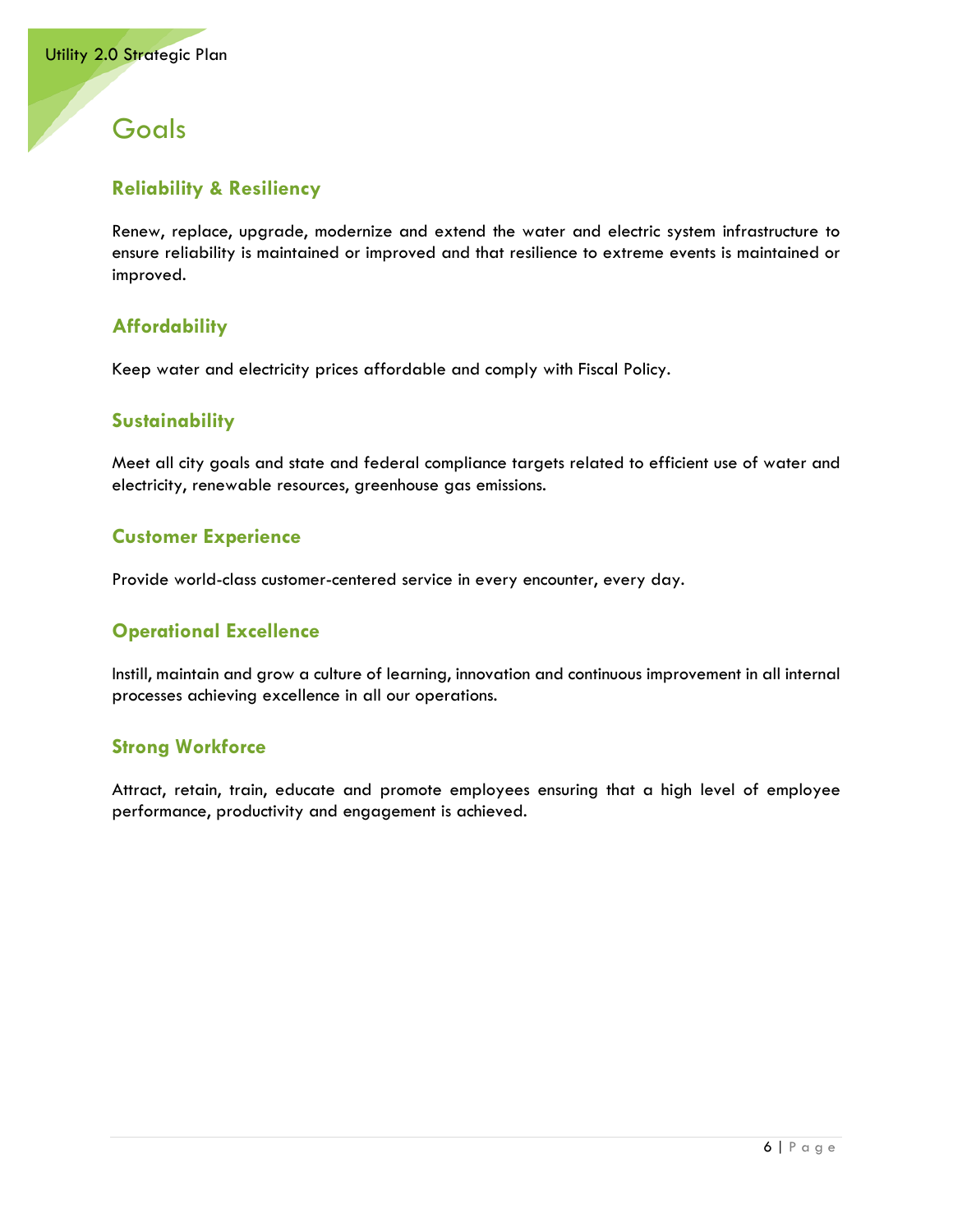# <span id="page-10-0"></span>Reliability & Resiliency

Goal: Renew, replace, upgrade, modernize and extend the water and electric system infrastructure to ensure reliability is maintained or improved and that resilience to extreme events is maintained or improved.

# **Key Performance Indicators**

#### System Reliability

- a) Average duration of an electric outage system wide lens (SAIDI)
- b) Average number of electric outages system wide lens (SAIFI)
- c) Average electric outage customer restoration time impacted customer lens (CAIDI)
- d) Average number of momentary (<5 minutes) electric outages system wide lens (MAIFI)
- e) Water system leakage and loss (Infrastructure Leakage Index)

#### Asset Replacement and Renewal

- f) Miles of Pipeline Replacement annually
- g) Number of Poles replaced annually
- h) Substation Relay replacements annually

#### Cyber and Physical Security

- i) Cyber security projects completed annually
- j) Physical security projects completed annually

#### Generation Resiliency

k) RERC and Springs Black Start Availability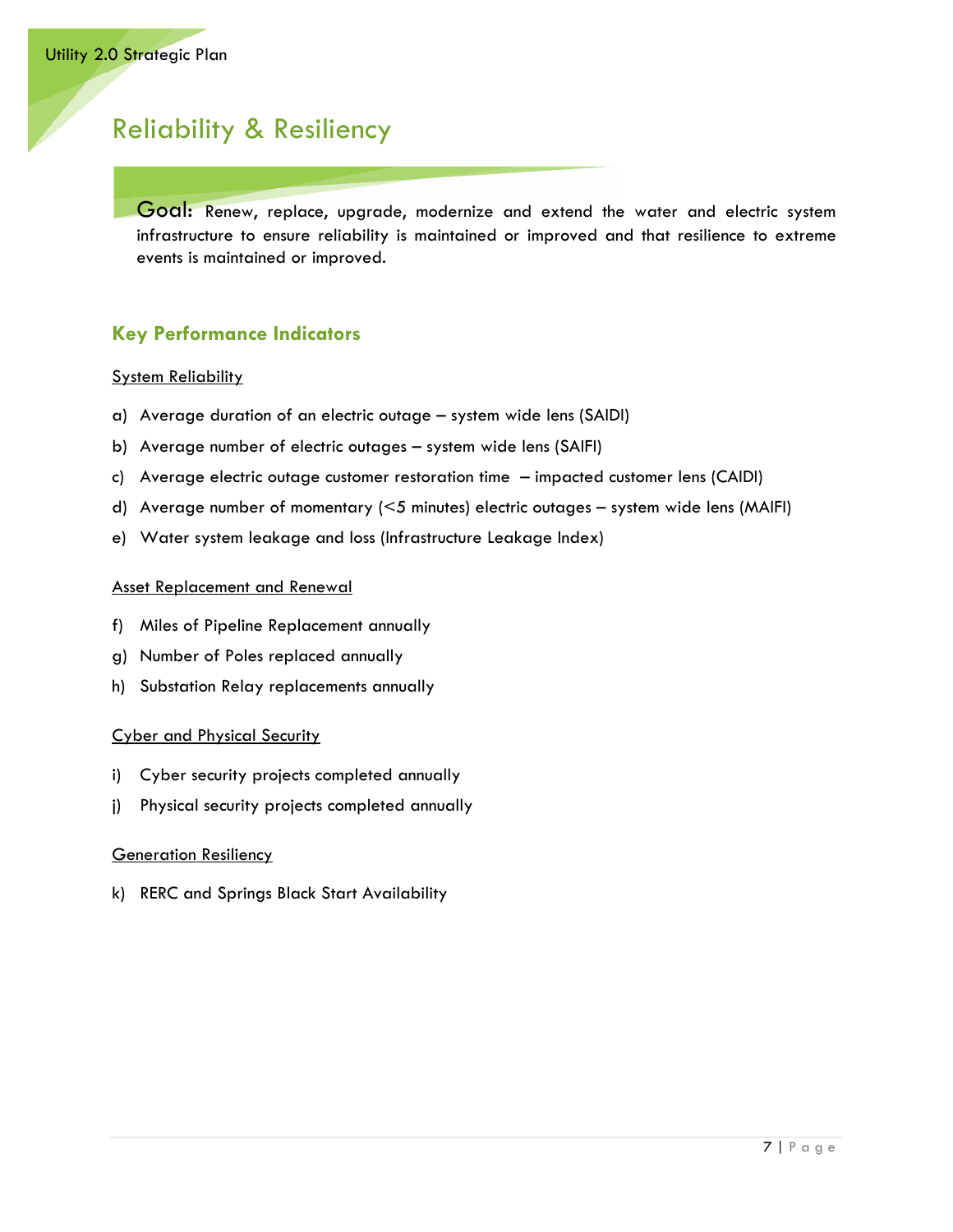**Develop and maintain electric and water supply facilities to fully implement our integrated resource plans.**

- 1) Maintain an ongoing 5-year equipment replacement plan for the RERC to ensure black start capability and compliance with state and federal regulations.
	- i) Daniel Garcia
- 2) Maintain an ongoing 5-year equipment replacement plan for the Springs Generation Facility to ensure black start capability and compliance with state and federal regulations.
	- i) Daniel Garcia
- 3) Design and construct the Phase 1 Jackson Street pipeline to extend the recycled water system by November 30 2017.
	- i) Todd Jorgenson
- 4) Design and construct the Phase 2 Jackson Street pipeline to extend the recycled water system by June 30, 2018.
	- i) Todd Jorgenson
	- 5) Initiate five well rehabilitation or replacement projects by March 31, 2017.
		- i) Todd Jorgenson
- 6) Coordinate with San Bernardino Valley Municipal Water District and other agencies to ensure construction of the Seven Oaks Dam enhanced recharge project by June 2021.
	- i) Todd Jorgenson
- 7) Coordinate with San Bernardino Valley Municipal Water District and other agencies to ensure construction of the San Bernardino foothills active recharge project by June 2025.
	- i) Todd Jorgenson
- 8) Design and construct the Riverside North Aquifer Storage and Recovery project (Santa Ana River rubber dam and related recharge basins) by June 2025.
	- i) Todd Jorgenson
- 9) Conduct ongoing pro-active maintenance and membrane replacement at John W. North Water Treatment Plant to maintain capacity at 6 MGD or better.
	- i) Todd Jorgenson
	- 10)Conduct ongoing pro-active groundwater basin monitoring to address risk of rising perchlorate levels and/or lower contaminant action levels.
		- i) Todd Jorgenson
	- 11)Conduct ongoing pro-active maintenance at RERC and Springs to meet 90% or better generation availability (including forced and planned outages) annually.
		- i) Daniel Garcia
	- 12)Conduct ongoing pro-active maintenance at RERC and Springs to reduce forced outage rate by 1% year over year.
		- i) Daniel Garcia
	- 13) Procure adequate forward power and/or natural gas to meet approved power hedge percentages for the 5-year forward period.
		- i) Daniel Garcia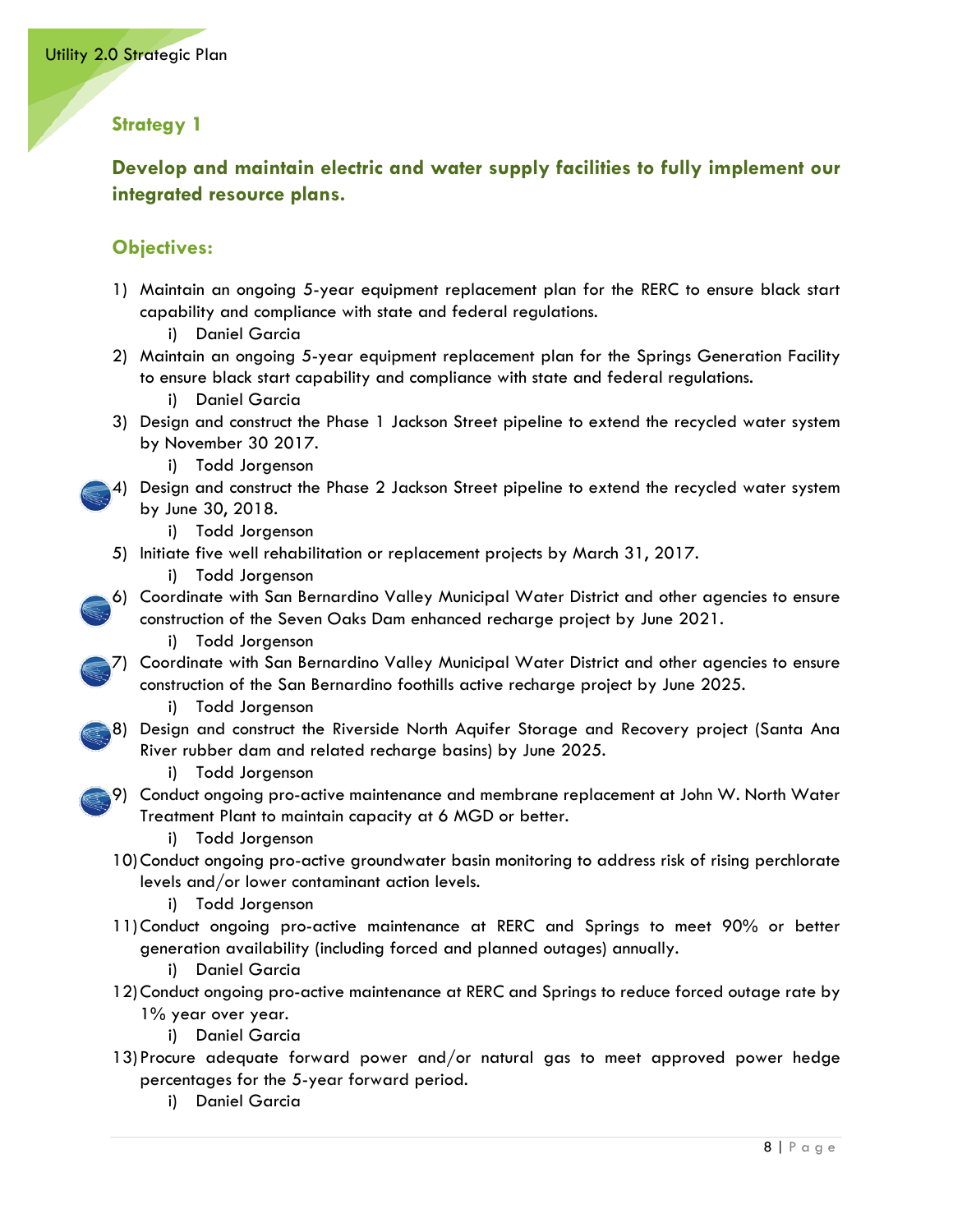- 14) Procure adequate power and/or natural gas to maintain 100% compliance with the system and flexible resource adequacy requirements.
	- i) Daniel Garcia

# **Develop and maintain electric and water transmission facilities to fully implement our infrastructure master plans.**

- 1) Secure property rights to begin construction of the RTRP 69kV RERC-Harvey Lynn and RERC-Freeman sub-transmission facilities by October 31, 2017.
	- i) George Hanson
- 2) Design and construct the RTRP 69kV RERC-Harvey Lynn and RERC-Freeman sub-transmission facilities by 2020.
	- i) George Hanson
- 3) Coordinate with Southern California Edison to ensure SCE construction of the RTRP 230 kV transmission facilities to Wildlife Substation by 2023.
	- i) George Hanson
- 4) Design and construct upgrades to ten substation 12kV switchgear by July 31, 2017.
	- i) George Hanson
- 5) Design and construct the Arlanza Substation and related sub-transmission improvements by June 2027.
	- i) George Hanson
- 6) Design and construct seven substation transformer replacements by June 2027. Establish interim time goals for each of project phase by June 30, 2017.
	- i) George Hanson
	- 7) Conduct ongoing GO-165 inspections of electric distribution facilities to meet compliance schedule.
		- i) George Hanson
	- 8) Conduct ongoing GO-174 inspections of substation equipment to meet compliance schedule. i) George Hanson
	- 9) Complete the replacement of all sub-transmission electro-mechanical relays to digital relays by 2023. Establish interim time goals for each of project phase by June 30, 2017.
		- i) George Hanson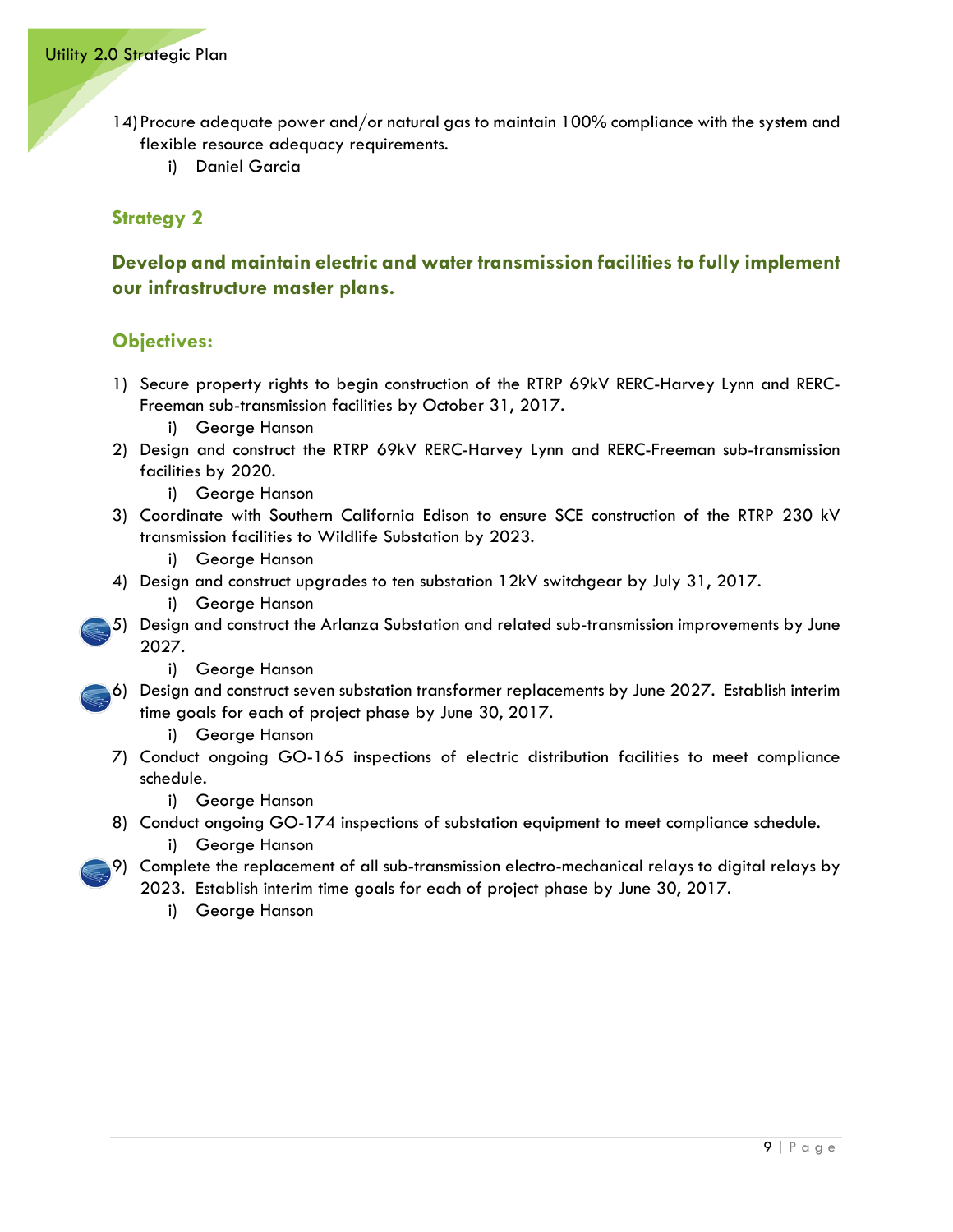# **Develop and maintain electric distribution and grid edge and water distribution and network edge facilities to fully implement our infrastructure master plans.**

- 1) Develop and deploy an advanced metering program for all commercial, industrial and institutional water and electric customers by June 30, 2018.
	- i) Mujib Lodhi
- 2) Develop and deploy an advanced metering program for all residential water and electric customers by 2020.
	- i) Mujib Lodhi
- 3) Evaluate the potential and implement, if cost-effective, a Demand Response program by June 30, 2018.
	- i) Mike Bacich and Daniel Garcia
- 4) Complete design of the Phase 1 LED streetlight conversion program by April 30, 2017. i) George Hanson
- 5) Complete construction of the LED streetlight conversion program by 2020. Establish interim time goals for each of Phase 2 through Phase 5 projects by June 30, 2017.
	- i) George Hanson
- 6) Increase pipeline replacement to achieve 100 year replacement cycle (from 5 miles per year to 8.5 miles per year) by 2020.
	- i) Todd Jorgenson
- 7) Complete conversion of six 4kV circuits to 12kV by December 31, 2017.
	- i) George Hanson
- 8) Complete Physical Security high priority findings from 2016 Vulnerability Assessment by September 30, 2017.
	- i) Mujib Lodhi
- 9) Complete Physical Security medium-priority findings from 2016 Vulnerability Assessment by February 28, 2018.
	- i) Mujib Lodhi
- 10) Complete Cyber Security high priority findings from 2016 Vulnerability Assessment by July 31, 2017.
	- i) Mujib Lodhi
- 11) Complete Cyber Security medium-priority findings from 2016 Vulnerability Assessment by December 31, 2017.
	- i) Mujib Lodhi
- 12) Develop and implement on-going proactive program to ensure 100% compliance with required cyber-security training annually by June 30, 2017.
	- i) Kevin Milligan
	- ii) Mujib Lodhi
- 13) Conduct ongoing maintenance of water system valves to meet five-year maintenance cycle.
	- i) Todd Jorgenson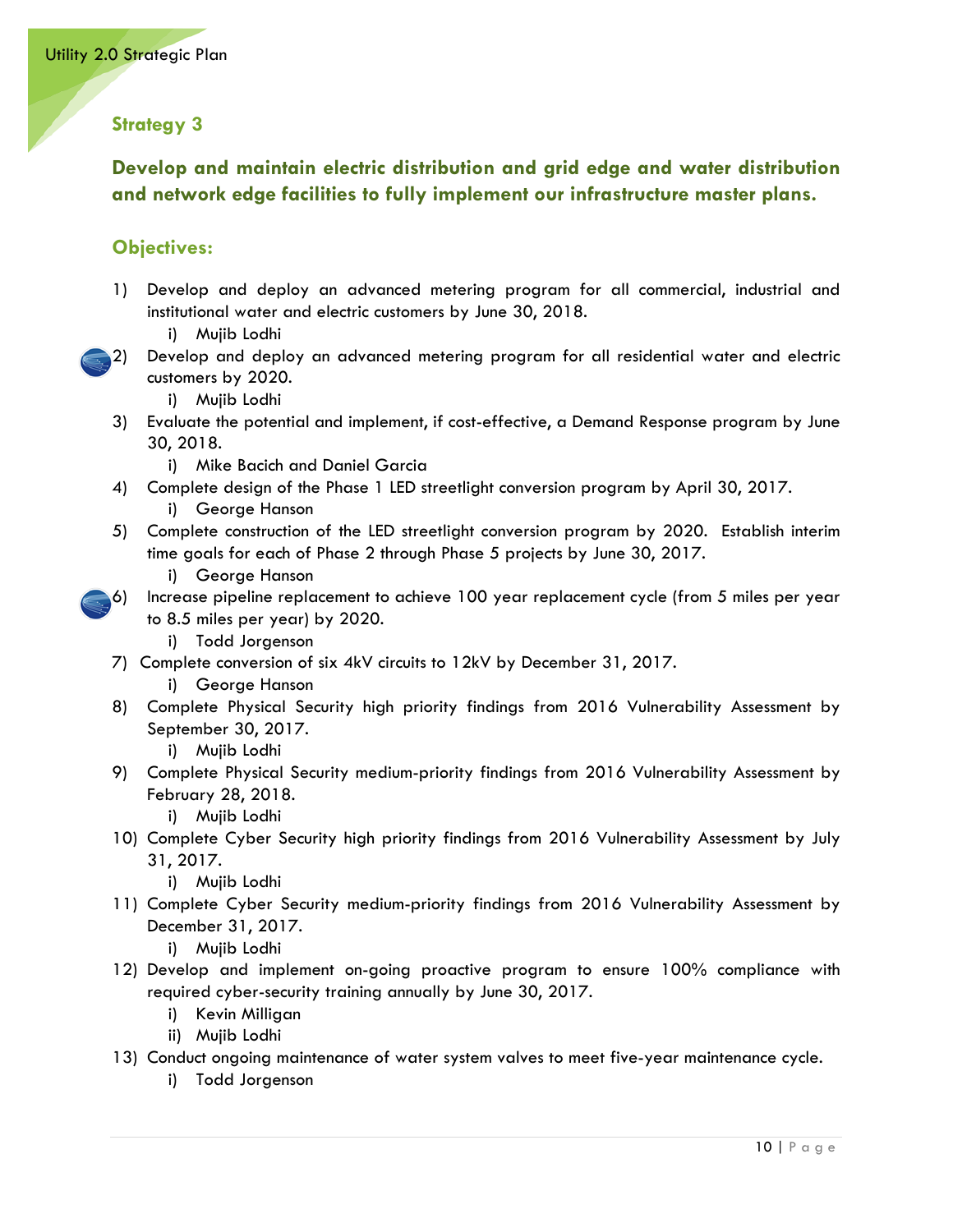- 14) Conduct ongoing maintenance of water system fire hydrants to meet five-year maintenance cycle.
	- i) Todd Jorgenson
- 15) Complete vegetation maintenance and line clearance work to meet annual maintenance cycle.
	- i) George Hanson

**Develop and maintain an active Emergency Preparedness Program to plan for and manage Utility functions during extreme events and allow for efficient and effective recovery following extreme events.**

- 1) Update and maintain a comprehensive Emergency Response Plan by September 30, 2017 and annually thereafter.
	- i) Kevin Milligan
- 2) Develop and maintain a Business Continuity Plan in consultation with the City Finance Department and Emergency Operations staff, by December 31, 2017 and annually thereafter.
	- i) Laura Nomura
- 3) Conduct tabletop emergency exercise in coordination with City EOC to test DOC readiness and capabilities by November 30, 2017 and annually thereafter.
	- i) Kevin Milligan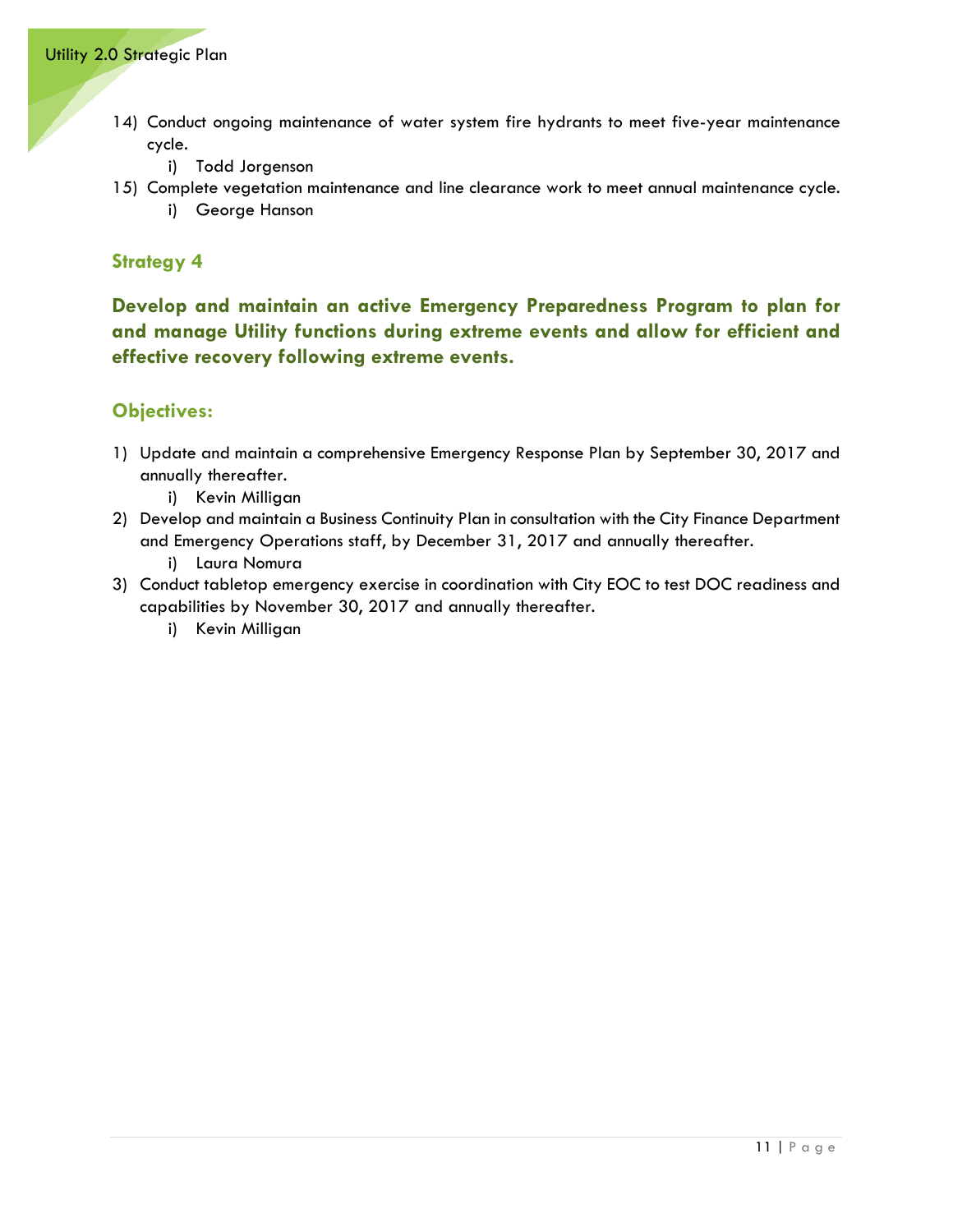# <span id="page-15-0"></span>**Affordability**

Goal: Keep water and electricity prices affordable and comply with Fiscal Policy.

# **Key Performance Indicators**

#### Financial Strength

- a) Debt Service Coverage
- b) Undesignated Cash Reserve level
- c) Bond Ratings

#### Affordability and Competitiveness

d) Weighted Average Rates

#### Additional Revenue

- e) Customer Collection Rates
- f) Monetized Passive Assets

#### **Strategy 1**

# **Develop and implement revenues, rates, and rate structure to meet Utility 2.0 objectives through 2025.**

- 1) Develop and prepare recommendations for Board of Public Utilities and City Council consideration to implement electric and water rate increases to meet 5 year revenue target for Utility 2.0 Option 3 projects by June 30, 2017.
	- i) Laura Nomura
- 2) Develop and prepare recommendations for Board of Public Utilities and City Council consideration to implement time of use rates for all customer classes by 2022.
	- i) Laura Nomura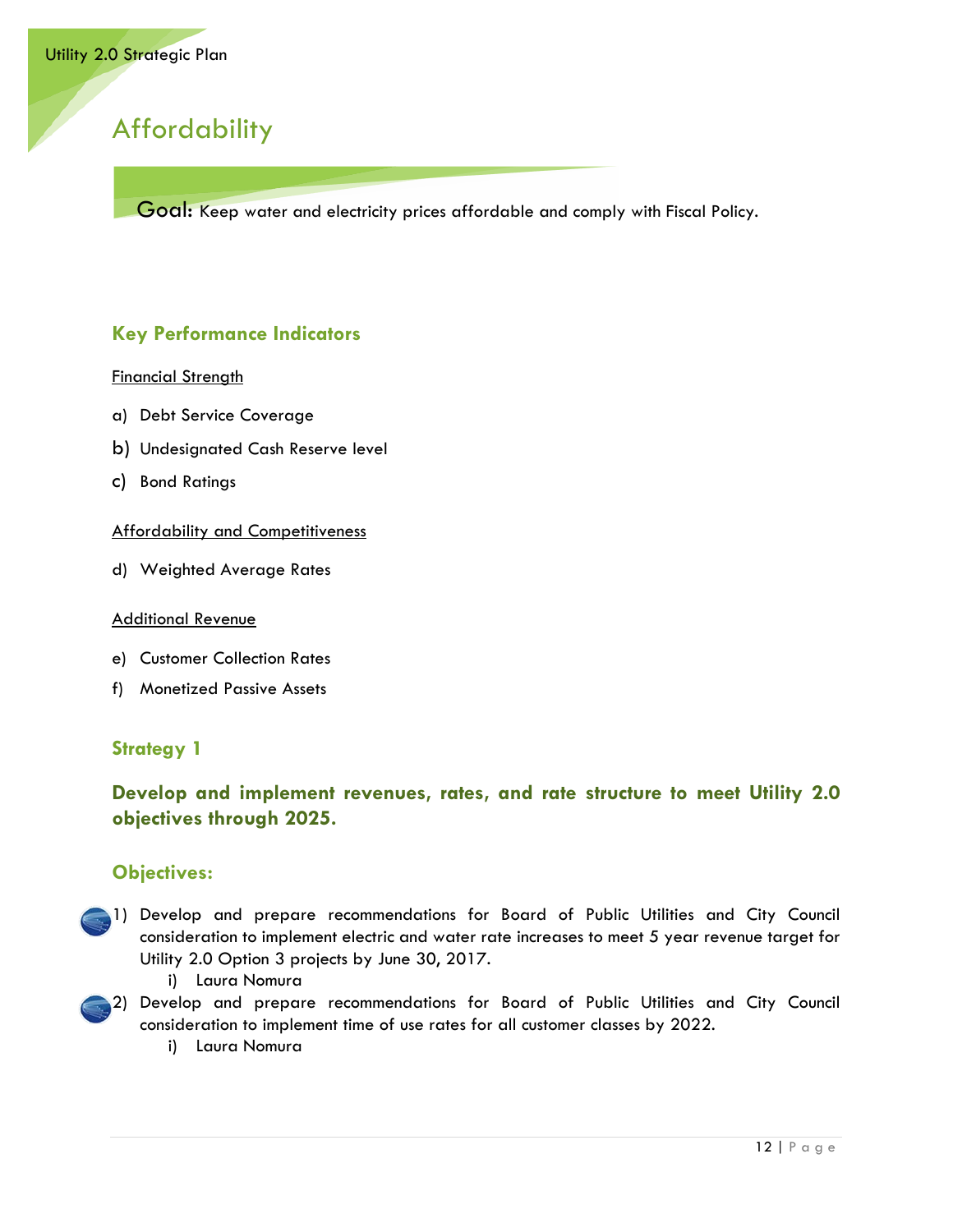- 3) Develop and prepare recommendations for Board of Public Utilities and City Council consideration to implement allocation-based water rates (also called "budget-based rates) by 2020.
	- i) Laura Nomura
- 4) Develop and prepare recommendations for Board of Public Utilities and City Council consideration to implement successor rate tariff for solar net-energy-metering customers by March 31, 2017.
	- i) Laura Nomura
- 5) Develop and prepare recommendations for Board of Public Utilities and City Council consideration to implement an electric vehicle charging rate tariff for residential, commercial and public access, including DC fast charge, by December 31, 2017.
	- i) Laura Nomura
- 6) Develop and implement a pro-active monitoring plan to maintain annual retail revenues within 98% of budgeted level by June 30, 2017.
	- i) Laura Nomura

**Maintain financial reserves and debt obligations in accordance with Fiscal Policy and 10-year financial pro-forma.**

#### **Objectives:**

- 1) Develop and implement a pro-active monitoring plan to maintain debt service coverage (DSC) ratio above 1.75 by March 31, 2017.
	- i) Laura Nomura
- 2) Develop and implement a pro-active monitoring plan to maintain undesignated cash reserve levels for water and electric utilities within the levels designated in the adopted Reserve Policy by March 31, 2017.
	- i) Laura Nomura

#### **Strategy 3**

**Actively manage expenditures and exercise cash control to maintain targets in Fiscal and Reserve Policies and adopted biennial budget and capital improvement program.**

- 1) Develop and implement a pro-active monitoring plan to maintain annual operating expenditures within the adopted budget amount by March 31, 2017.
	- i) Laura Nomura
- 2) Develop and implement a pro-active monitoring plan to decrease write off rate by 20% year over year by March 31, 2017 and annually thereafter.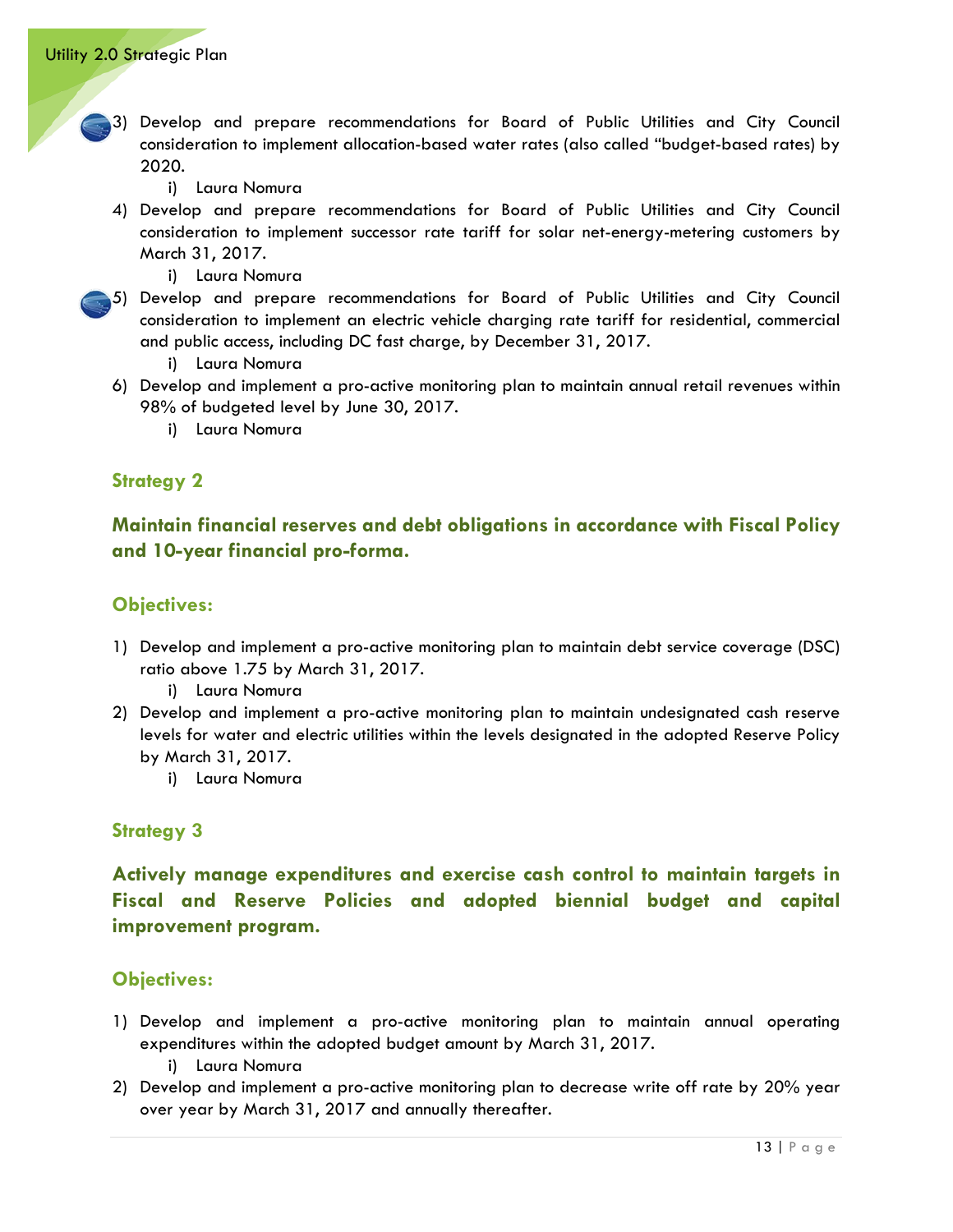i) Mike Bacich

#### **Strategy 4**

**Competitiveness – Manage all aspects of our financial operations to maintain competitive rates across all classes of water and electric service.**

## **Objectives:**

- 1) Develop and maintain a long range financial pro-forma to ensure residential and commercial rates are competitive with weighted average rates of neighboring agencies, based on average electric and water bill amounts by June 30, 2017.
	- i) Laura Nomura

#### **Strategy 5**

**Additional Revenues - Monetize passive assets to continue existing revenue streams and add new revenue streams to make up for losses from lower commodity use and other financial impacts.**

- 1) Develop property marketing strategy for consideration by the Board of Public Utilities and City Council by March 31, 2017.
	- i) Kevin Milligan
- 2) Document internal lease procedures in conjunction with City policy to speed projects to market by March 1, 2017.
	- i) Kevin Milligan
- 3) Select and procure a property inventory and lease management software application by March 1, 2017.
	- i) Kevin Milligan
- 4) Complete negotiations with Hillwood for lease of the Waterman Golf Course property by February 28, 2017.
	- i) Kevin Milligan
- 5) Complete negotiations with WMWD for a long term wheeling agreement by March 31, 2017. i) Todd Jorgenson
- 6) Complete negotiations with WMWD and other water agencies for sales of excess/wholesale water deliveries by June 30, 2017.
	- i) Todd Jorgenson
- 7) Engage actively in the Northside vision process regarding the Ab Brown, Pellissier Ranch and former Riverside Golf Course properties to facilitate completion of visioning process by July 31, 2018.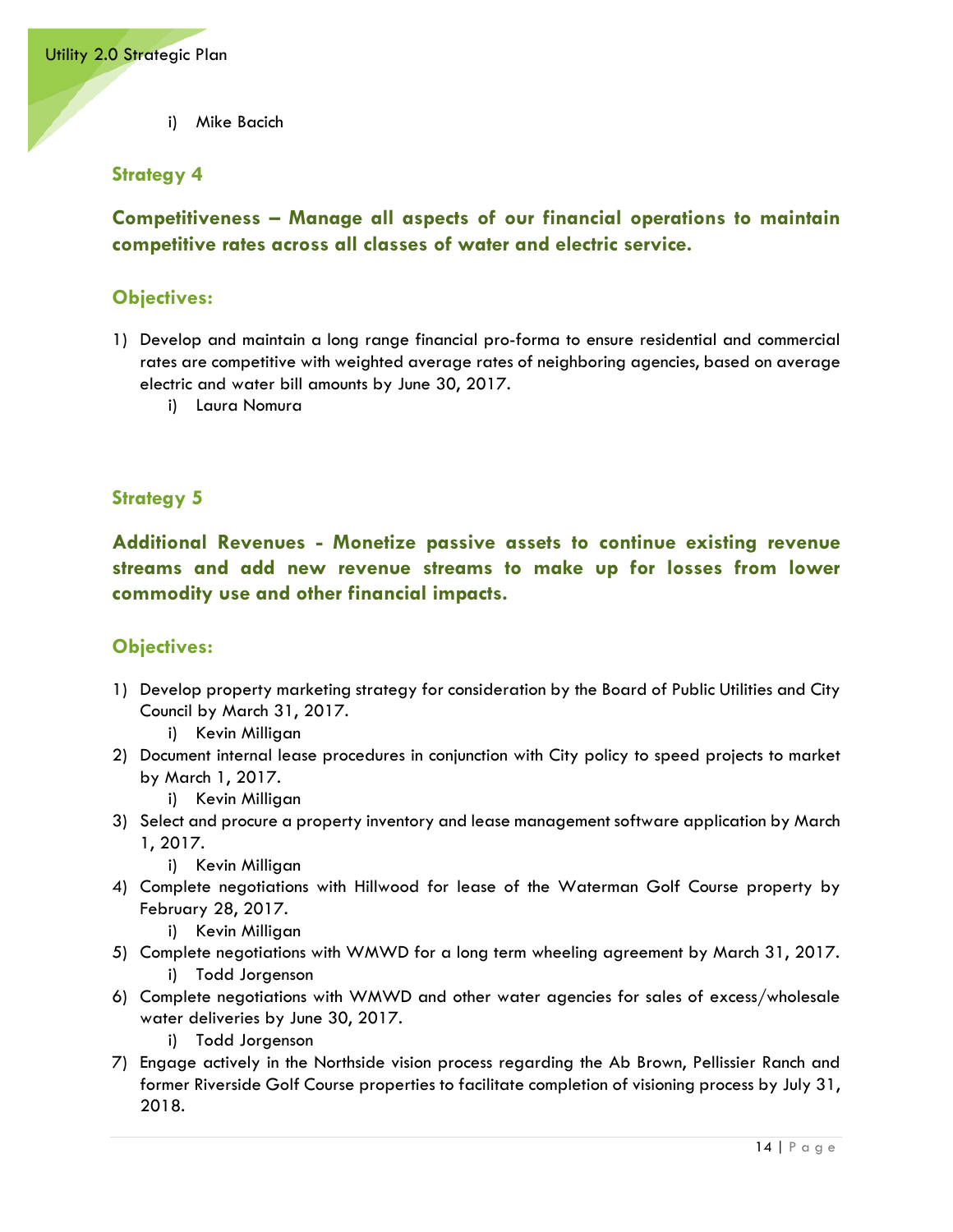- i) Kevin Milligan
- 8) Develop a master plan for Mission Square Garage automation and electric vehicle charging by July 31, 2017.
	- i) Kevin Milligan
- 9) Develop standardized agreements and rate tariffs for lease of dark fiber infrastructure for consideration by Board of Public Utilities and City Council by April 30, 2017.
	- i) Kevin Milligan
	- ii) Mujib Lodhi
- 10) Develop strategy to monetize excess Compliance Period 2-PCC1 renewable energy credits by April 30, 2017.
	- i) Daniel Garcia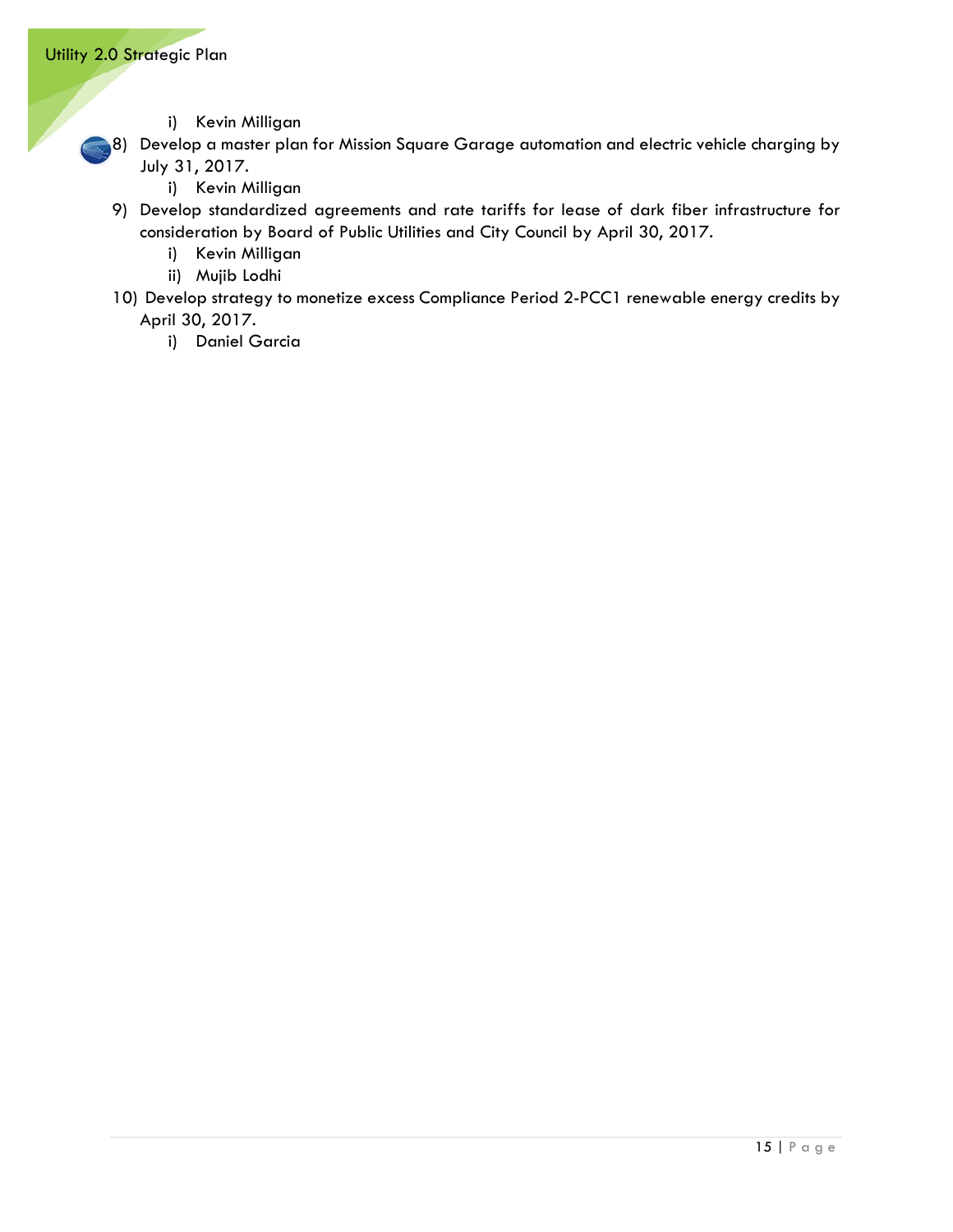# <span id="page-19-0"></span>**Sustainability**

Goal: Meet all city goals and state and federal compliance targets related to efficient use of water and electricity, renewable resources, greenhouse gas (GHG) emissions.

#### **Key Performance Indicators**

#### Supply Portfolio

- a) GHG Emission level
- b) Renewable Portfolio (% renewables)
- c) Recycled water deliveries

#### Conservation and Efficiency

- d) Annual kWh savings from conservation efforts
- e) Water conservation against SBx7-7 target
- f) Solar rooftop PV progress against SB1 target

#### **Utility Operations**

g) E-bill adoption rate

#### **Strategy 1**

#### **Manage utility operations to meet compliance targets and City goals.**

- 1) Conduct ongoing pro-active maintenance at RERC and Springs to maintain NOx levels below air district permitted levels.
	- i) Daniel Garcia
- 2) Procure adequate and appropriate power supplies to reduce GHG emissions to 1990 levels to meet Assembly Bill 32 2020 compliance deadline.
	- i) Daniel Garcia
- 3) Procure adequate and appropriate power supplies to reduce GHG emissions to 40% below 1990 levels to meet Senate Bill 32 2030 compliance deadline.
	- i) Daniel Garcia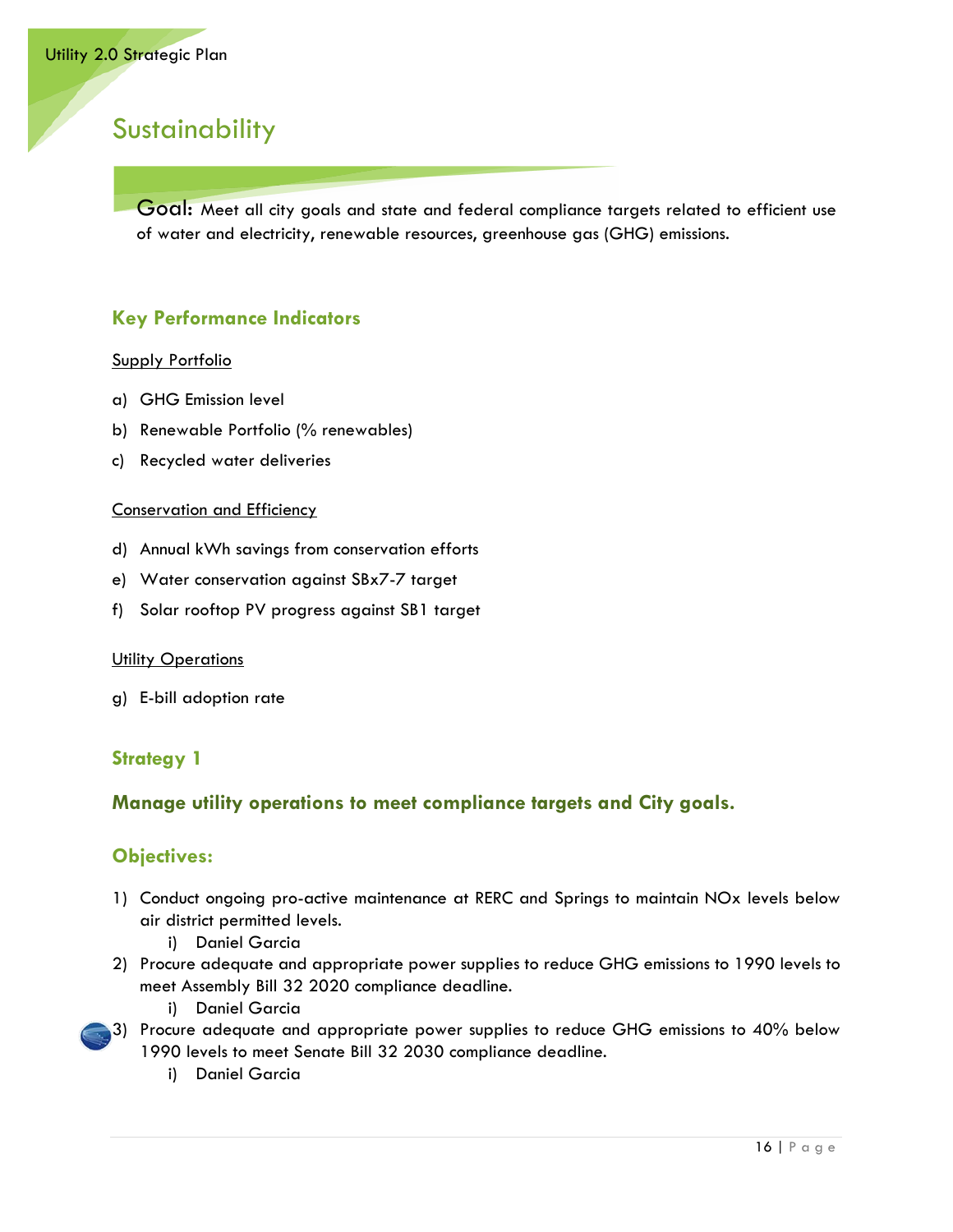- 4) Procure adequate and appropriate power supplies to reduce GHG emissions to 80% below 1990 levels to meet Executive Order S-3-05 2050 compliance deadline.
	- i) Daniel Garcia
- 5) Develop policy and program recommendations for Board of Public Utilities and City Council consideration to enable 4-star community designation by June 30, 2018. i) Mike Bacich
- 6) Complete Greenhouse Gas inventory and report to WRCOG by December 31, 2017.
	- i) Mike Bacich

## **Develop and implement resource conservation and efficiency programs to meet compliance targets.**

#### **Objectives:**

- 1) Prepare a revised water conservation plan, incorporating current best practices, for inclusion in the Water Efficient Landscape Ordinance (WELO) by June 30, 2017.
	- i) Mike Bacich
	- ii) Todd Jorgenson
- 2) Complete for Board of Public Utilities and City Council consideration a plan to reduce environmental commitment of recycled water from 10,000 acre feet annually (afa) to 5,000 afa by December 31, 2017.
	- i) Todd Jorgenson
- 3) Complete for Board of Public Utilities and City Council consideration an agreement with San Bernardino Habitat Conservation Plan participants for adoption of the HCP by December 31, 2017.
	- i) Todd Jorgenson
- 4) Complete for Board of Public Utilities and City Council consideration an agreement with San Bernardino Habitat Conservation Plan participants to complete mitigation projects using recycled water by December 31, 2017.

i) Todd Jorgenson

- 5) Develop policies and programs for Board of Public Utilities and City Council consideration to meet the SBx7-7 water conservation goal of per capita water use 20% less than base year by the year 2020
	- i) Todd Jorgenson
	- ii) Mike Bacich
- 6) Develop policies and programs for Board of Public Utilities and City Council consideration to implement energy efficiency of 1% per year and at a cost less than 7 cents/kWh by December 31, 2017.
	- i) Mike Bacich
- 7) Acquire and implement customer engagement programs and customer-facing applications to communicate individual energy use and facilitate energy efficiency by July 31, 2017.
	- i) Mike Bacich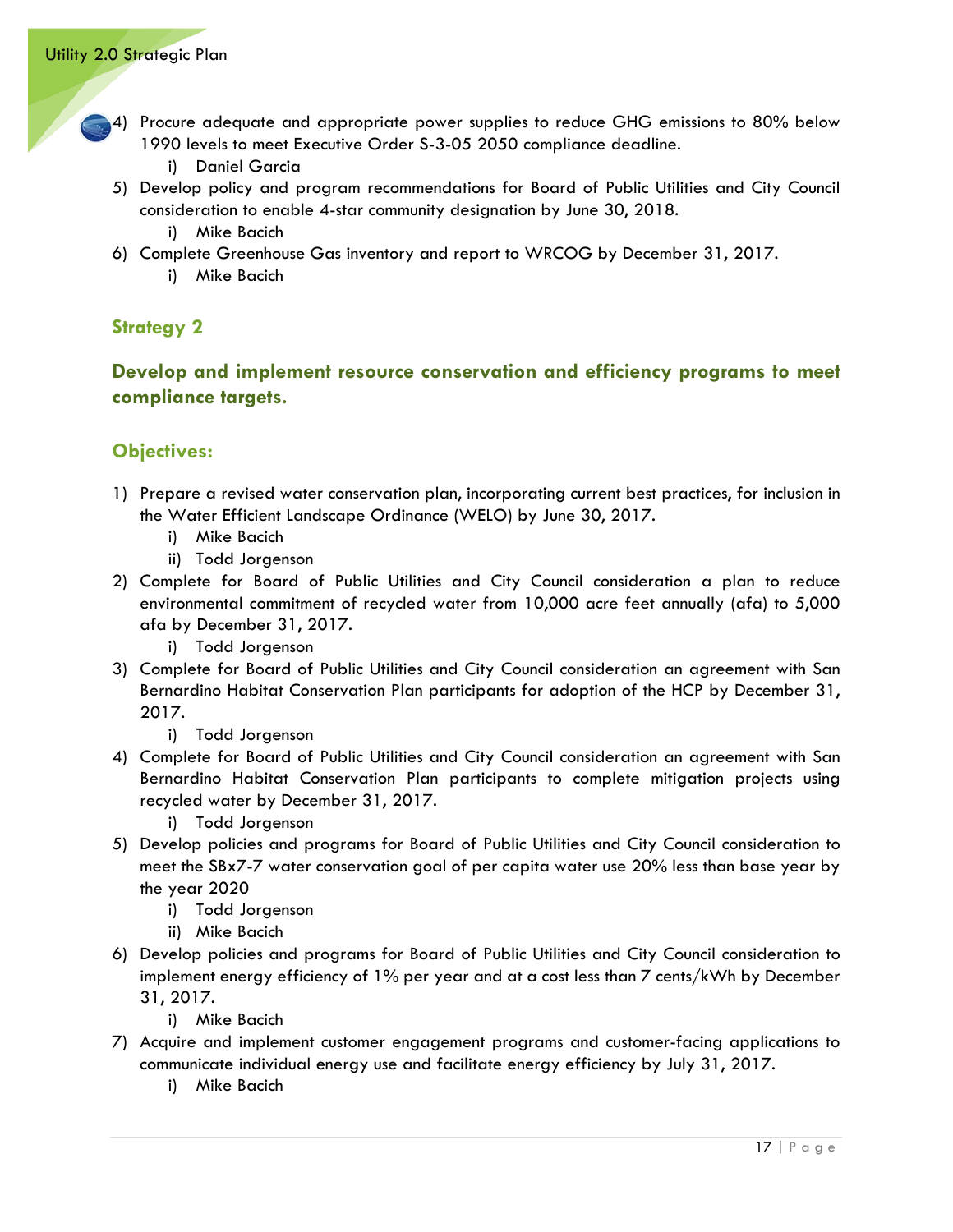- 8) Acquire and implement customer engagement programs and customer-facing applications to communicate individual water use and facilitate water efficiency by July 31, 2017.
	- i) Mike Bacich

# **Develop and maintain renewable water and power resources to meet compliance targets and fully implement our integrated resource plans.**

- 1) Complete negotiations for a solar PPA provider for RPU water facilities with RPU electric service territory by September 30, 2017.
	- i) Todd Jorgenson
	- ii) Daniel Garcia
- 2) Engage a consulting firm to determine recharge opportunities for the Riverside North and Riverside South groundwater basins by March 31, 2017.
	- i) Todd Jorgenson
- 3) Complete for Board and City Council consideration a program for to convert customers to recycled water service by December 31, 2017
	- i) Todd Jorgenson
- 4) Procure adequate and appropriate power to meet SB350 Renewable Portfolio Standard targets; 33% by 2020 and 50% by 2030.
	- i) Daniel Garcia
- 5) Develop feasibility report for energy storage at Tequesquite solar project by July 31, 2017 i) Daniel Garcia
- 6) Develop a plan for review by the General Manager to achieve 5% energy efficiency savings per year through 2030 by December 31, 2017
	- i) Daniel Garcia
	- ii) Mike Bacich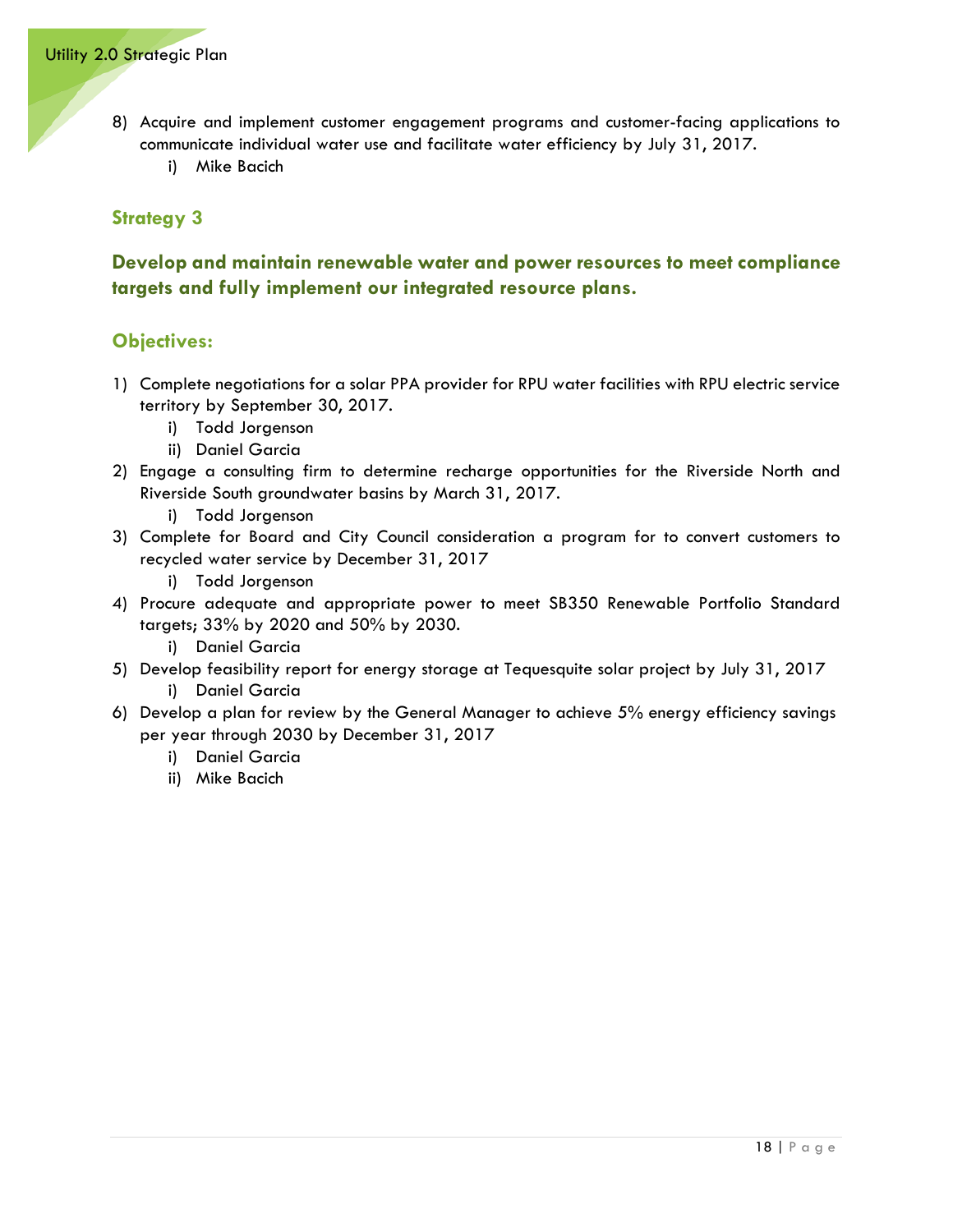# <span id="page-22-0"></span>Customer Experience

Goal: Provide world-class customer-centered service in every encounter, every day.

# **Key Performance Indicators**

#### Call Center

- a) Customer Service Center answered call rate, monthly
- b) 311 answered call rate, monthly
- c) Call resolution first call, monthly

#### Counter/Development Center

- d) Plan checks completed in City specified timeframe
- e) Customer design projects completed within timeframe
- f) Solar PV meter installations completed within 3 days
- g) Happy or Not customer rating, monthly

#### Billing and Rebates

- h) Customer billing accuracy
- i) Rebates completed within timeframe

#### Satisfaction Ratings

- j) Key Customer Visitations satisfaction rating
- k) RKS Customer Satisfaction rating, annual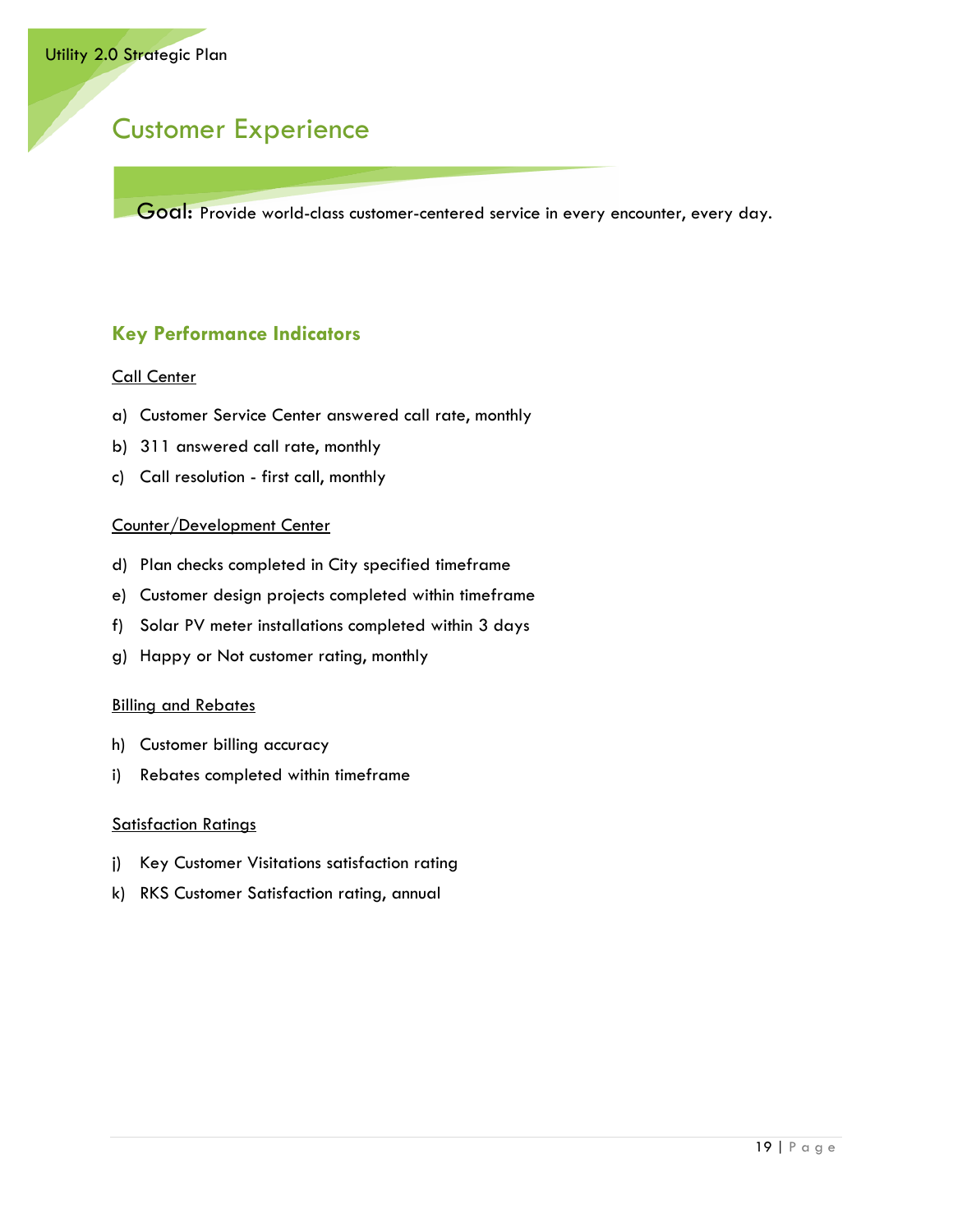# **Consistently deliver exceptional customer transaction experiences to maintain results to meet or surpass applicable objectives and KPI measures.**

- 1) Implement and maintain appropriate staffing levels, policies and training to answer 95% of incoming calls at the RPU Call Center on an ongoing basis.
	- i) Mike Bacich
- 2) Implement and maintain appropriate staffing levels, policies and training to answer 95% of incoming calls at the 311 Call Center on an ongoing basis.
	- i) Mike Bacich
- 3) Implement two alternative payment methods for retail customer billing by July 1, 2017
	- i) Mike Bacich
- 4) Develop policies and programs for Board of Public Utilities and City Council consideration to increase the number of customers enrolled in E-bill by 20% year over year by December 31, 2018.
	- i) Mike Bacich
- 5) Implement and staff "one-stop-shop" to streamline City development and building permits process by May 1, 2017.
	- i) Kevin Milligan
	- ii) George Hanson
	- iii) Todd Jorgenson
	- iv) Mike Bacich
- 6) Implement and maintain appropriate staffing levels, policies and training to complete all small solar residential PV Plan checks within 72 hours
	- i) George Hanson
- 7) Implement and maintain appropriate staffing levels, policies and training to complete all development permit plan checks within City specified time frames
	- i) George Hanson
	- ii) Todd Jorgenson
- 8) Complete documentation of three current and future state customer-facing business processes related to development permitting and processing by March 31, 2017
	- i) George Hanson
	- ii) Todd Jorgenson
- 9) Update contacts of commercial and industrial customers quarterly and record results in Salesforce database by March 31, 2017 and quarterly thereafter.
	- i) Mike Bacich
- 10)Develop a visitation plan for commercial and industrial customers that include Key Account quarterly and all non-residential customers eventually (dates to be developed in plan) by July 31, 2017.
	- i) Mike Bacich
- 11) Evaluate the feasibility of installing a news ticker on the 311 app that advises of ongoing operational activity that may impact traffic, parking, etc. by December 31, 2017.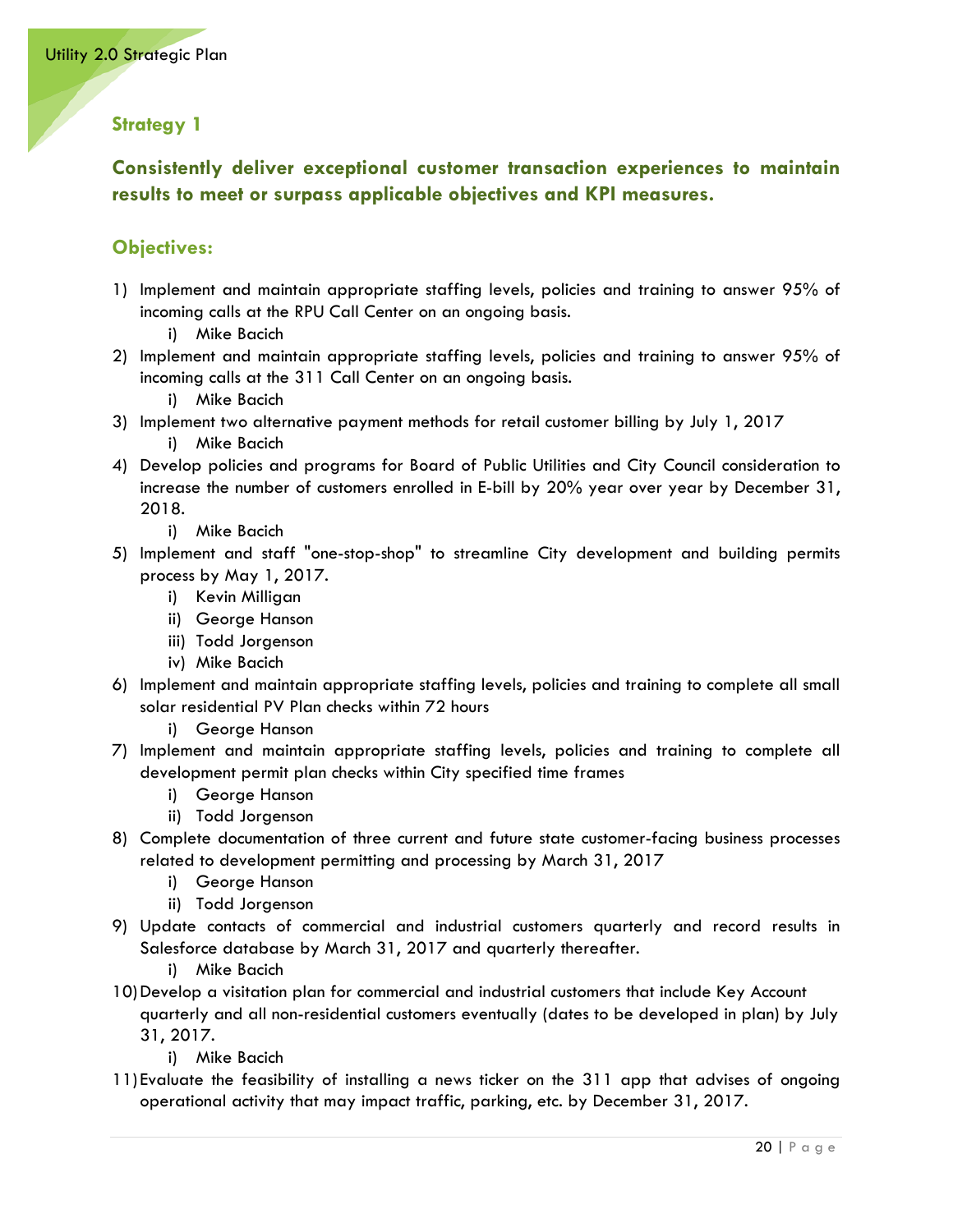- i) Mike Bacich
- ii) Mujib Lodhi

# **Non-Transactional contacts – Implement and maintain customer contact strategies to meet or surpass applicable objects and KPI measures.**

#### **Objectives:**

- 1) Develop a yearly marketing plan that addresses the uses of marketing resources for the following year (# of impressions reduced to increase direct mail, etc) by September 30, 2017 and annually thereafter.
	- i) Mike Bacich
- 2) Develop a marketing plan that addresses operationalizing marketing and specifically calls out major upcoming projects and all related communications, education, outreach, internal and external resources for each project by December 31, 2017.
	- i) Mike Bacich
- 3) Implement and maintain appropriate staff policies and training to increase use of Salesforce internally. Develop a plan to integrate Salesforce into Enquesta so account managers will have more precise customer information in the field by December 31, 2017.
	- i) Mike Bacich
- 4) Develop a plan for the mobile use of Salesforce either by phone or tablet after CIS integrations is complete by December 31, 2017.
	- i) Mike Bacich
- 5) Implement and maintain appropriate staff policies and training to maintain 100% accuracy of Key Accounts contact database by December 31, 2017.
	- i) Mike Bacich

#### **Strategy 3**

**Maintain quality service in all aspects of service operations that meets or surpasses our customers' expectations.**

- 1) Implement and maintain appropriate staff policies and training to maintain domestic water that meets or exceeds all state and federal drinking water standards.
	- i) Todd Jorgenson
- 2) Implement and maintain appropriate staff policies and training respond to street light service requests within 72 hours.
	- i) George Hanson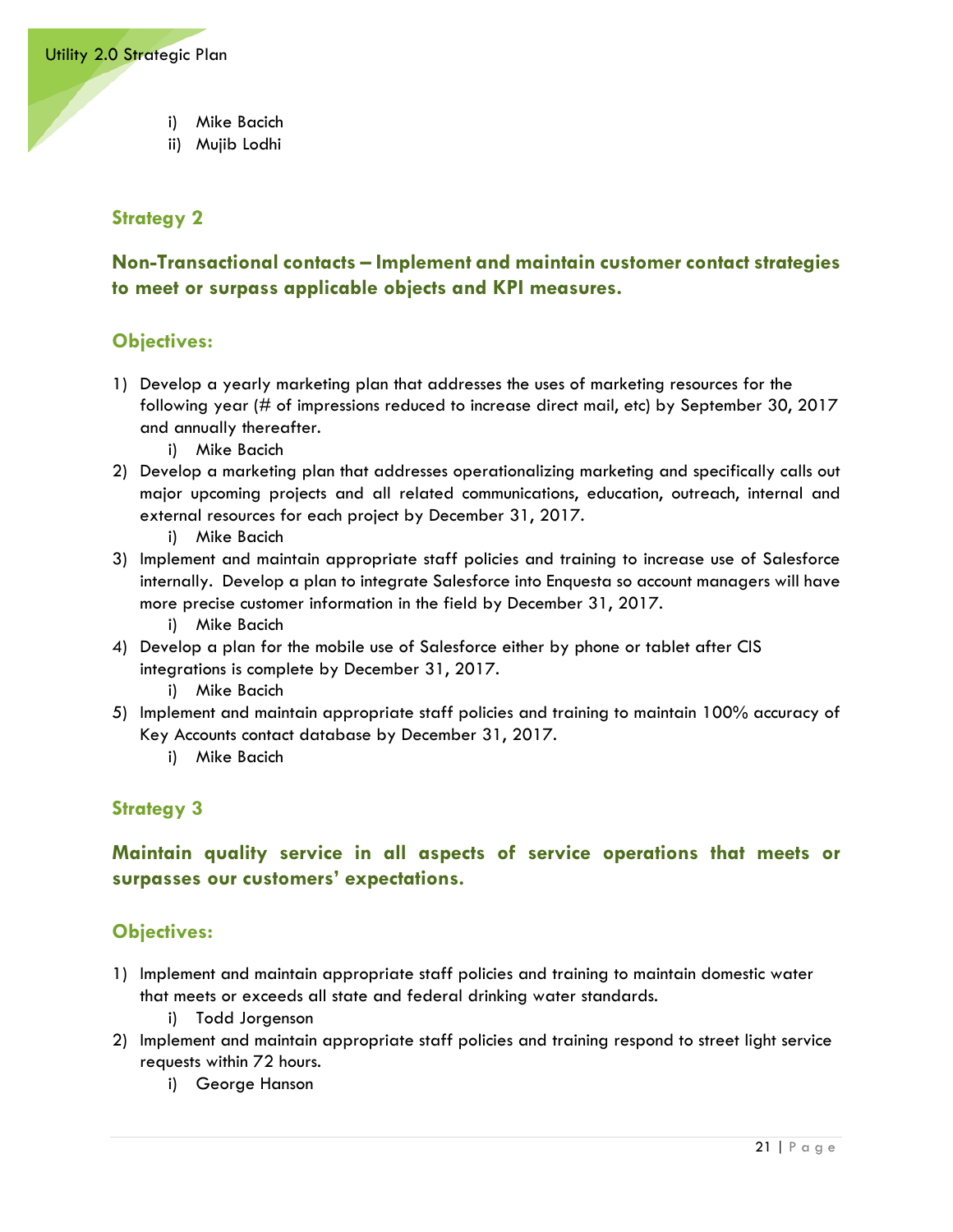- 3) Implement and maintain appropriate staff policies and training to provide applicants with plan check comments within approved time frame.
	- i) George Hanson
	- ii) Todd Jorgenson
- 4) Implement and maintain appropriate staff policies and training to respond to power quality complaints within 21 business days of date of complaint.
	- i) George Hanson

Prioritize budget requests to conduct RKS customer satisfaction survey each alternate year for residential and commercial customers by August 31, 2017.

ii) Mike Bacich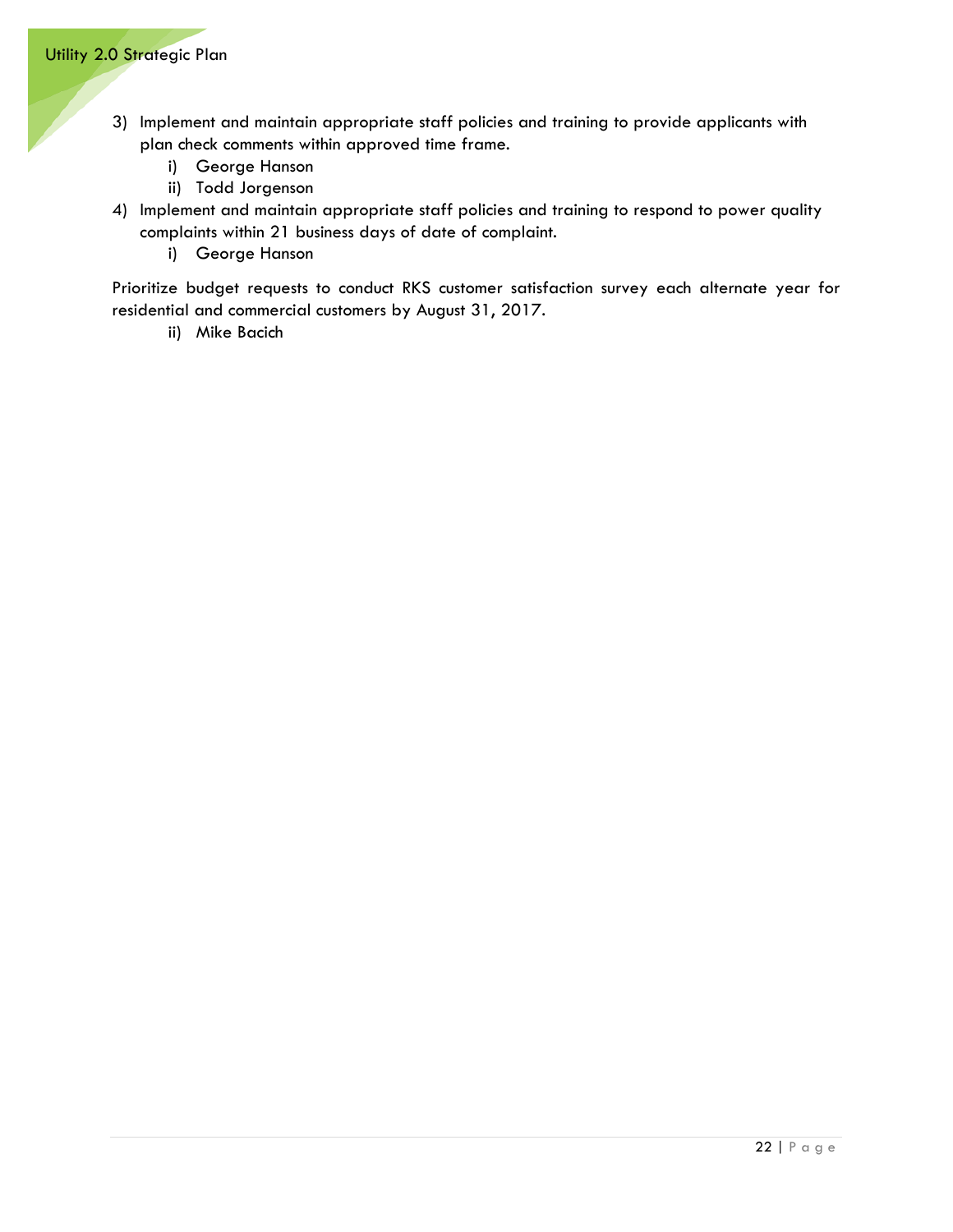# <span id="page-26-0"></span>Operations Excellence

Goal: Instill, maintain and grow a culture of learning, innovation and continuous improvement in all internal processes achieving excellence in all our operations.

# **Key Performance Indicators**

#### Capital Projects

- b) Energy Delivery CIP complete on budget on time
- c) Water CIP complete on budget on time
- d) OTO projects completed on budget on time

#### **Forecasting**

- e) Annual Power Forecast accuracy
- f) Annual Water Forecast Accuracy

#### Regulatory Compliance

- g) Water Quality compliance
- h) NERC/WECC report compliance

#### Supply

- i) Generation availability
- j) Water Supply Independence (local resources)
- k) Annual % system water loss

#### **Operations**

- l) Street light repair cycle time
- m) Water leak repair cycle time

#### **Governance**

- n) Legislative advocacy
- o) Alignment with Riverside 2.0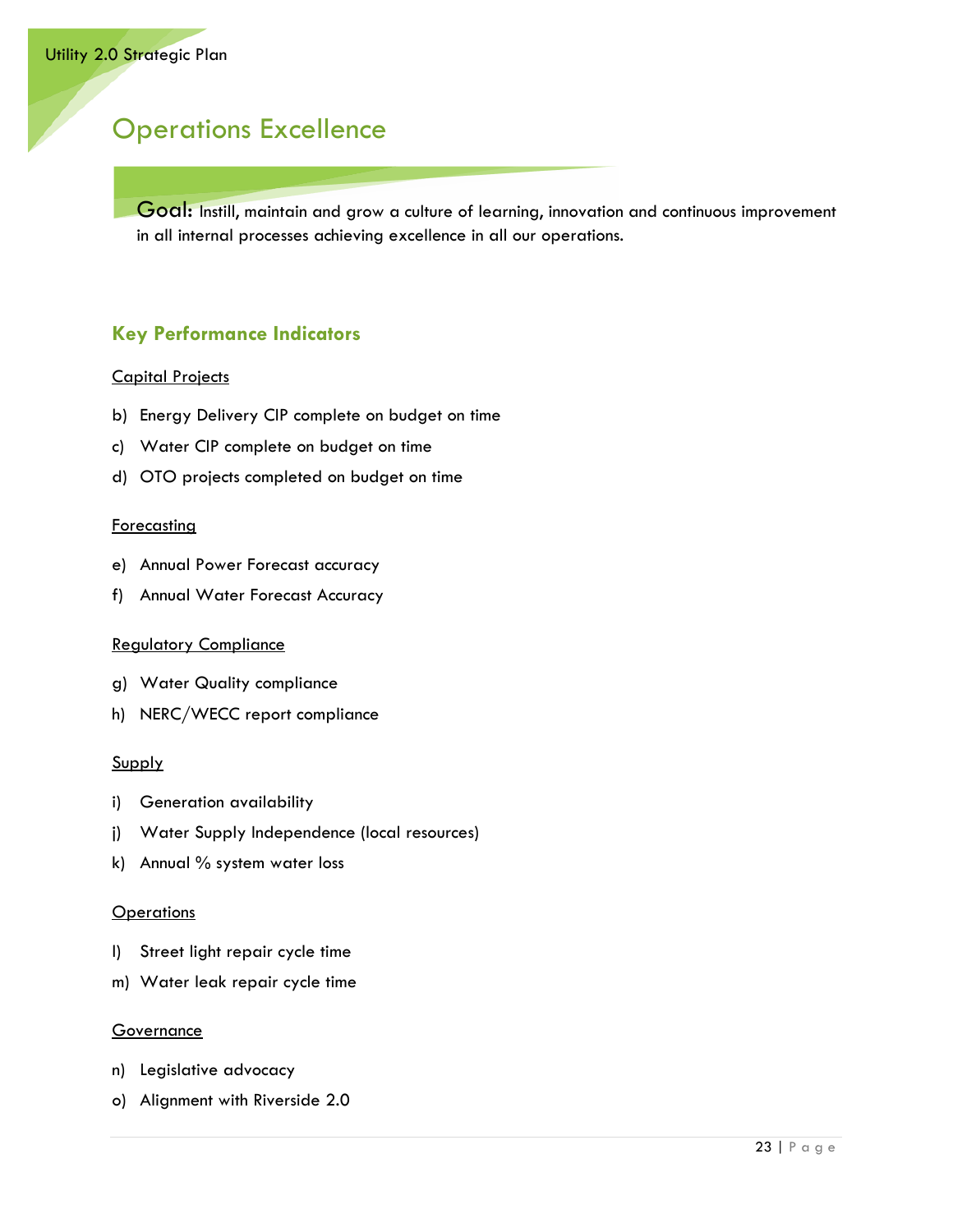# **Implement legislative and regulatory advocacy and intervention actions to positively impact legislation and regulations at all levels of government.**

## **Objectives:**

- 1) Develop, in coordination with City Intergovernmental affairs officer, for consideration by the Board of Public Utilities and City Council a two year legislative platform for use in advocacy and communication by December 31, 2017.
	- i) Kevin Milligan
- 2) Prepare all necessary collateral material for ongoing use at CMUA, SCPPA, APPA, AMWA and ACWA advocacy meetings in Sacramento and DC by January 15, 2017 and annually thereafter.
	- i) Kevin Milligan
- 3) Prepare and calendar updates to Board on Legislative and Regulatory issues by February 28, 2017 and bi-annually thereafter.
	- i) Kevin Milligan

# **Strategy 2**

**Maximize the use of technology to improve utility operations across the enterprise.**

- 1) Develop and implement Operational Technology Office staffing plan (Stage 1) by June 30, 2017.
	- i) Mujib Lodhi
	- ii) Kevin Milligan
	- 2) Complete the replacement of all land mobile radios by June 30, 2017.
		- i) George Hanson
		- ii) Mujib Lodhi
- 3) Prepare policy, programs and staffing plan to replace and maintain the GIS application and data for the entire City enterprise by December 31, 2017.
	- i) Mujib Lodhi
	- 4) Complete the Operations Data Management System implementation and the associated conversion of 20 manual and disparate processes with associated dashboards by June 30, 2018.
		- i) Mujib Lodhi
- 5) Complete the Phase 1 Asset Management System implementation for electric and water by December 31, 2018.
	- i) Mujib Lodhi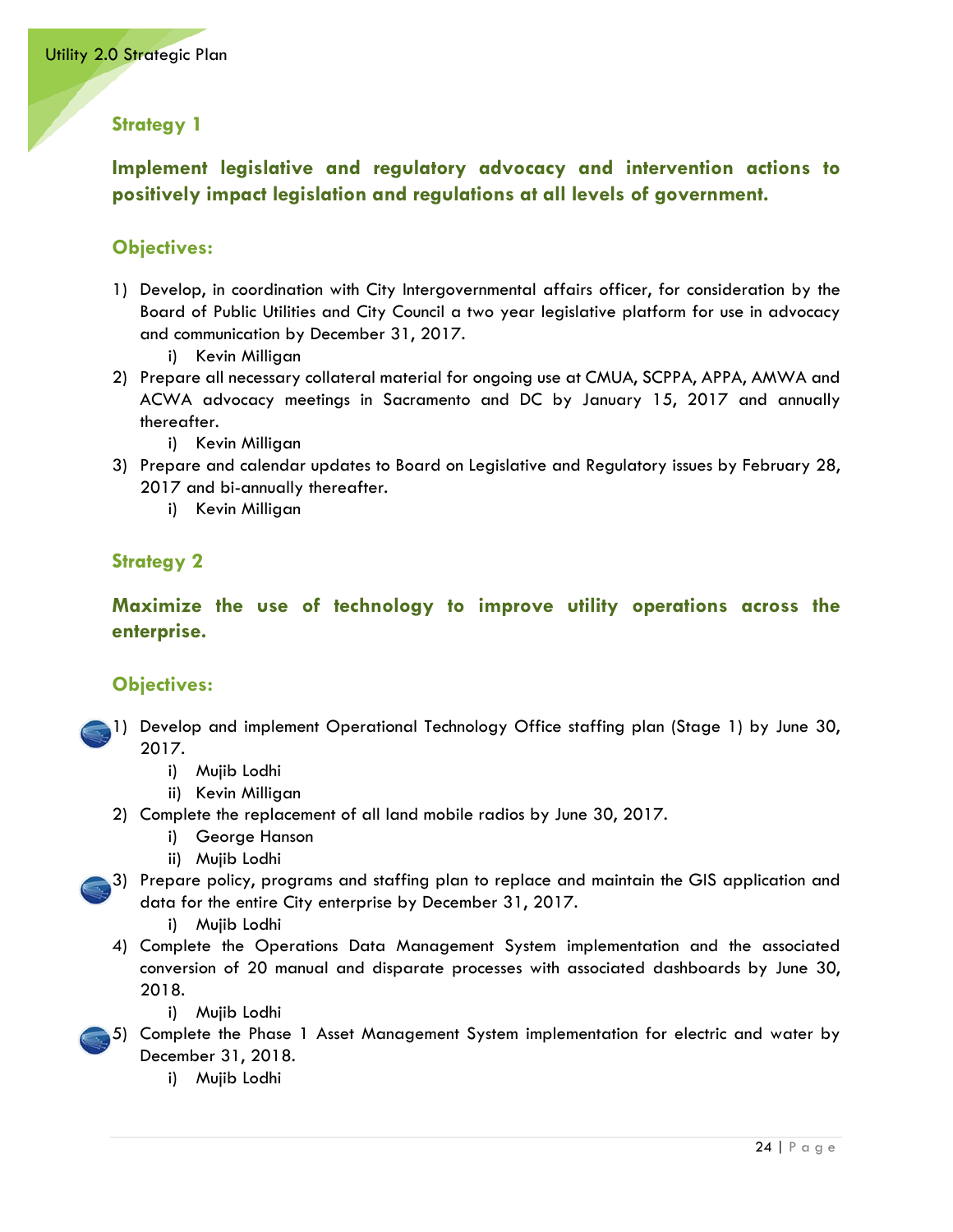- 6) Develop a staffing plan and program (Stage 2-Critaical Positions) for implementation and maintenance of the nineteen projects identified in the Strategic Technology Plan by December 31, 2017.
	- i) Mujib Lodhi
	- 7) Prepare use case and business objective recommendations and communicate with City Chief Financial Officer for the acquisition of an Enterprise Resource Planning (ERP) system by July 31, 2017.
		- i) Mujib Lodhi
		- ii) Laura Nomura
	- 8) Develop a policy for the use of the Enterprise Asset Management System including identification of service levels for various asset classes by December 31, 2017.
		- i) Mujib Lodhi
		- ii) Todd Jorgenson
		- iii) George Hanson
		- iv) Daniel Garcia
		- v) Laura Nomura

**Develop and implement process improvements to enhance effective and efficient operations across the enterprise.** 

- 1) Implement all the performance audit recommendations from the 2016 Baker Tilly Audit and the Hometown Connections Organization Review. Update on progress and completion twice per year, March 2017 and September 2017, and bi-annually thereafter.
	- i) Kevin Milligan
		- a. Performance Audit 8 items
		- b. Hometown Connections 27 items
	- i) Laura Nomura
		- a. Financial Audit 10 items
		- b. Performance Audit 16 items
		- c. Hometown Connections 17 items
	- i) Daniel Garcia
		- a. Hometown Connections 9 items
	- i) Mike Bacich
		- a. Performance Audit 1 item
		- b. Hometown Connections 12 items
	- i) George Hanson
		- a. Performance Audit 9 items
		- b. Hometown Connections 12 items
	- i) Todd Jorgenson
		- a. Performance Audit 10 items
		- b. Hometown Connections -3 items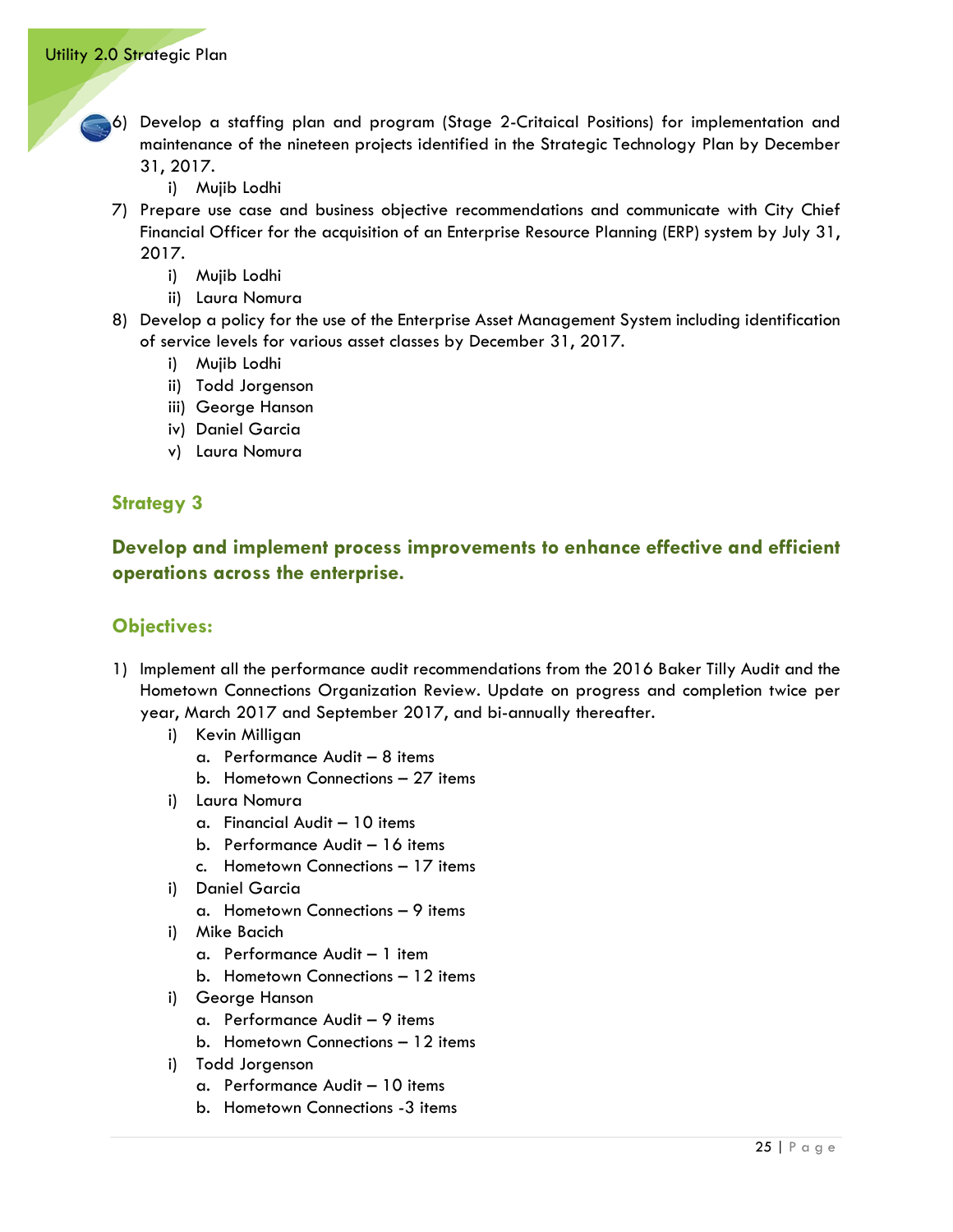- i) Mujib Lodhi
	- a. Performance Audit –16 items
	- b. Hometown Connections 12 items
- 2) Complete Dennis Snow video training and reading by January 31, 2017; identify processes and develop improvement plans by April 30, 2017; complete implementations by December 31, 2017.
	- i) All AGMs
- 3) Coordinate one training per year for divisions on analytical techniques and methodologies applicable to the Utility by December 31, 2017 and annually thereafter.
	- i) Daniel Garcia
- 4) Coordinate and facilitate quarterly meetings of analysts to network, share knowledge and distribute analytical techniques across the organization by June 30, 2017 and quarterly thereafter.
	- i) Daniel Garcia
- 5) Create Data Analytics Group (including a position for emerging technologies) staffing plan by June 30, 2017 and complete hiring by December 31, 2017.
	- i) Kevin Milligan
	- ii) Daniel Garcia
- 6) Institute root-cause-analysis (RCA) training and implementation RCA framework and reporting for all significant process errors by March 31, 2017.
	- i) All AGMs

# **Develop and maintain regulatory and risk management programs to maintain compliance targets and internal policy requirements.**

- 1) Develop, in consultation with the City Chief Innovation Officer, Information Security Officer and City Risk Manager, a cyber-security communication and response plan and establish subsequent time goals for implementation of plan objectives by December 31, 2017.
	- i) Mujib Lodhi
- 2) Create Technology Security Group (including a position for cyber-security) staffing plan by June 30, 2017 and complete hiring by December 31, 2017.
	- i) Mujib Lodhi
	- ii) Kevin Milligan
- 3) Complete applicable staff activities and reporting to maintain compliance with Internal Compliance Program (ICP) for NERC/WECC requirements on an ongoing basis.
	- i) LeeAnne Uhler
- 4) Retain consulting services to ensure 100% counter-part risk financial review annually by January 31, 2017 and continuing thereafter.
	- i) LeeAnne Uhler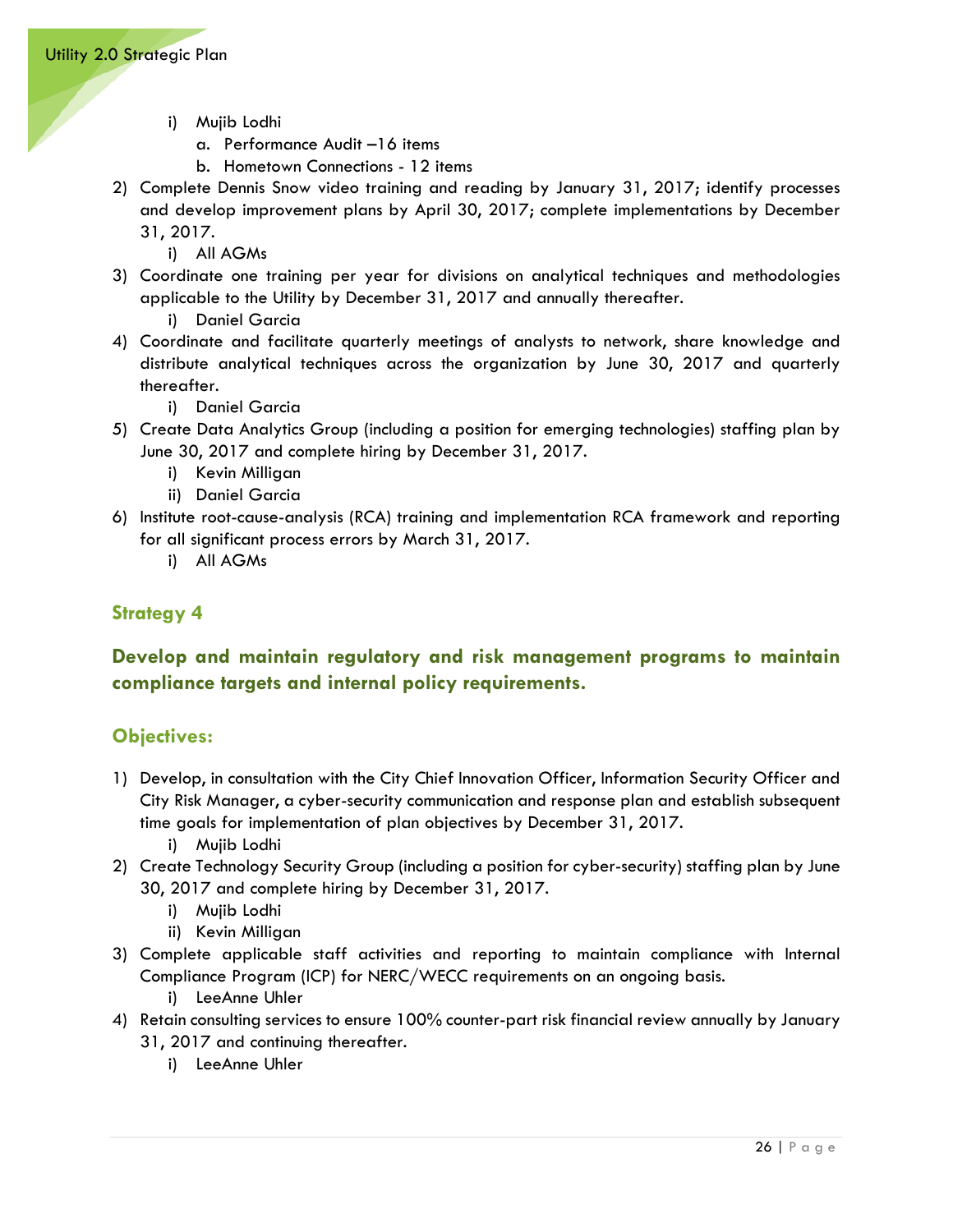- 5) Complete annual review and, if warranted, Board and City Council adoption of revisions to the internal compliance and energy risk management policies by March 31, 2017 and annually thereafter.
	- i) LeeAnne Uhler
	- ii) Daniel Garcia
	- iii) Risk Management Committee
- 6) Implement and maintain appropriate staffing levels, policies and training to ensure 100% compliance with applicable provisions of the Power Resources Risk Management Policy.
	- i) LeeAnne Uhler
	- ii) Daniel Garcia
- 7) Implement and maintain appropriate staffing levels, policies and training to ensure 100% compliance with all applicable water quality regulations.
	- i) Todd Jorgenson

**Implement and maintain meter-to-cash activities to meet or surpass our customers' expectations.** 

#### **Objectives:**

- 1) Implement and maintain appropriate staffing levels, policies and training to ensure 99.6% or better meter reading completion and accuracy.
	- i) Mike Bacich
- 2) Implement and maintain appropriate staffing levels, policies and training to ensure 100% completion rate for all service orders monthly.

i) Mike Bacich

- 3) Implement and maintain appropriate staffing levels, policies and training to reduce billing adjustments by 10% annually year over year
	- i) Mike Bacich
	- ii) Laura Nomura
- 4) Implement and maintain appropriate staffing levels, policies and training to ensure 98% or better accuracy on first pass customer billing annually.
	- i) Mike Bacich
	- ii) Mujib Lodhi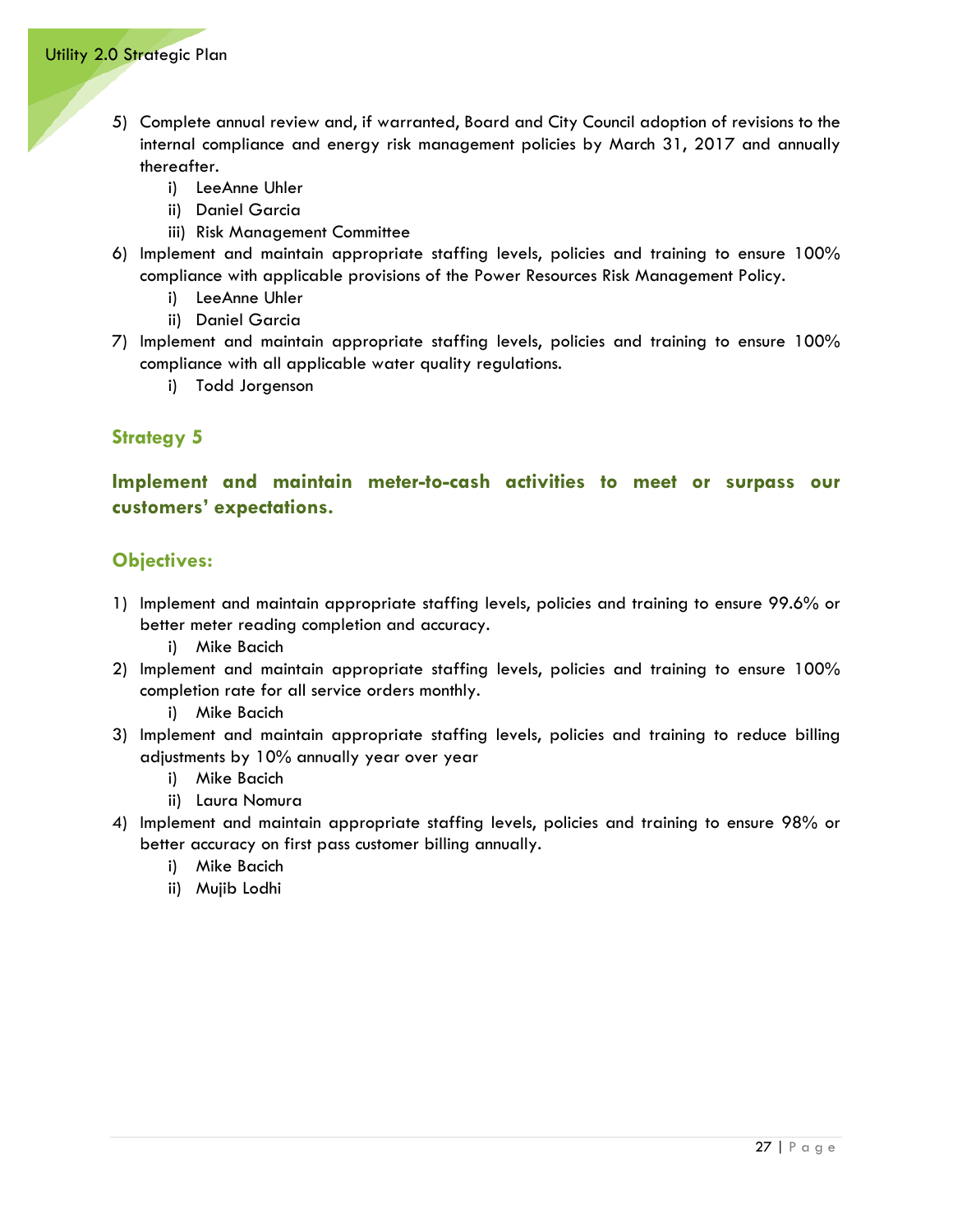**Implement leading practices in system operations and maintenance to deliver excellence in all aspects of utility operations.**

# **Objectives:**

1) Implement and maintain appropriate staffing levels, policies and training to ensure response to all Priority 9 (Emergency) and Priority 7 (immediate, pending Digalert) within 72 hours of first report by January 31, 2017.

i) Todd Jorgenson

- 2) Implement and maintain appropriate staffing levels, policies and training to ensure water loss is at or below KPI measure on an annual basis by July 31, 2017.
- 3) Todd Jorgenson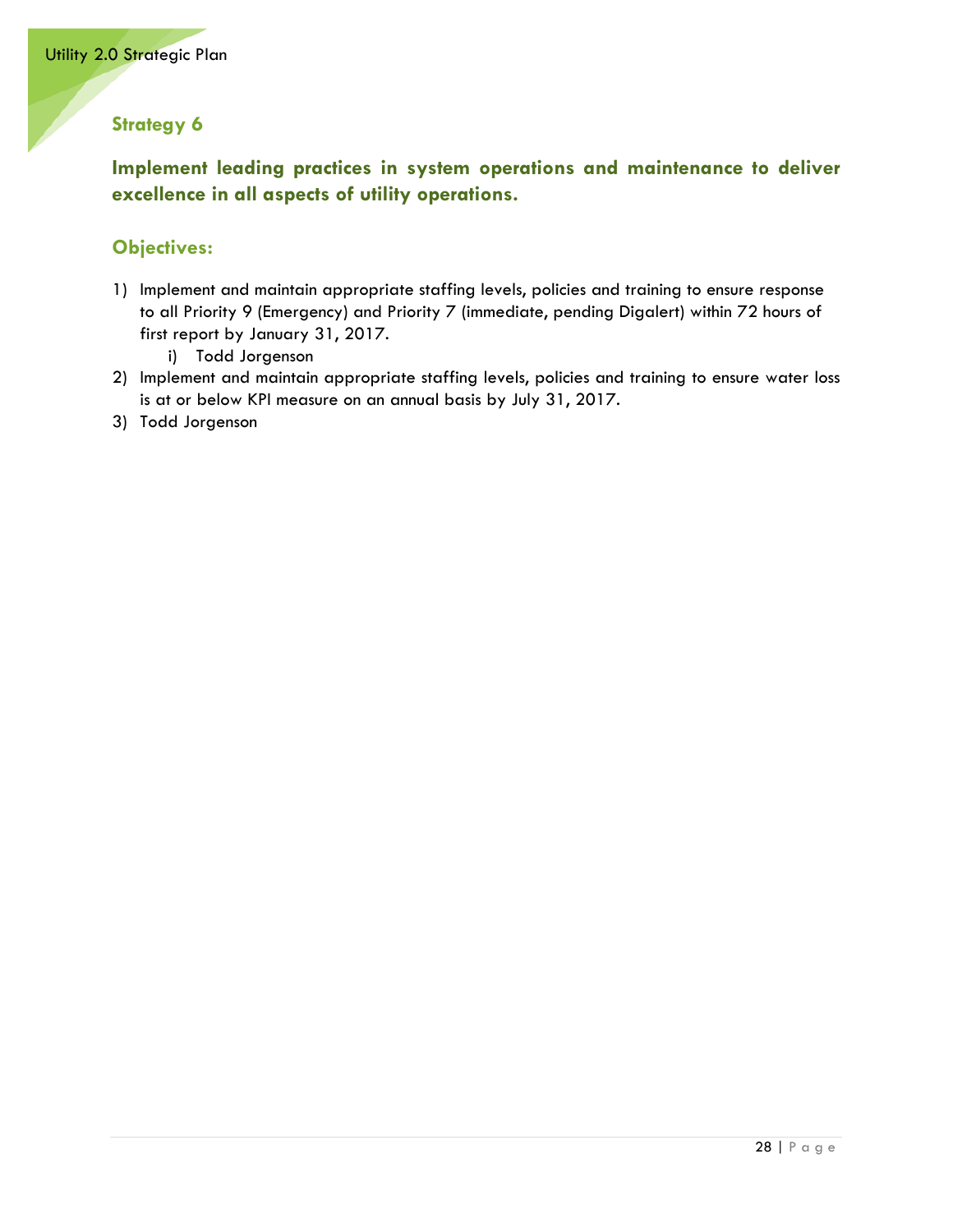# <span id="page-32-0"></span>Strong Workforce

Goal: Attract, retain, train, educate and promote employees ensuring that a high level of employee safety, performance, productivity and engagement is achieved.

# **Key Performance Indicators**

#### **Safety**

- a) OSHA Reportable Incident Rate
- b) Vehicle Incident Rate
- c) Claims Cost Paid (Workers Comp)

#### **Training**

- d) Training \$'s per employee
- e) % of employees with formal development plan
- f) % of employees with U2.0 competency assessment

#### Recruitment and Retention

- g) Vacancy Rate
- h) Turn-over Rate within 1st 12 months
- i) Recruitment Cycle Time
- j) Internal Promotion Frequency (% positions filled internally)

# **Strategy 1**

# **Safety – Provide tools, training and programs to ensure our employees have the necessary knowledge, skills and support to work safely.**

- 1) Implement and maintain appropriate staffing levels, policies and training to ensure OSHA Reportable Incident Rate at or below KPI measure.
	- i) Kevin Milligan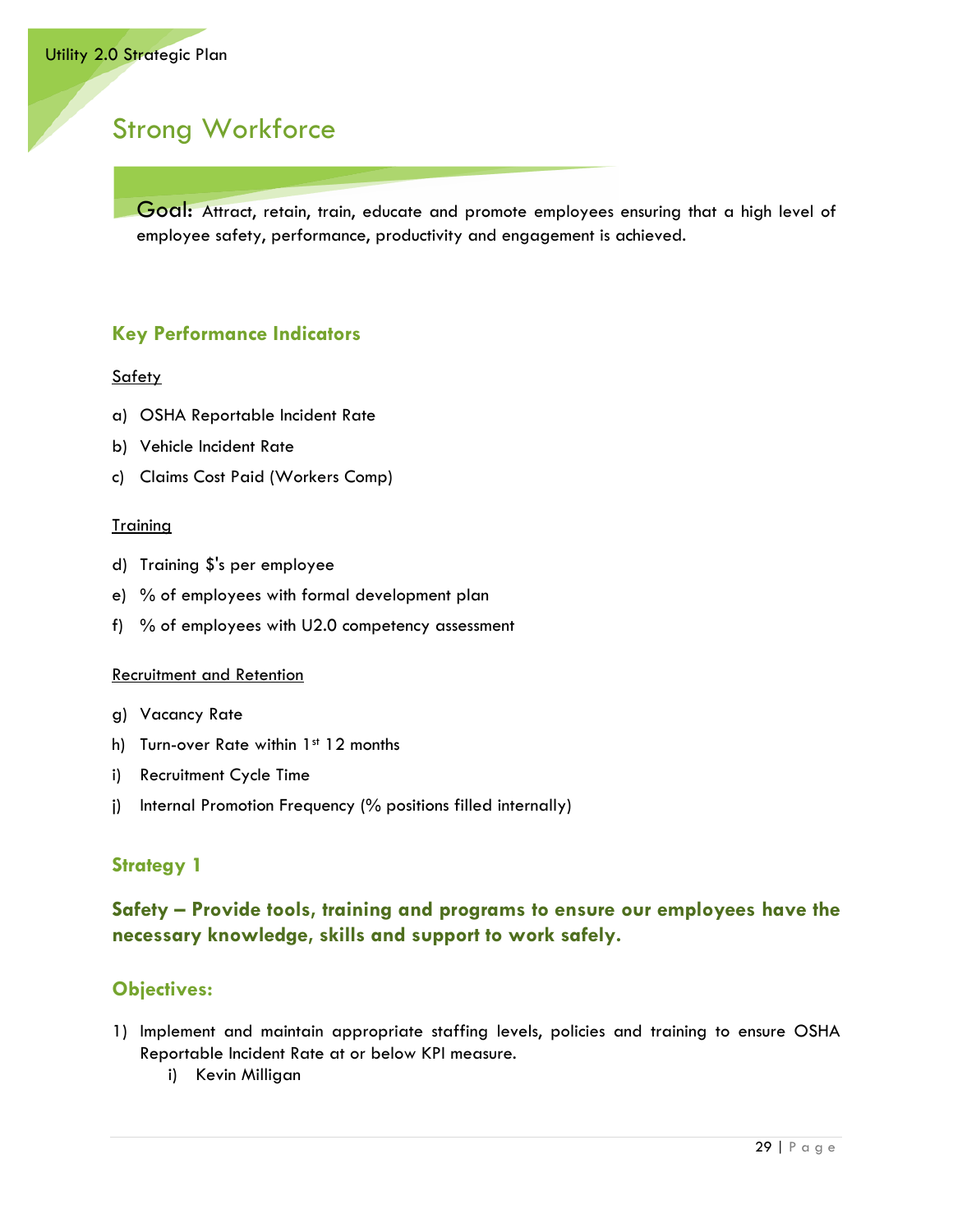- 2) Implement and maintain appropriate staffing levels, policies and training to ensure Vehicle Incident Rate at or below KPI measure
	- i) Kevin Milligan
- 3) Implement and maintain appropriate staffing levels, policies and training to reduce reportable injuries by 20% year over year by March 31, 2017 and ongoing thereafter.
	- i) Kevin Milligan
- 4) Develop a staffing plan and program to complete at least 10 job site inspections monthly by July 31, 2017.
	- i) Kevin Milligan
- 5) Develop a staffing plan, program and policies to increase level of safety training participation by 20% year over year by July 31, 2017.
	- i) Kevin Milligan
- 6) Implement and maintain appropriate staffing levels, policies and training to achieve and maintain incident reporting accuracy at 100% by July 31, 2017.
	- i) Kevin Milligan
- 7) Hire and onboard a Utilities Safety Manager by March 31, 2017
	- i) Kevin Milligan

# **Training – Provide training and educational opportunities that promote continuous learning within the organization.**

- 1) Coordinate two trainings per year for divisions on cyber-security techniques and methodologies applicable to the Utility by July 31, 2017 and bi-annually thereafter.
	- i) Kevin Milligan
	- ii) Mujib Lodhi
- 2) Coordinate one training per year for divisions on physical security techniques and methodologies applicable to the Utility by December 31, 2017 and annually thereafter.
	- i) Kevin Milligan
- 3) Implement and maintain appropriate staffing levels, policies and training to achieve implement Workforce Development Plan by June 30, 2017.
	- i) Kevin Milligan
- 4) Prepare analysis and recommendations for Board of Public Utilities and City Council consideration to implement Education Sponsorship Program by March 31, 2017.
	- i) Kevin Milligan
- 5) Complete training for all supervisory and management employees for preparation of employee development plans by March 31, 2017.
	- i) Kevin Milligan
- 6) Complete employee development plan for all management and supervisory staff with July 2017 Performance Appraisals and annually thereafter.
	- i) All AGMS and Managers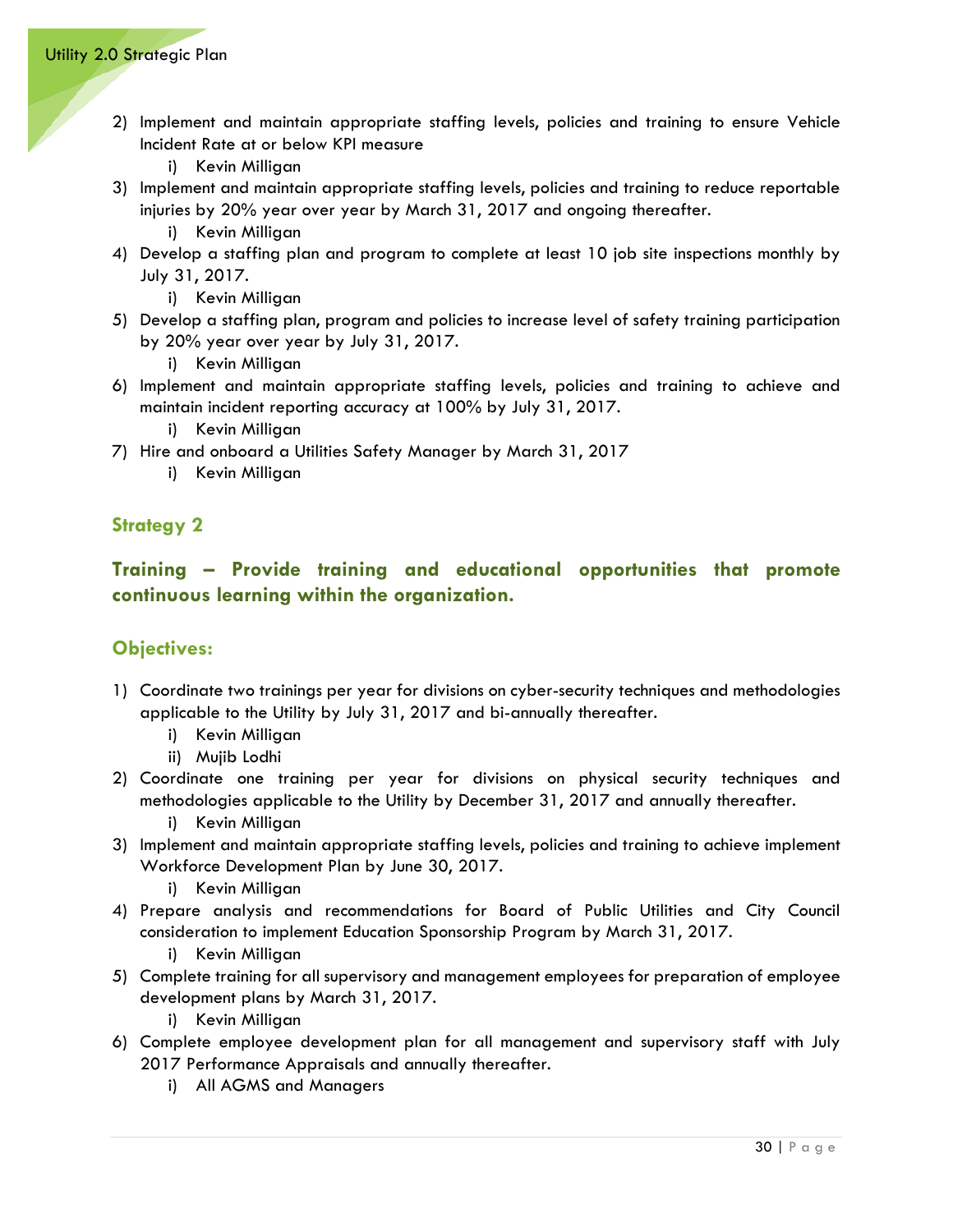- 7) Complete employee development plan for all non-management and non-supervisory staff with July 2018 Performance Appraisals and annually thereafter.
	- i) All AGMS, Managers and Supervisors
- 8) Develop and implement Competency Assessments for Executive and Senior Management staff using the WestMonroe/IIT SmartGrid Heat Map as adapted by May 30, 2017.
	- i) Kevin Milligan

## **Organization – Develop and implement programs and practices that promote a culture of employee engagement, performance and productivity.**

- 1) Develop and administer employee engagement survey for all RPU employees in September 2017 and biennially thereafter.
	- i) Daniel Garcia
- 2) Implement policies and practices to maintain or improve overall Employee Engagement Survey score from overall agreement score of 0.639 in 2015 beginning with September 2017 Employee Engagement survey and biennially thereafter.
	- i) All AGMs
- 3) Complete Phase 1 of Class Comp Study by June 30, 2017
	- i) Kevin Milligan
- 4) Implement policies and practices to decrease Vacancy Rate to 10% by December 31, 2017; 5% by December 31, 2018 and maintain at 5% thereafter.
	- i) Kevin Milligan
	- 5) Prepare RFP, solicit proposals and prepare recommendations to Board of Public Utilities and City Council to implement the Phase 1 Talent Management System by December 31, 2017.
		- i) Mujib Lodhi
		- ii) Kevin Milligan
	- 6) Complete on-boarding of Workforce Development team by March 31, 2017
		- i) Kevin Milligan
- 7) Institute "design-thinking" training and implement framework for one significant process per division by December 31, 2017.
	- i) Kevin Milligan
	- ii) All AGMs
- 8) Implement training, practices and guidance to ensure completion of all performance appraisals on time beginning July 31, 2017 and annually thereafter.
	- i) All AGMs and Managers and Supervisors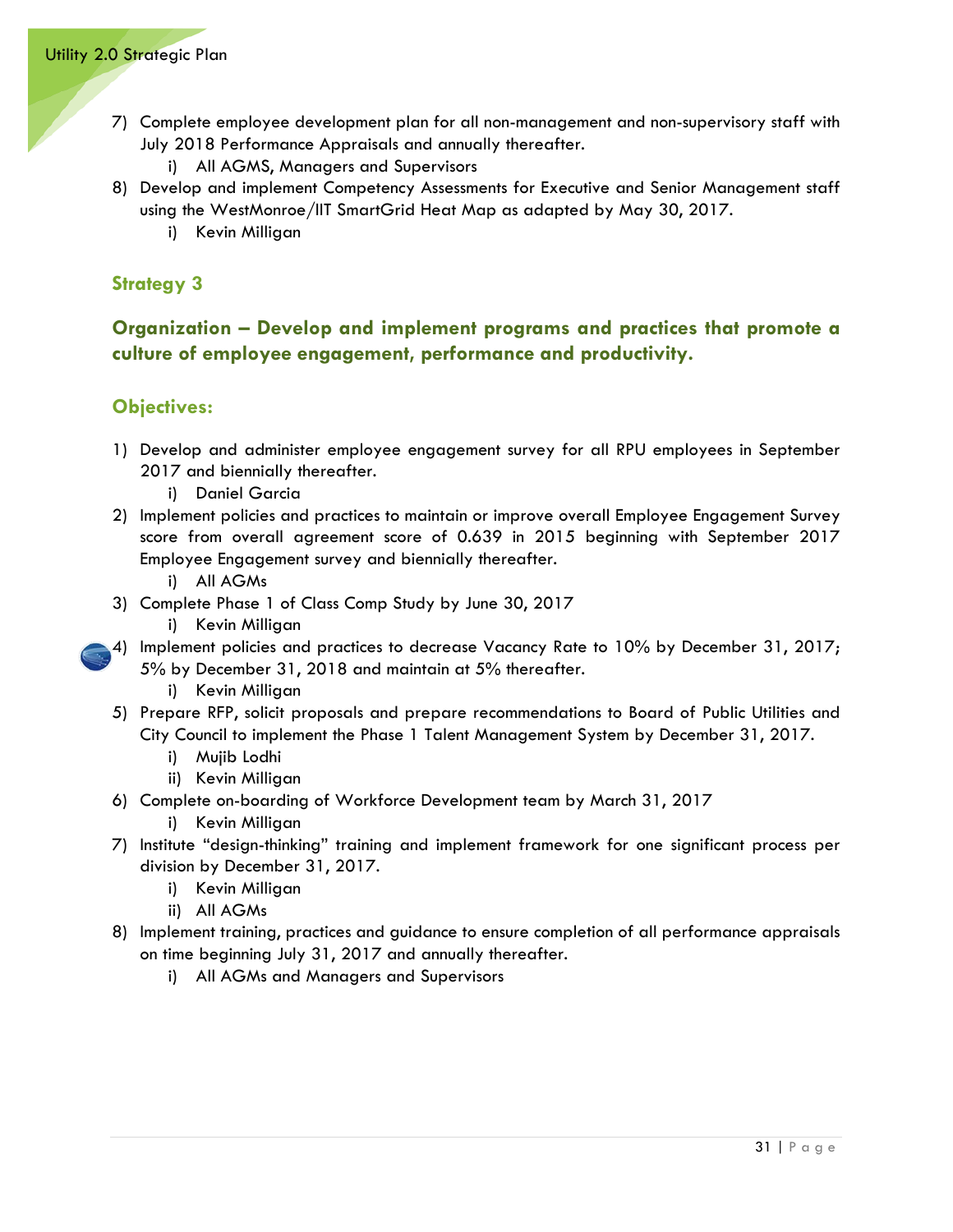# <span id="page-35-0"></span>Appendix A – Organizational Profile

Established in 1895, Riverside Public Utilities (RPU) is a customer owned water and electric utility governed by a board of nine community volunteers, and the City Council of Riverside, that provides high-quality, reliable services to more than 106,000 centered electric customers and over 64,000 metered water customers (serving a population of more than 300,000) in and around the City of Riverside.

We have more than 600 employees dedicated to providing reliable energy and water delivery services, and exceptional engineering, marketing and customer relations, and customer services.

Riverside is one of more than 2,000 cities in the United States that light up homes and businesses with "public power" – electricity that comes from a community-owned and operated utility. Additionally, we maintain local water resources that allow us to meet our customers' demands while being 100% independent from imported water sources.

RPU is also committed to increasing the use of renewable energy resources and sustainable living practices that help reduce environmental impacts within the City of Riverside and the state of California.

Riverside Public Utilities operates through the coordination of many different divisions as depicted in the following Organizational Chart:

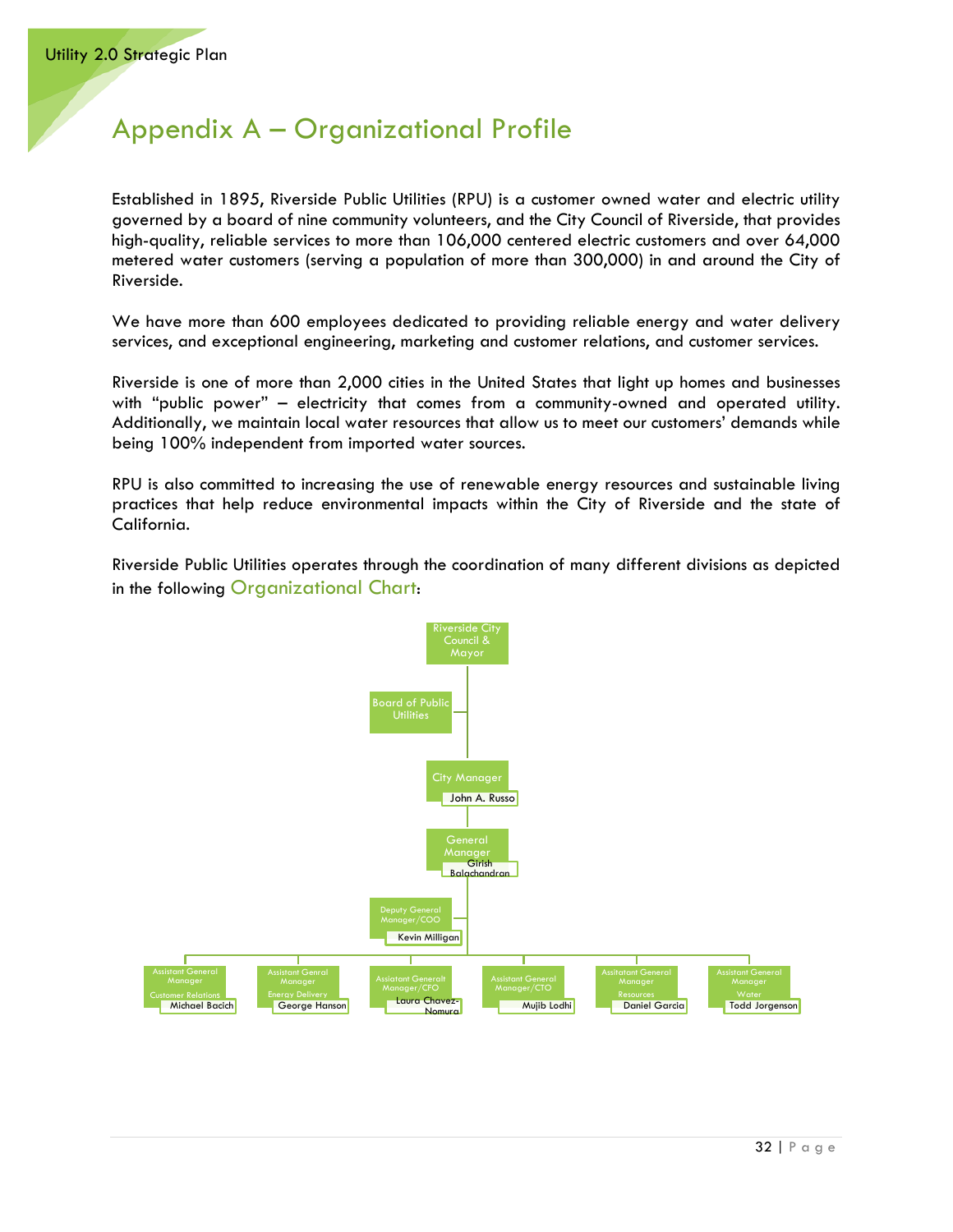#### <span id="page-36-0"></span>Administration/General Manager's Office

The General Manager provides overall strategic direction and is the chief executive of the organization. The GM is accountable to the City Manager for the overall administrative, fiscal and operational aspects of the organization; intra- and inter-agency coordination; and the overall customer experience.

Under the management of the Deputy General Manager, the following activities serve multiple divisions of the Utility:

*Workforce Development –* A workforce development task force was formed to address immediate and long term needs of the Utility in the areas of training, development, on-boarding and succession planning.

*Labor Relations* – Responsible for leading the RPU team as required in concert with the Human Resources Department in labor negotiations, labor management committees, and grievance/disciplinary hearings.

*Risk Management* - RPU's power transaction risks are identified, measured, and limited to ensure sound financial methods and practices. The Financial Risk Management Policy creates the framework which governs Power Resources' wholesale power trading activities. Purchased power, which is well over \$100 million each year, represents a significant percentage of the electric Utilities' budget. RPU's primary objective is to reduce the cost of power to its customers while maintaining reliability, efficiency, and safety of electric operations.

*Legislative Affairs –* Responsible for coordination of RPU's legislative agenda as adopted by the City Council and coordination with state and national trade groups and contract lobbyists.

*Real Property Resources* - Responsible for the utilities' interest in over 100 parcels of property. Many of these parcels are currently unused, but their use is anticipated due to future plans for annexation and expansion of the utility infrastructure.

#### <span id="page-36-1"></span>Customer Relations / Marketing

The Customer Relations / Marketing Division is responsible for all aspects of RPU's marketing, communication, media and public relations, and promotions, as well as: the creation and administration of public benefits programs and rebates; business customer services; Customer Service; Field Services and meter reading.

Customer Relations (also known as Programs & Services or Pubic Benefits) - Is responsible for providing support to residential and commercial customers. They perform on-site inspections and provide free energy surveys. Staff helps customers use available public benefits programs to make their homes and businesses more energy and water efficient. They are responsible for all aspects of receipt and approval of submitted rebate applications, including authorization of payment, and scheduling of inspections. This group also facilitates utilities planning and funding of renewable energy projects.

*Marketing* – Is responsible for creating internal and external marketing and advertising materials, including public awareness campaigns for water and energy utilities as well as citywide "Green" initiatives program. They create and distribute informative materials to customers about Utilities'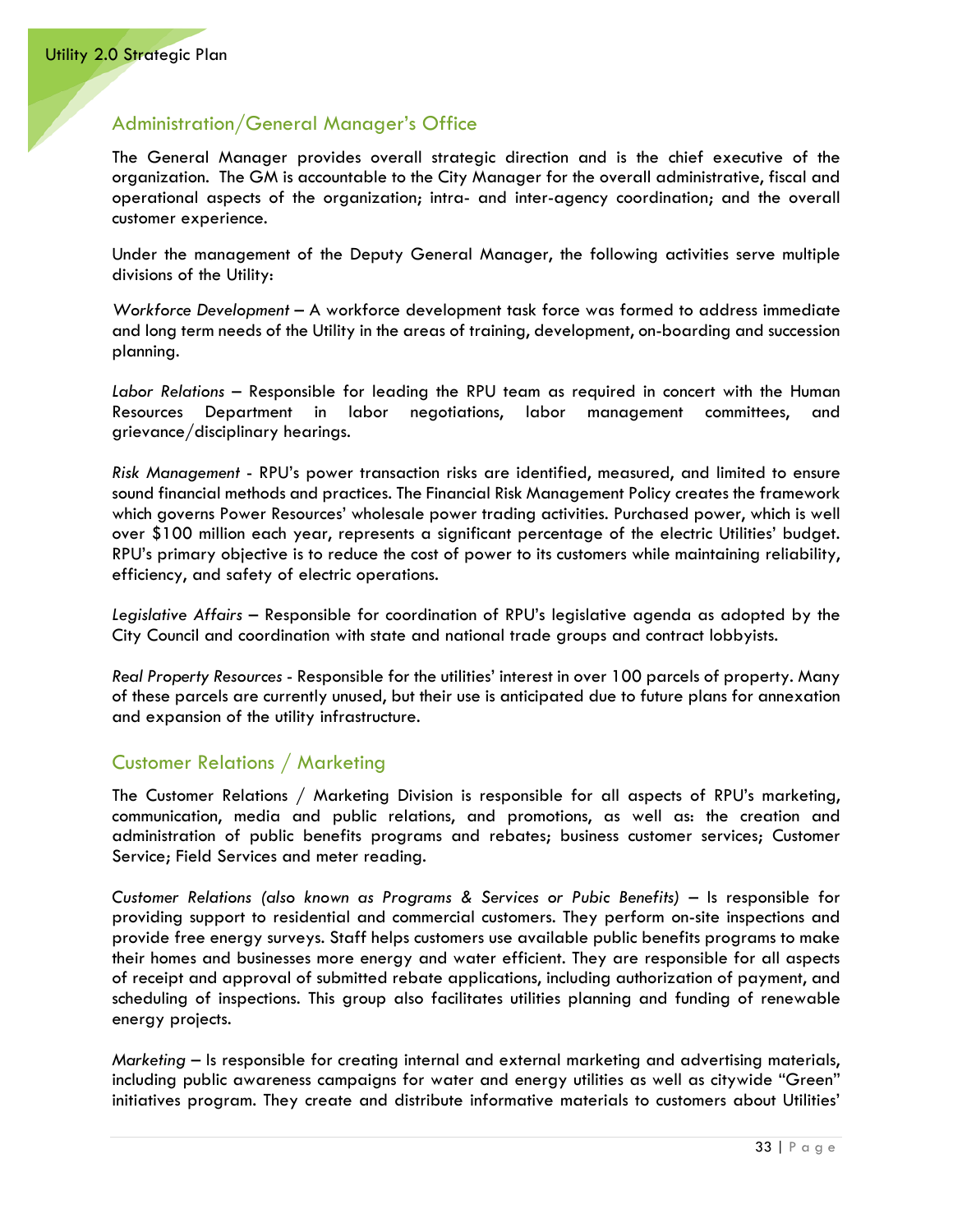projects, rates, updates, and public benefit rebate programs. They also prepare a variety of internal and external presentations and annual reports, and manage and update the Web and intranet sites for content. This group also administers employee loyalty programs, sponsorships, special events, promotions, Back of Bill newsletter and bill insertions, annual bottled water distribution to schools and non-profit organizations, and school education programs.

*Customer Service* - Provides the first point of contact for residential customers in Riverside. They handle approximately 347,000 calls and 224,000 walk-in customers annually. Customer service supports requests for electric, water, sewer, and sanitation services as well as credit and collections, write offs, UTILICARE (medical assistance), SHARE and HEAP (low-income assistance), as well as payment option programs such as the Level Pay Program. They also take calls for street light repairs, dispatch emergency calls, and oversee the City's 311 call center for non-emergency calls and emergency referrals. Customer Service operates out of the Utilities Plaza at Orange and Fifth Streets (in the process of relocating to Ninth and Orange) as well as the Customer Resource Center on Madison five days a week.

*Field Services / Metering* - Responsible for the physical initiation of services, reading of electrical and water meters, investigation of diversion of services, and delivery of 48-hour shut off notices for non-payment. Each fiscal year, this group conducts over 1.9 million meter readings, processes over 95,000 service orders for service initiation or termination and delivers an average of 100,000 48 hour notices.

#### <span id="page-37-0"></span>Energy Delivery

The Energy Delivery Division is made up of three groups: Energy Delivery Engineering; Substation Construction, Maintenance, and Energy Control; and Transmission / Distribution Construction and Maintenance.

*Energy Delivery Engineering* – This group is divided into four parts: System Planning/Communications, Major Projects, Customer Engineering, and Substation Engineering. The Energy Delivery Engineering team is responsible for planning adequate transmission and distribution capacity to supply the needs of all electric customers. The reliability of service at a system level is reviewed and recommendations are made for improvements, which is eventually made into the Capital Improvement Program for Transmission and Distribution Projects. The Energy Delivery Engineering team provides engineering, design, and project coordination services for new electric services and upgrading of existing services, as well as mapping of utility electric facilities. Customer Engineering staff designs the necessary electric utility facilities and coordinates with other departments in completing an applicant's project. After construction, facilities are mapped electronically into a GIS database to serve as a master reference for operations, engineering, and facilities management.

*Substation Construction Maintenance and Energy Control* - Consists of construction teams that build additions to existing substations, maintain substation equipment (such as transformers and circuit breakers), and provide inspection services for substation projects by outside contractors. Another team within the group tests and maintains additions to substations, manages installation and maintenance of all electric meters, distribution transformers, and other distribution equipment within the city. Utility dispatch is also part of this group. Dispatch monitors and controls the energy delivery system, responds to customer calls, and dispatches field crews. This center runs 24-hours a day, 365 days each year.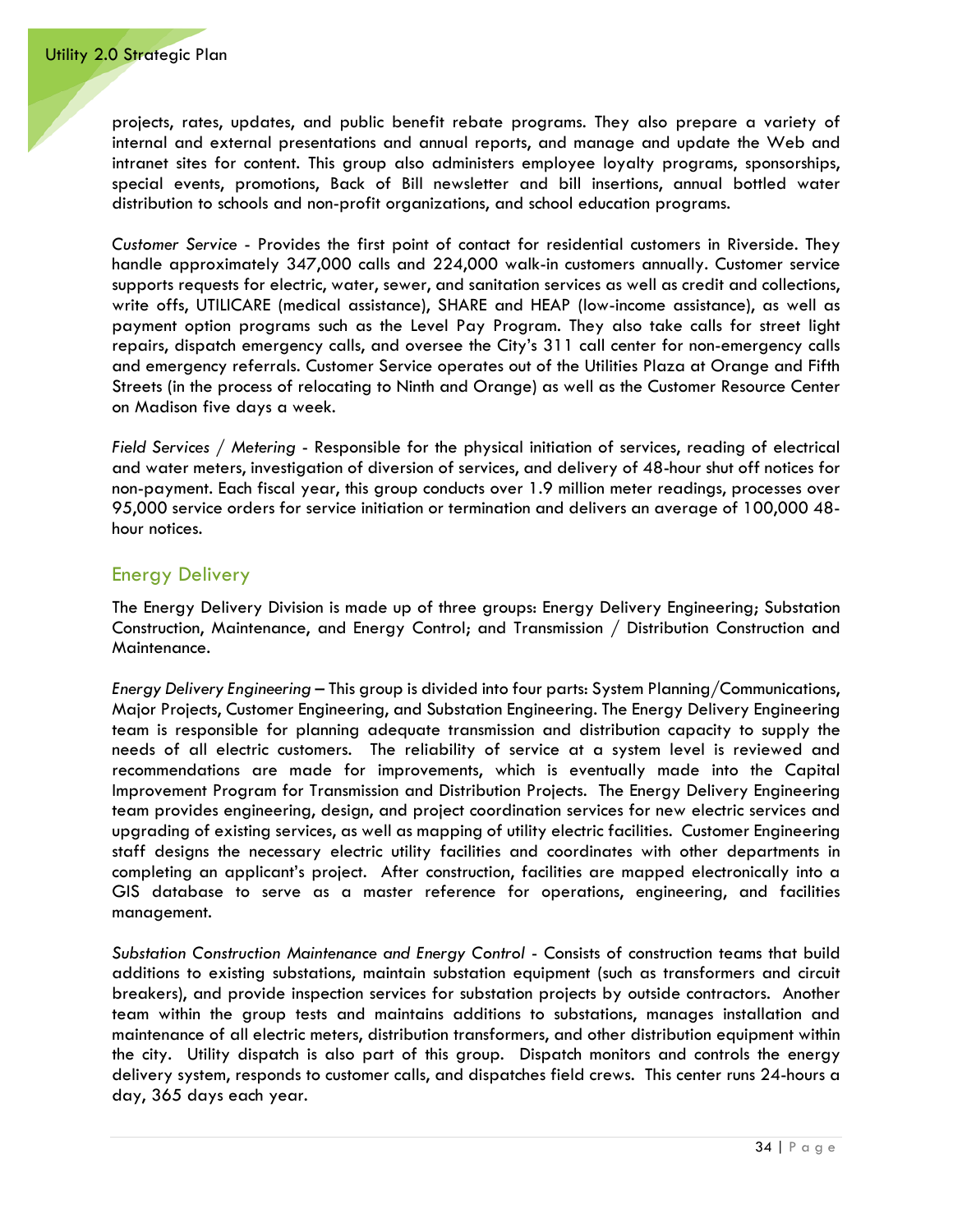*Transmission Distribution Construction and Maintenance* – This group is primarily tasked with system construction and maintenance of the overhead and underground transmission and distribution electric lines that serve the city. This group also provides electrical emergency response, outage response, and maintenance of the city's street light system.

#### <span id="page-38-0"></span>**Finance**

The Finance Division is primarily responsible for the financial stability of Riverside Public Utilities. The division is comprised of three primary groups: Finance/Rates/Budget; Utility Billing and Facilities Management. In addition this team coordinates and serves as the primary liaison between Riverside Public Utilities and the Human Resources, Information Technology and General Services **Departments** 

*Finance / Rates / Budget* - Responsible for preparing and analyzing financial information, including budget and debt management, to ensure the overall fiscal health of RPU. The group is also instrumental in long-term financial planning as well as long range resource planning. They provide periodic financial reports and critical financial data for Board and City Council review and approval. This group also develops annual revenue requirements taking into account all anticipated activities planned by executive management. They ensure appropriate rate structures for revenue requirements, determine the six year capital improvement program budgets, as well as internal overhead and cost allocation plans. They participate as an active member of finance/fiscal and audit committees for joint agency projects such as Intermountain Power Project, Southern California Public Power Association and San Onofre Nuclear Generating Station.

*Utility Billing* – Responsible for the daily processing, quality control and issue resolution for over 100,000 bills produced monthly, generating greater than \$300 million in annual revenue.

*Facilities Management* - Responsible for maintaining and improving eight office space locations which house 650 Utility employees to effectively meet the RPU goals for office space planning which include: enhancing service to the public; providing a suitable workplace for employees; providing certainty in office space; obtaining the best value/return on investment; and providing a centralized location for employees.

#### <span id="page-38-1"></span>Operational Technology

*Operational Technology (OT)*- Responsible for planning, implementing and maintaining a Riverside Public Utilities' (RPU) Operational Technology (OT) infrastructure. OT's objective is to ensure that its infrastructure is modern, secure, architecturally flexible and cost effective. OT also provides daily operations of core systems portfolio supporting every aspect of RPU business processes.

Responsible for providing quality and timely customer support to RPU users with a that meets/exceeds agreed upon SLAs and performance metrics.

In partnership with the business divisions, OT is responsible for evaluating, developing and supporting quality, cost-effective applications and operational technology solutions that directly support RPU business operations.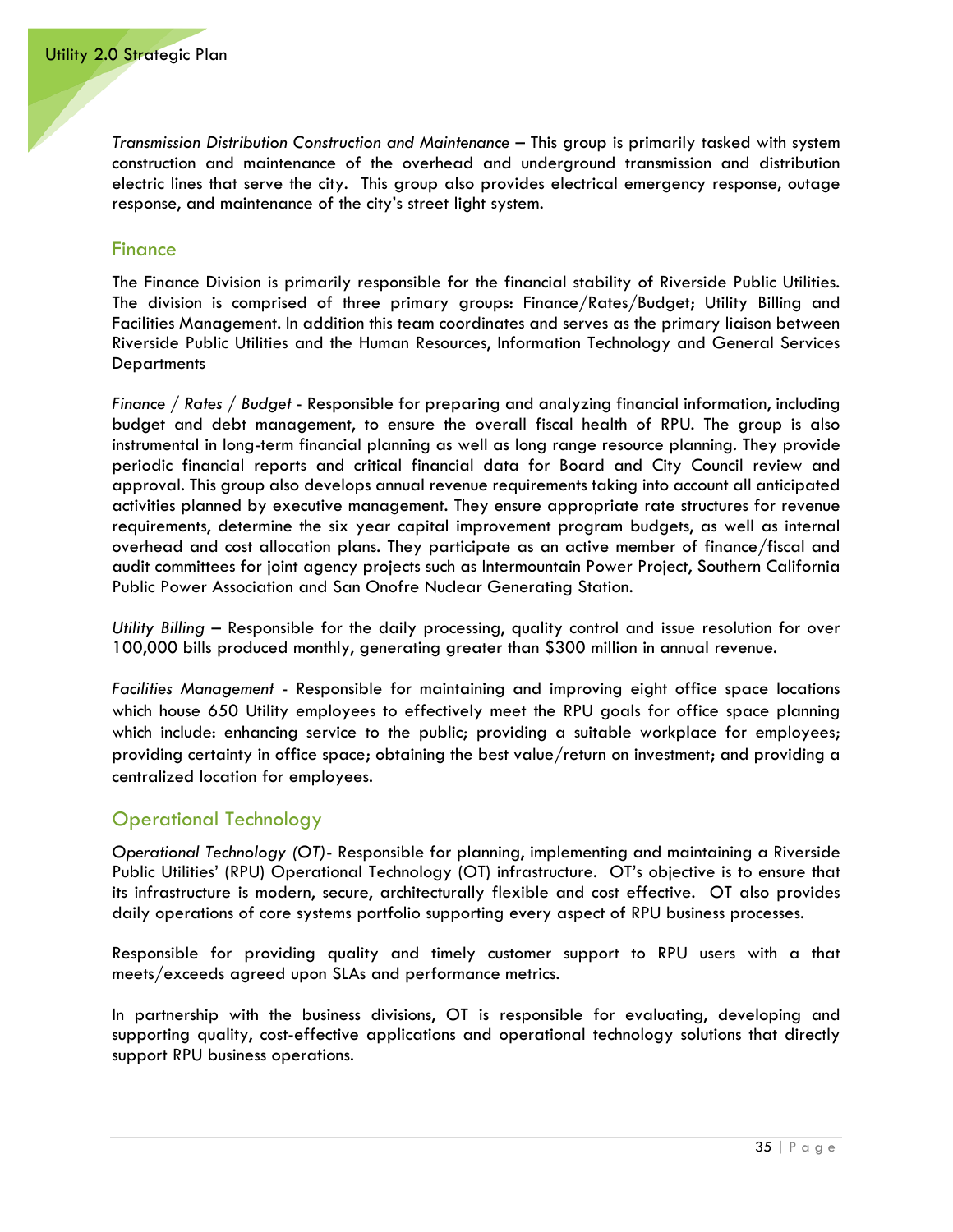OT plays a strategic and catalytic role by proactively partnering with its functional counterparts to identify new opportunities where technology can drive greater business effectiveness and efficiency.

OT is a strategic partner to RPU's business divisions. We provide fully-integrated solutions that help our functional counterparts use operational technology more effectively and efficiently and have a positive effect on reducing RPU's overall operating costs and improving customer satisfaction.

OT works with business division to modernize business processes and improve infrastructure management practices by executing on the intelligent deployment of operational technologies.

*Implementation Office (IO)*-Responsible for project delivery within the OT. IO has end-to-end responsibility (from System-Planning to Deployment) for enterprise Operational Technology (OT) projects.

*Technology and Mobility Office (TMO)* - Responsible for ensuring that Utilities business priorities, technology strategy, and service delivery functions are orchestrated in an integrative manner. The TMO develops executes, maintains RPU's Mobile, Innovation/Advanced Analytics, and Geographic Information System (GIS), Customer Self-service strategies and systems.

*Information Security (ISO) -* Responsible for implementing strategic initiatives for Utilities Operational Technology Security (Cyber Security) Program and Compliance (Information Management, Cyber Security, Software Licenses, Change/Configuration management) activities, and the Disaster Recovery and Incident Response processes.

*Systems & Operations Office (SOO) -* Responsible for providing day-to-day oversight and management of all OT systems (Industrial Control/Business), maintenance and support. Responsible for planning, managing, and operating complex information systems to ensure system function, availability, performance, and support, including Help Desk (OT Solution Center) operations.

*Creativity/ User Experience (UX) Design-* Responsible for assessing existing systems communication methods and application User Interfaces (UI) for usefulness, usability, visual design integrity. Responsible for designing visually compelling representations of application's high-level interaction and navigation and collaborating with technical staff in implementing highly intuitive UIs.

#### <span id="page-39-0"></span>Resources

The Resources Division is responsible for procuring maintaining and managing the utilities' wholesale and renewable power. The Resources Division also participates in joint action services and projects through the Southern California Public Power Authority (SCPPA). To manage these responsibilities, the division has five groups: Power Planning / Power Marketing; Power Projects / Contracts / Settlement; Power Resources; Power Scheduling / Operations; and Generation. By Q3 2017, RPU expects to establish an additional function of data analytics to be housed in the Resources Division.

*Power Planning / Power Marketing* - Responsible for assessing both the short and long term power needs of the utility. The Planning/Marketing group is also responsible for coordinating Riverside's commitment to being recognized as a "green city."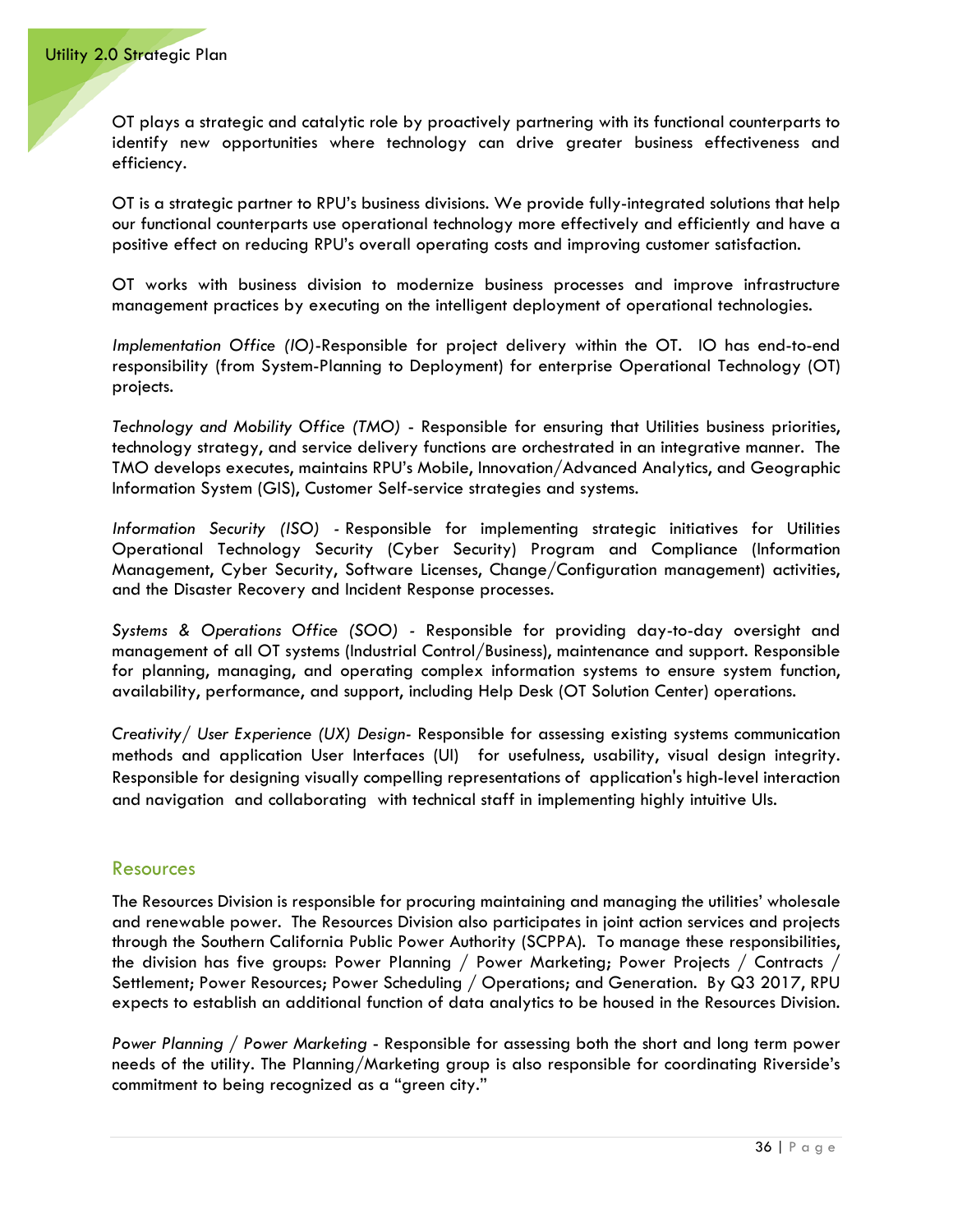*Power Projects / Contracts / Settlement* - Responsible for the management of RPU's generation and transmission projects as well as negotiating and administering the utilities' power-supply related contracts and tariffs. They also actively participate in all federal regulatory, legal, and electric market redesign activities affecting RPU's power supply interests. The Projects group is responsible for managing RPU's interest in interstate transmission facilities as well as its joint participation with other agencies in generation assets. The Contracts group negotiates and implements long-term resource agreements and administers over two hundred existing power supply related contracts and tariffs. The Settlement group reviews all power supply transactions after-the-fact in order for payment or invoicing to occur.

*Power Resources* - Responsible for procuring, developing, managing, and marketing the utilities' wholesale power and interstate transmission resources to serve Riverside's citizens with reliable electricity.

*Power Scheduling / Operations* - In order for RPU to receive the power provided by the resources in its portfolio, the energy output from those sources must be reported to or "scheduled" with the Independent System Operator (ISO) and any other entities affected within the boundaries of the Western Electricity Coordinating Council (WECC). They are responsible for the scheduling of RPU's power supply resources to meet the needs of utility customers. This group also provides the Settlements group information necessary for billing or payments to occur.

*Generation Facilities Group* - Oversees the Springs, Riverside Energy Resource Center (RERC), and Clearwater Cogeneration electric power plants. The Generation Group is responsible for the operation and maintenance of all sites.

*Data Analytics* – Will be responsible for utility wide coordination of data analytics and will serve as subject matter experts for the other utility divisions.

#### <span id="page-40-0"></span>**Water**

The Water Division is made up of four groups: Engineering; Water Resources; Water Field Operations; Water System Operations.

*Engineering* - Responsible for all long-range facility planning, budgeting, grant writing, design, construction, management, and mapping/archiving of construction-related documents. Also handles coordination of all development-related activity and infrastructure.

*Water Resources* - Responsible for estimating future water demands, developing cost effective water supply alternatives, preparing environmental documents for the new supply sources, managing, and safeguarding the quality and quantity of the City's water resources. This includes collecting, analyzing and maintaining groundwater information from the entire watershed.

*Water System Operations* - Responsible for production and distribution of domestic, irrigation, and recycled water to meet the daily demand of the water system. The section maintains all the assets necessary to effectively and efficiently produce and deliver water to the City's customers. This includes ensuring optimal water supply management and storage for maximum day and emergency demands. The Section is managed through four Units: Operations; Water Quality and Record Keeping; SCADA; and Maintenance.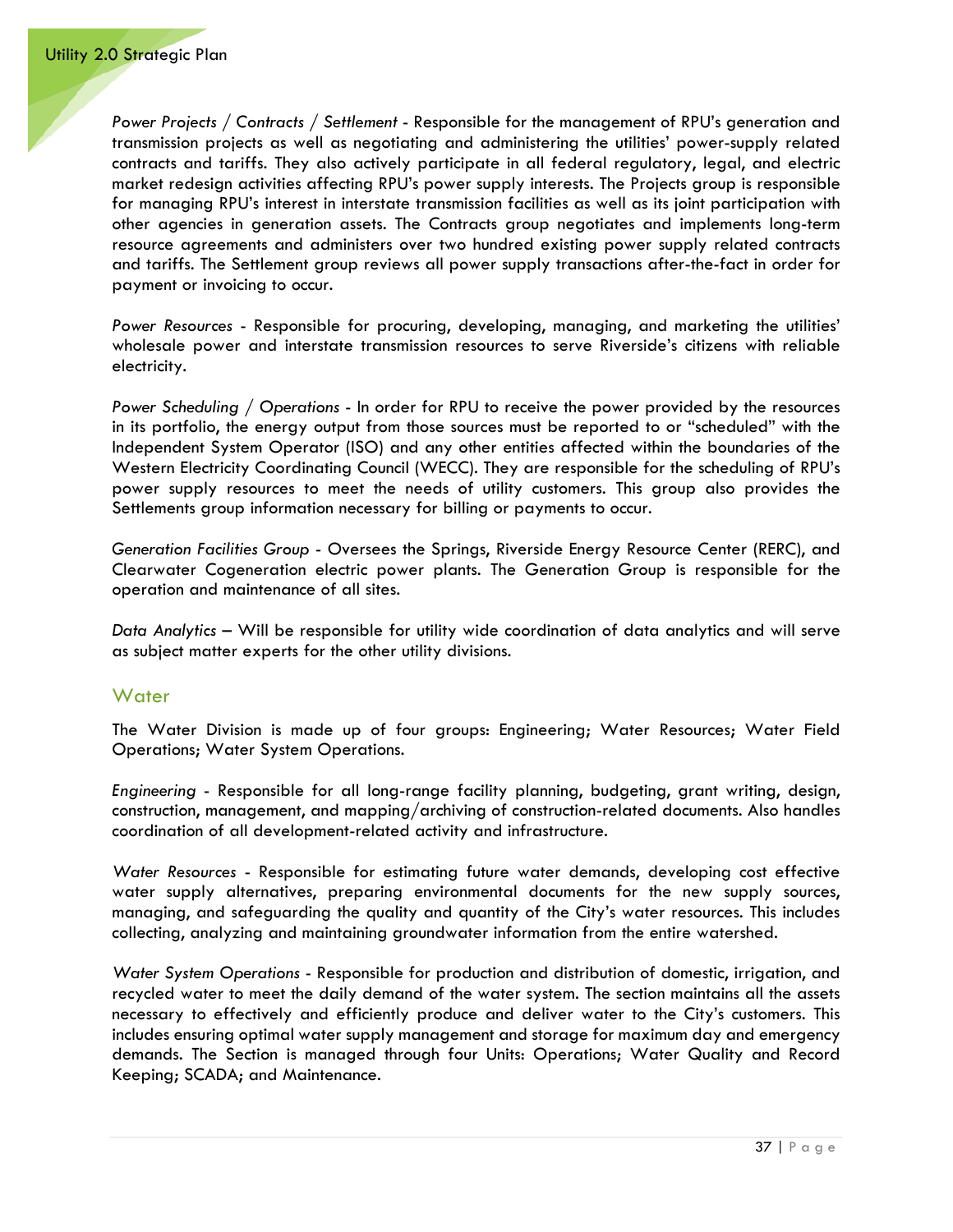*Water Field Operations* - Responsible for the construction and maintenance of water transmission and distribution systems. The Administration section of this group is responsible for the coordination of daily planning, supervision, and general administration for construction and maintenance. The System Construction section is responsible for water main replacements, system connections, fire hydrant installations, and installations of new and replacement water services. While the Maintenance section maintains the existing transmission, distribution, and irrigation/canal systems. The Meter Shop installs, replaces and maintains water meters, as well as tests new and existing meters for accuracy.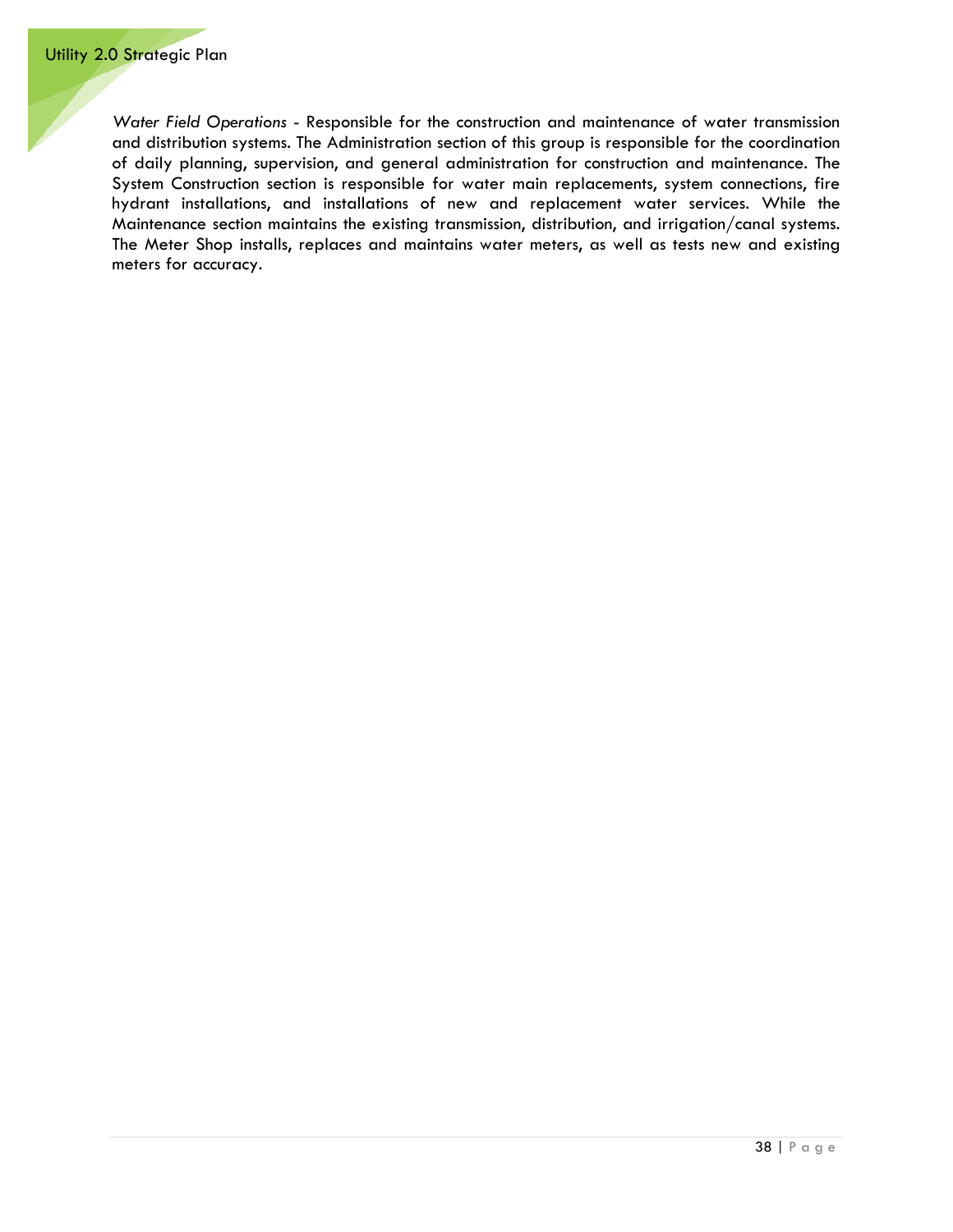<span id="page-42-0"></span>Appendix B – Division Vision Statements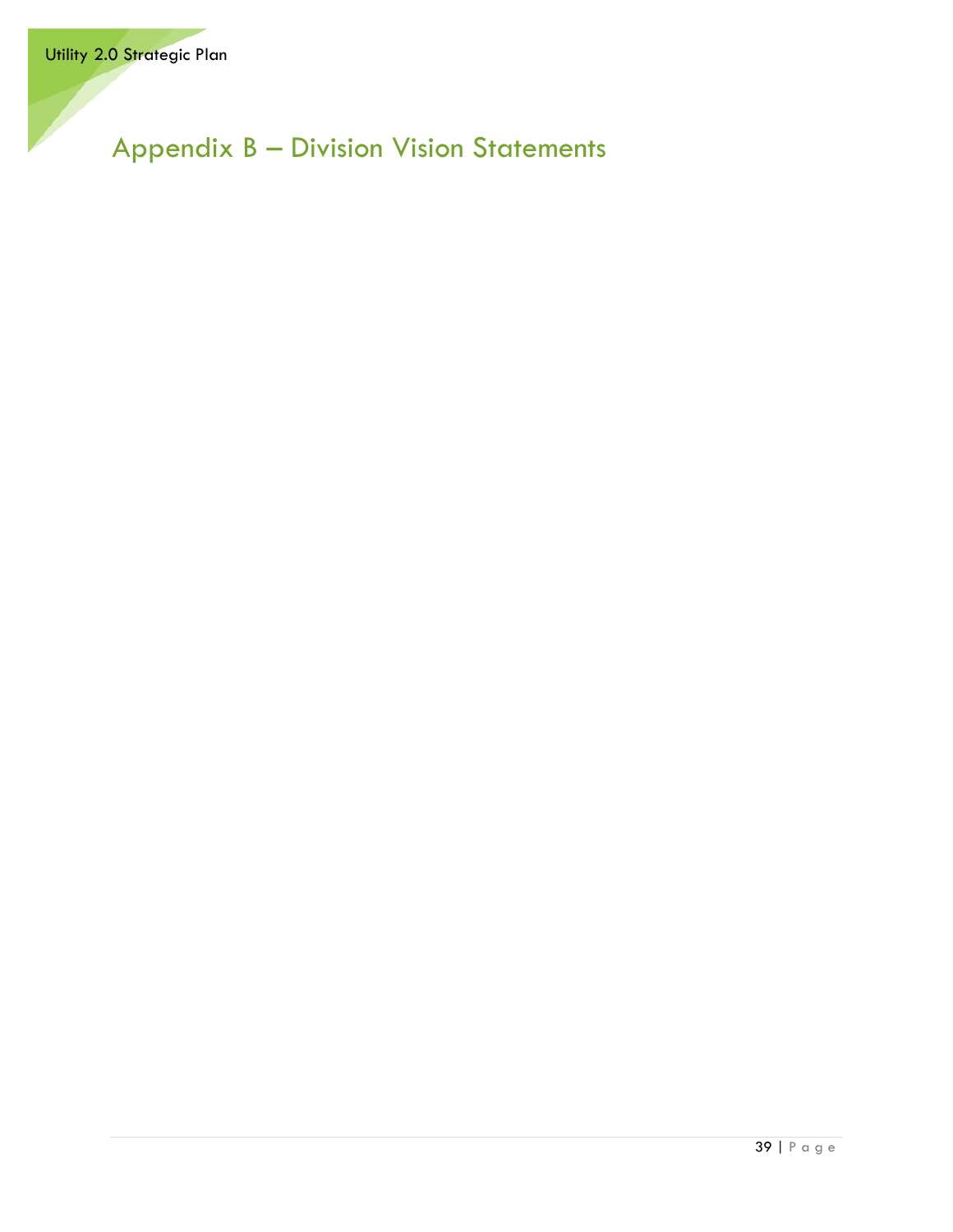#### <span id="page-43-0"></span>Office of the General Manager

Over the next decade, RPU will transform its workforce and technology resources to address the challenges associated with our industry's transformation. By leveraging both technology and changes in our workforce synergistically, we will advance RPU's capabilities and efficiency to deliver the highest quality services in all aspects of our organization. RPU 2.0 will operate in a collaborative manner, with cross–organizational teams being the norm, not the exception.

Tomorrow's RPU will maximize the opportunity and value of current and future vacancies to transform the utility workforce. Combining the latest intelligence in human capital management with technology, including a robust talent management system, tomorrow's workforce will be the most prepared workforce in our industry's history. Tomorrow's workforce will be built on the best each generation has to offer; leveraging the strength of Millennials as problem solvers, Generation X loyalty, Baby Boomer experience, and the yet to be discovered traits of future generations. From identification of the right skill sets for each job, reflected in targeted and data driven recruitments through on-boarding, orientation, and career-long training in partnership with local colleges and universities, our next generation workforce will be acutely aware of the big picture while focused on delivering world class customer service.

Safety of our employees, customers, clients and vendors will be at the heart of everything RPU does in the future. Through culture and climate, safety will be reflected as a true core value for RPU. Beginning with employee onboarding and continuing through career-long training, safety will be a top-of-mind issue for every member of the RPU team.

Current initiatives in workforce development that are in their infancy today will be mature by 2020, including programmatic use of Employee Development Plans, Career Ladder training, contract education, education sponsorship programs and 24x7 employee access to our Learning and Talent Management systems. Broader awareness of training outcomes from employee participation in local, regional and national conferences and seminars will be routine as we standup new knowledge sharing tools and Communities of Practice networks.

RPU's property management strategy and approach will be transformed from the present passive/reactive model to a proactive program that engages community-based real estate professionals to monetize passive real property assets. This transformation will be supported through enhanced policies that operationalize our portfolio management efforts and technology that provides up to date information about the performance of our real property assets.

Communities of Practice networks who are subject matter experts and interested employees, will support our legislative and regulatory risk management offices' ongoing efforts and long range goals to "impact positively legislation and regulations at all levels of government." These Communities of Practice networks will build on the good work already underway that support and enhance cross-division communication in the regulatory arena. Tomorrow's offices will seamlessly transition from legislative advocacy, supported by our outside consultants, trade organizations and joint powers agencies, through regulatory risk assessment to regulatory advocacy, monitoring and reporting.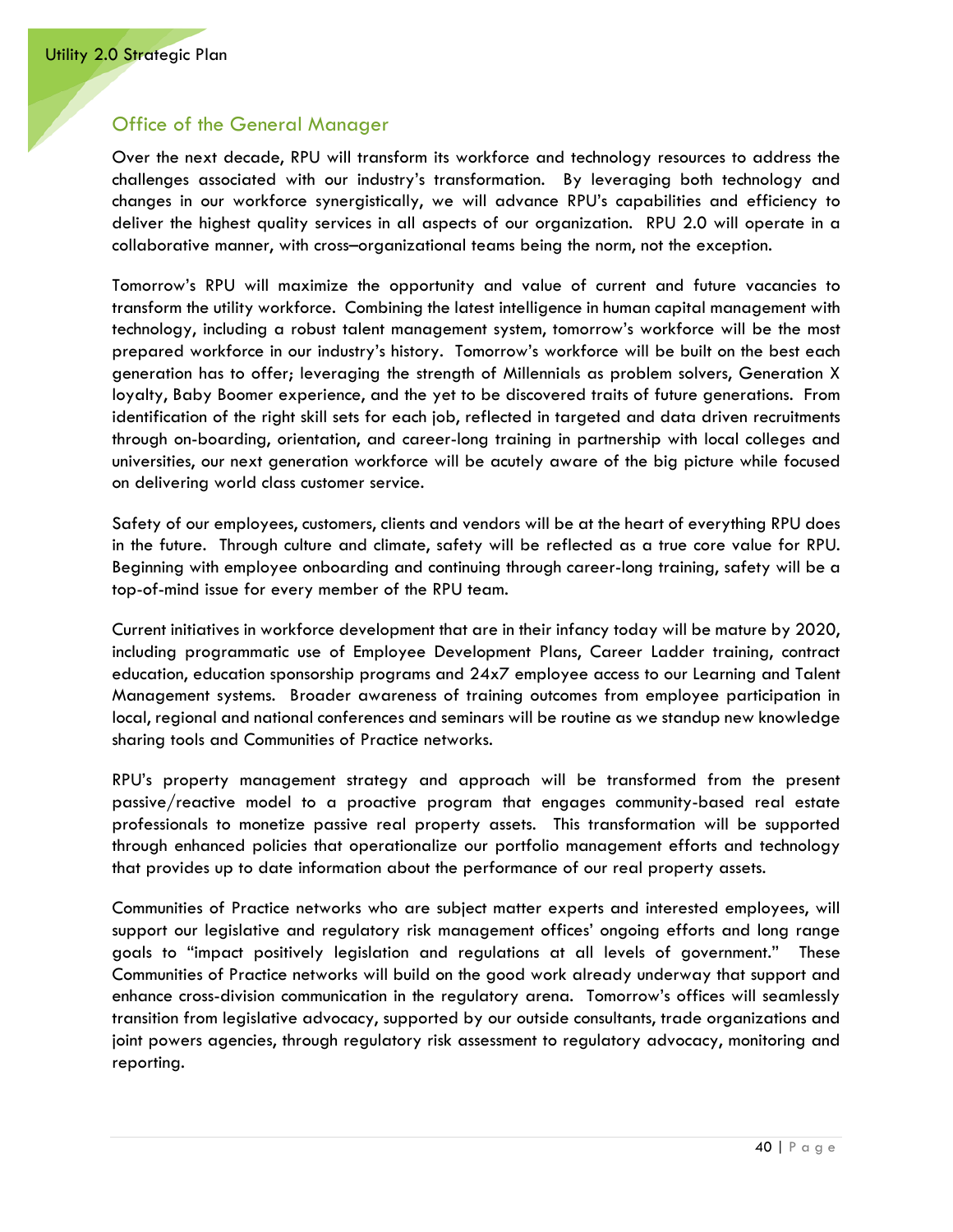#### <span id="page-44-0"></span>Customer Relations

Customer Relations touches all other divisions and serves as the lens to which our customers and stakeholders see the work that's being done for the future. A new level of communications will be required to allow customers to benefit from the possibilities of tomorrow. How will electric transportation impact employers? How will real-time pricing and demand response programs help customers better manage their energy needs? Why is it an advantage to have a locally owned utility? Being customer centric means placing the customer at the center of everything we do. To use the analogy of a wheel, the customer is at the center, and customer relations is the wheel holding all the divisions, or spokes, together on behalf of our customer. Operationally, everything RPU does as an organization will touch the customer and the Customer Relations Division is now and will be an integral part of bridging our customers to our organization in a manner that engenders trust and value. In the future, communicating the value of a local asset and transforming the traditional utility relationship from passive to active will be critical to our core business plan.

During the past 100 years or more, the customer relationship with the utility was a passive one; they used services, and the utility delivered a bill. Today many customers have access to the same information as their utility. They understand more about their services than ever before and choose to passively engage with their service provider if they are able. The availability of information and the desire to see the relationship between the services they use and the bill drives their expectations. Although many utilities around the nation realize the future needs to be more customer focused, the work needs to begin today. In Riverside, we have identified that need to have the technology and services available in the future.

As customers become producers, their needs and expectations will change. We want to consider a different set of needs that encompass servicing and supporting generation, demand response, EVs, energy and ice storage, behavioral programs, and traditional energy efficiency. Mobile technologies demand increased expectations of convenience from the customer to perform functions that can control their energy use.. How we communicate and interact with them will enhance their customer experience and distinguish us from the many other service providers vying for their limited time and attention.

RPU currently provides traditional means of communication channels with their customers and will continue to do so. However, email, SMS, apps, and our mobile friendly website will work to provide our customers information the way they want to send and receive it, such as text, email, phone, social media, and the web. Fulfilling the customer's needs during moments that matter requires us to reimagine current business processes to make sure our interactions are effortless through the customer's eyes. Imagine a rebate app that allows you to take a picture of a receipt to apply online without requiring anything being mailed at all. Further, imagine if that app were able to suggest to a customer that they were only a few points away from a much bigger rebate, suggest what they should do next, allow them to order it, and still process the rebate with little effort on their part but also providing a better connection to RPU.

RPU needs to ensure availability of customer usage data on demand, information on savings, multiple payment options, and easy access to customer service via phone, chat, and email. New products and services will be developed and offered by RPU such as Demand Response, Time of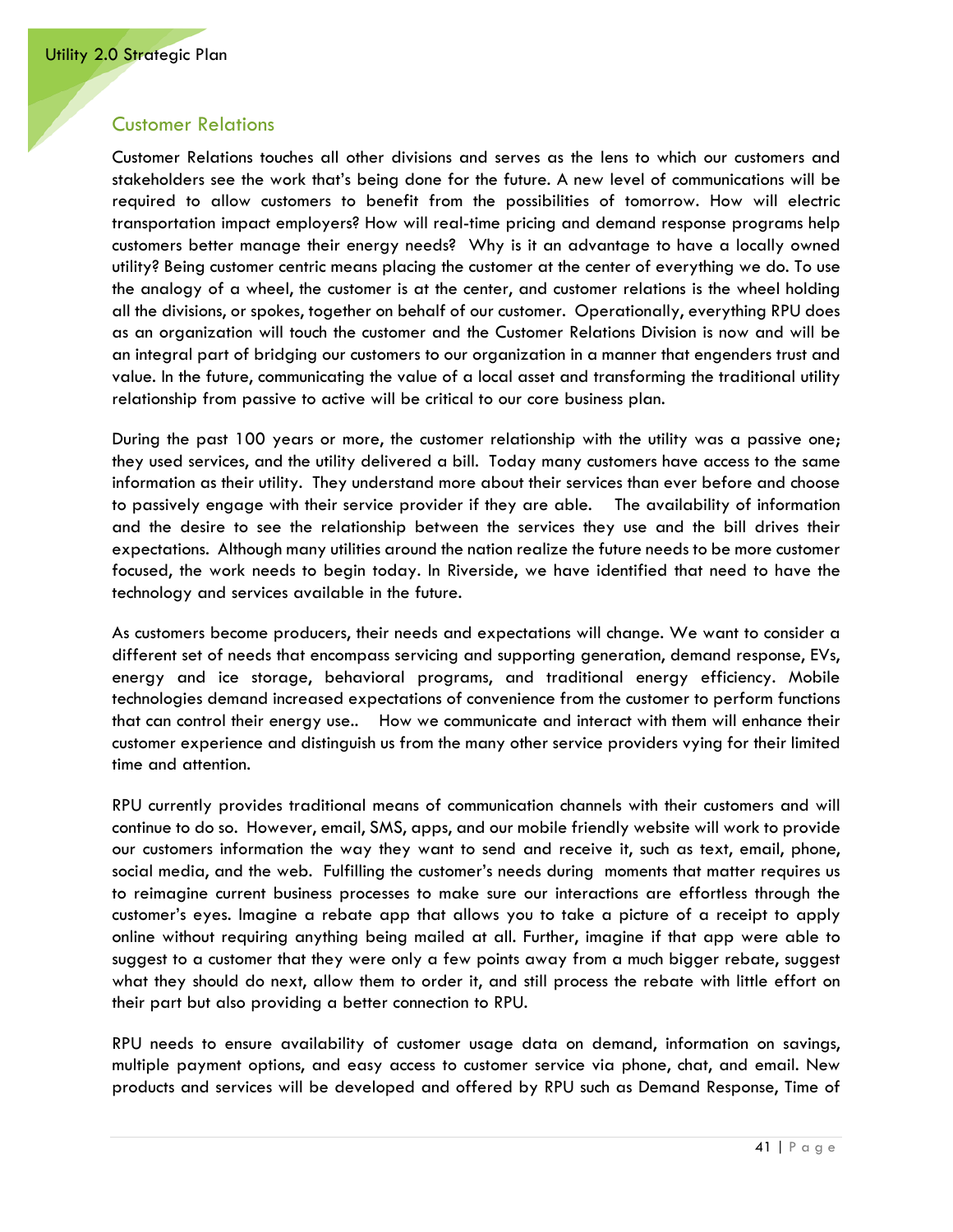Use Rate Products for EV's, Solar PV customers services such as cleaning and routine maintenance. RPU overall will need to develop more customer-centric rules and rates.

In a utility 2.0 world, data and information that leads to an enhanced customer experience can only come from a robust customer information system. Our Operational Data Management System will need to be able to talk to our Customer Information System so it can impact outage response times and feed data to customers who choose to pay attention to their usage behavior. In turn, the Customer Relations staff will need to be prepared to help our customers in a broader context and with more complex expertise than ever. As customer choice expands so must the knowledge base of the staff that supports them.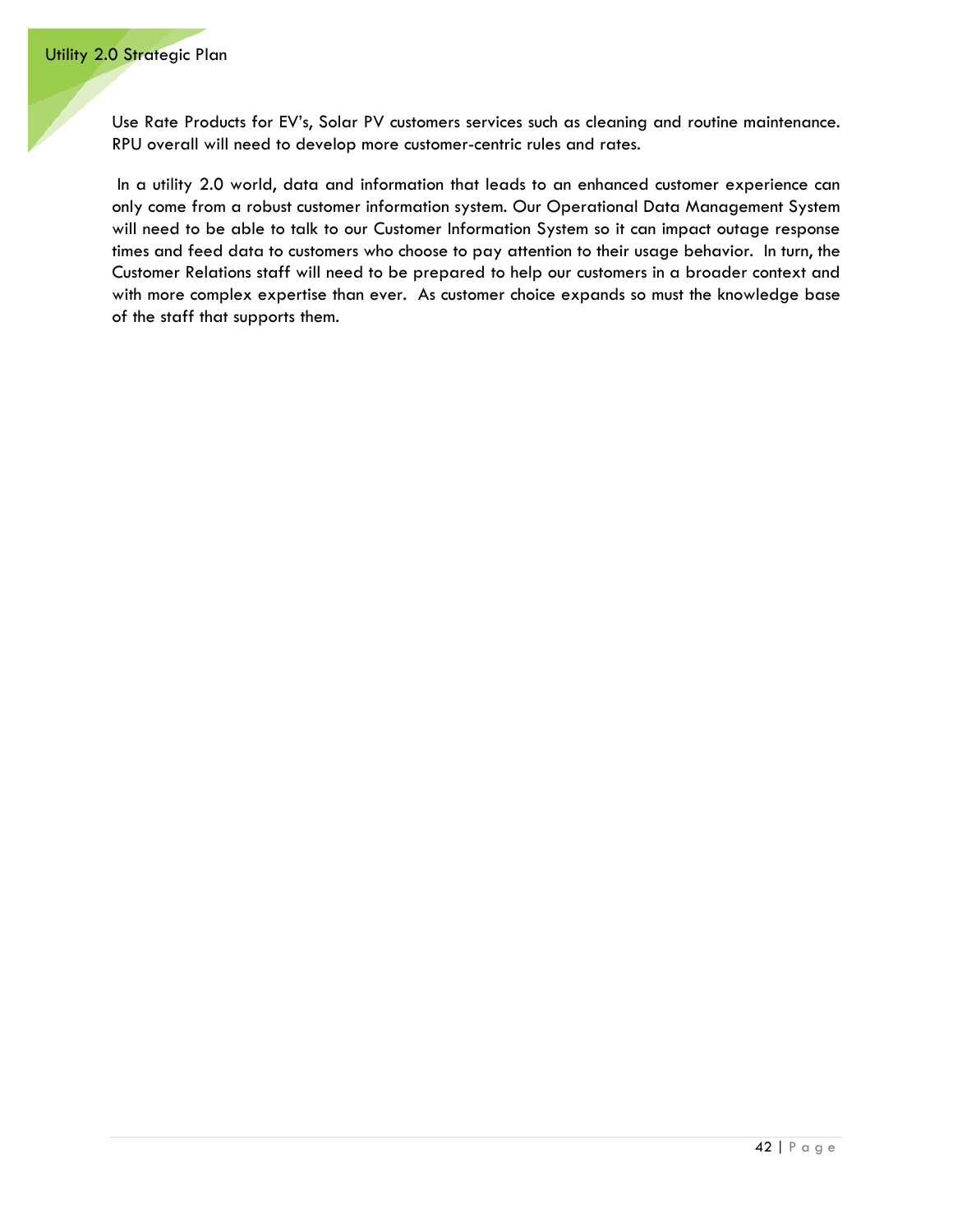# <span id="page-46-0"></span>Energy Delivery

As we modernize the grid, it will also become "smarter" through the interconnection of devices and applications made possible with technologies that didn't exist just a few years ago. This smarter grid will **SENSE**, **COMMUNICATE**, and **CONTROL** key devices. The grid will optimize 2-way power flows resulting from distributed energy resources thereby enhancing the reliability of the system.

As we address these challenges, we must build a distribution system that is safe for customers, the public, and our employees. Improved work processes and tools must enhance an already strong safety culture. We must remain vigilant and secure our systems in an environment of growing concerns over potential cyber and physical attacks.

Reliability and resiliency are cornerstones of electric utility service. Our system must be modernized with new equipment, new technology, and improved system protection schemes to reduce both the frequency and duration of interruptions.

With the progressive departure of experienced staff, new employees will be added and trained in innovative programs. Energy Delivery employees must work with other divisions and city departments to optimize work processes to build on a history of great service.

RPU staff must actively evaluate and select new technologies as they emerge. We must leverage RPU's existing fiber network for expanded uses. RPU must migrate from what has often been a reactive mode of operation to a more predictive and proactive approach.

The greatest transformation to the RPU electric system will be the completion of the Riverside Transmission Reliability Project (RTRP) to address both capacity and reliability for the future of Riverside. RTRP will position Riverside to meet strategic priorities well into the future.

Infrastructure replacement programs must be prioritized to ensure we address critical issues first. As substations are upgraded, 4kV to 12kV conversions will advance at a rapid pace in parallel with infrastructure replacement and the modernization of the grid. The City's streetlight system will be completely converted to energy efficient LED lighting.

The information to operate and utilize the modern grid will come from many new sensors and meters that communicate continuously. Cyber and physical security considerations will be paramount as new devices and communication channels are evaluated and implemented. A smarter, modern grid empowers our customers with exciting new options and optimizes dynamic power flow improving resiliency, efficiency, and the reliability of the system.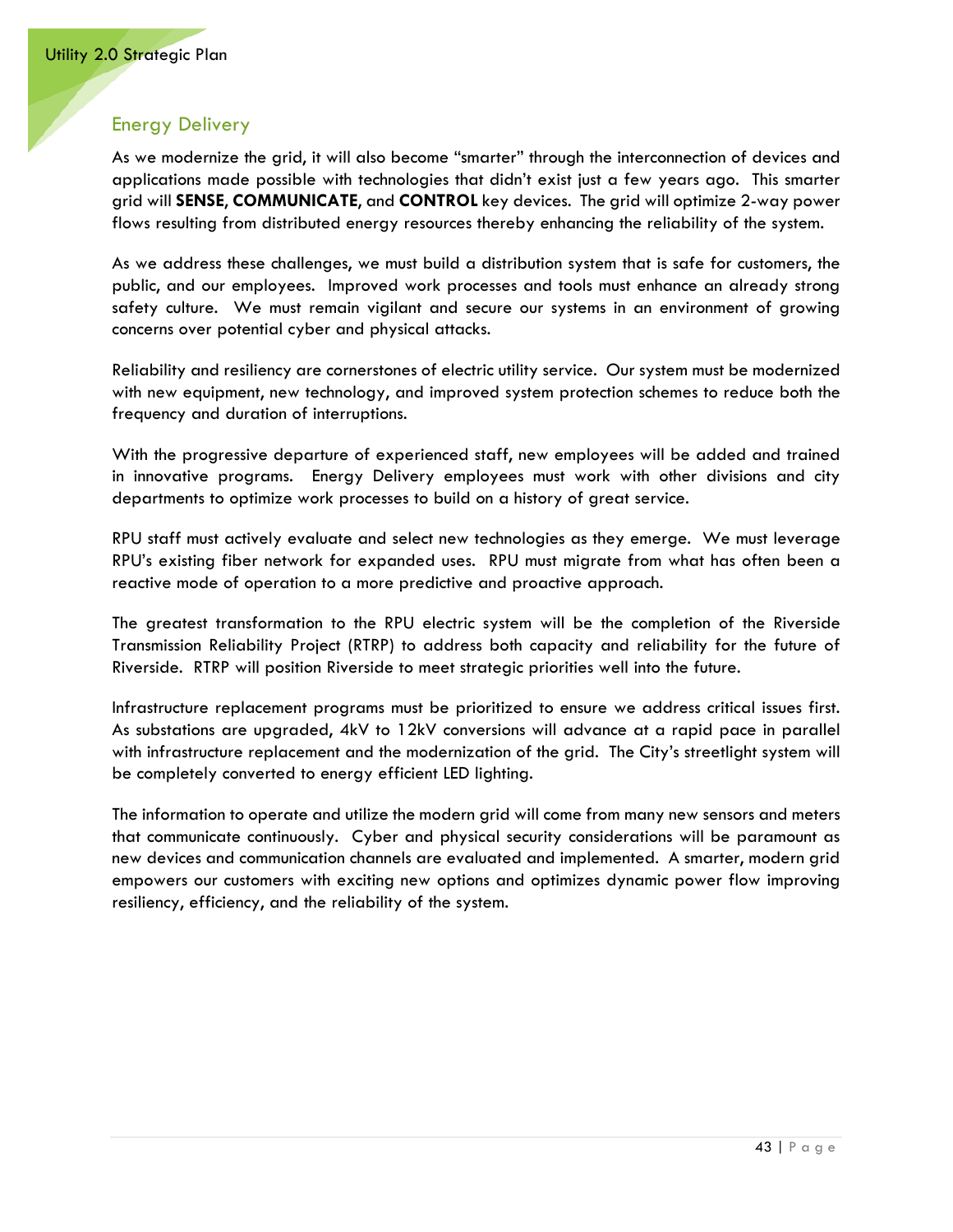#### <span id="page-47-0"></span>**Finance**

Over the next decade, with new technologies emerging, RPU will need to change and improve current rate designs and revenue recovery practices to support customers' energy efficiency goals and develop distributed generation, renewable resources and other services and products for the benefit of the utility and its customers. Developing new rate structures, which is controversial but necessary-- to more equitably recover costs from customers that benefit from specific services will include charges for use of infrastructure, restructuring of time of use rates, and providing more service and rate options that customers now expect. This change will not be overnight, RPU must have a deliberate process to evaluate utility costs and operational issues to adequately and correctly determine the proper course of action. In this analysis on new rates and cost structures, RPU must take into consideration current industry trends relating to workforce, infrastructure, regulatory issues, new technologies and customer expectations. We must move towards pricing/rates that create value for our customers.

Our solid fiscal foundation will provide us with the level of investment to begin to move forward. With implementing a solid financial plan, we will continue to maintain the highest possible financial ratings and healthy reserves for both electric and water utilities while continuing to meet our customer-owners' expectations, as well as our service commitments.

From a workforce perspective, with these new emerging technologies, within the finance division there will be a need for more individuals with technical analytical and excellent communication skills to collaborate with other divisions sharing knowledge and promoting best-practices throughout the utility. Teamwork, collaboration, and robust communication across sections and divisions will be typical of a normal work day at "1RPU" where diverse employees intentionally function as one utility. In support of the City's goal of service, our tenacious attention to customer value will be punctuated with moments of "Wow" customer service that 1RPU employees consider a routine and enjoyable privilege.

By 2020, we will be fully automated in our financial reporting processes to improve efficiencies in our business practices and provide more timely information. Other modern tools should include the just-in-time information necessary for each job function. Advanced technology, mobile tools, and data analysis/visualization will advance to a level that may appear out of reach at the moment. The myriad of data about our system and customers will be integrated and conveniently available to those that need it in their service to RPU customers. In addition, improvements will continue to be made to RPU facilities to support our workforce with technology and work space that accommodates a cohesive and collaborative environment to provide excellent customer service.

Lastly with RPU implementing automated meter infrastructure (AMI) and other advanced technologies, the utility needs to begin looking at best practices of other utilities billing systems to begin anticipating our needs before the next billing system upgrade. It is apparent that the current EnQuesta system should not be utilized for the same duration as the previous system. Since the CIS system is integral to every aspect of customer contact, communication, and interaction, we should look to replace it somewhere between the seven to ten year marks. In a utility 2.0 world, data and information that leads to an enhanced customer experience can only come from a robust customer information system.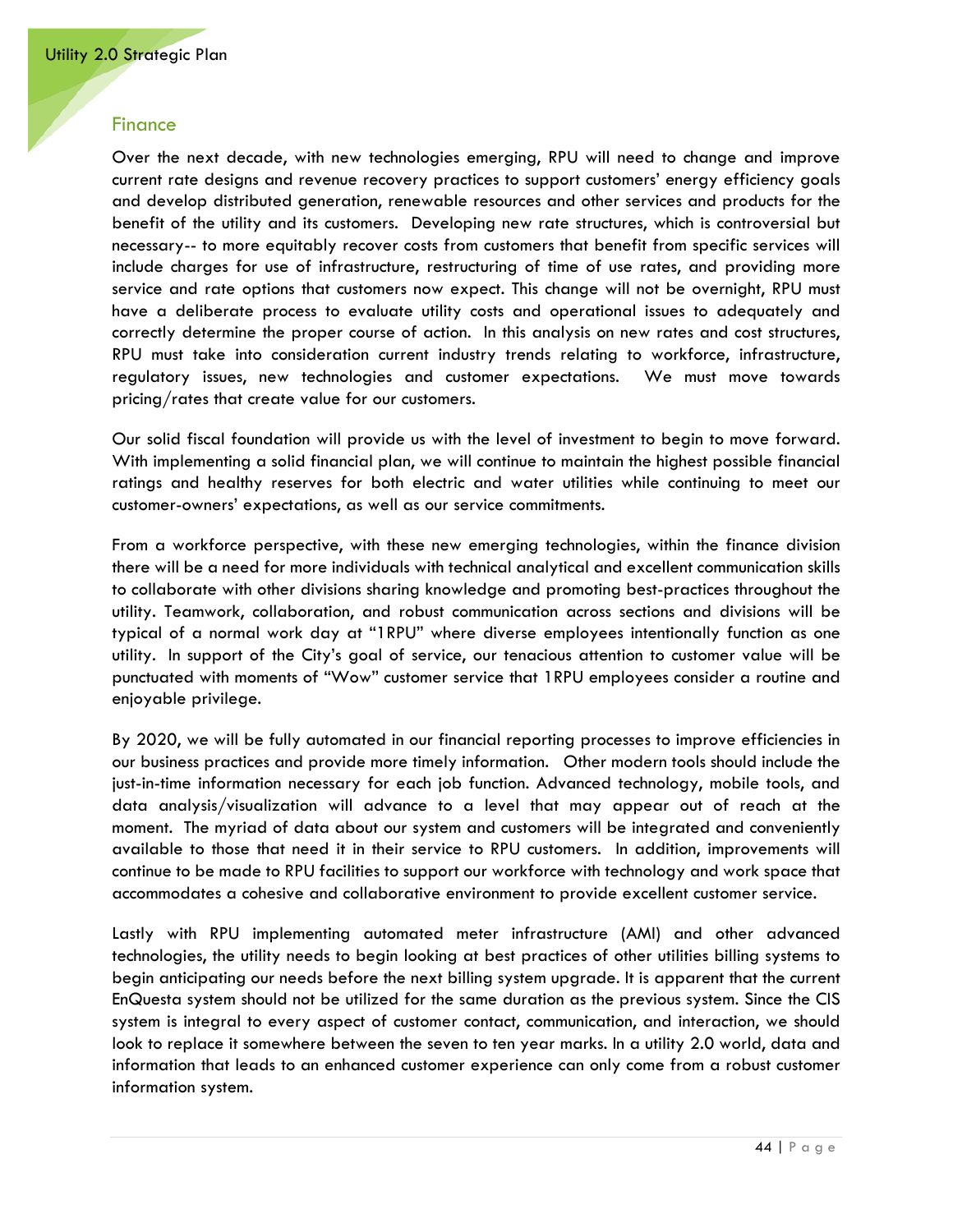## <span id="page-48-0"></span>Operational Technology

Operational Technology (OT) was just recently established at the Riverside Public Utilities (RPU) with the goal of providing both strategic direction and operational oversight over the various information technology initiatives at the utility. RPU's 2015 Strategic Technology Plan recommended that the utility "create a new organizational structure, add new resources, and provide training for existing staff" to oversee the successful implementation and operation of its newly developed technology vision. Establishment of OT Department is a significant milestone for RPU's timeline to implement the strategic plan.

RPU's strategic technology vision recognizes the crucial role of technology in improving operational efficiency, reliability, and customer satisfaction as well as supporting the broader initiatives in the area of economic development and community service to of Riverside citizenry.

Twenty two advanced operational technology projects either underway or will be planned, launched, or completed in alignment with the adopted Strategic Technology Plan. Each of these major technology initiatives will significantly contribute to RPU's overall strategic goals.

Crucial to the implementation approach will be a careful consideration of business value, identification of specific and tangible business benefits, and emphasizing design and architecture over standalone performance to ensure that the sum of the parts add up to much greater value than the individual components. RPU's planned Advanced Metering Infrastructure (AMI) initiatives integrated with its Customer Information System (CIS), Outage Management System (OMS), Geographic Information System (GIS), Distribution Management System (DMS) is exemplary of how integrated technology components *together* will deliver outstanding benefits in the area of operational efficiency, customer service, and reliability of operations.

Deriving quality and efficiency benefits from streamlined and automated business processes is just one aspect of our technology vision. We have the opportunity to strategically leverage our operational systems with modern mobile technologies and truly transform ourselves into a real-time utility (Digital and Connected) – where critical information is available in real time for making dynamic and smart optimum operational decisions in the area of customer service, system maintenance, and demand management. Longitudinal analysis of the very same information through advanced analytics will drive new strategies in multiple operational areas.

The strategic positioning of Operational Technology will play a very significant role in the context of RPU's overall value delivery model. Precisely because of our strong record of delivering highquality utility services to our customers they tend to take their high expectations of this service for granted and we blissfully remain "out of sight and out of mind." But this passive interaction with consumers is fast changing, and RPU will likely face greater attention and scrutiny from customers and other stakeholders with expected rate increases and environmental consciousness. In addition to safe and reliable water and electricity, customers are seeking the kind of control, flexibility, transparency, and self-service options they have become accustomed to receiving from other services providers. They demand first-rate customer service, they demand transparency of communications, they want up-to-the-minute information, when and how they want it, and they turn to online and mobile channels to access information, communicate proactively, access support, provide feedback, and carry out transactions. This technology-mediated deep engagement process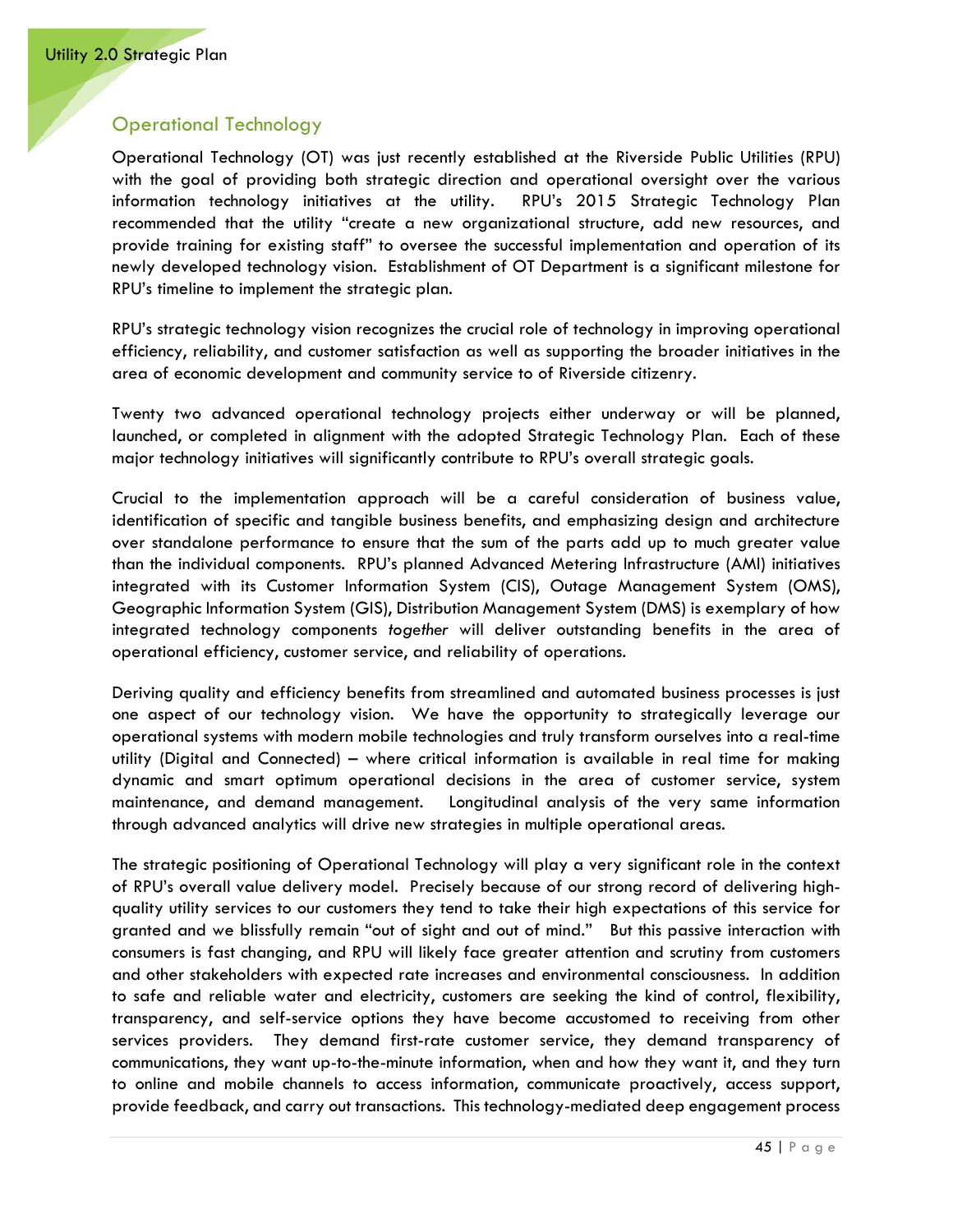matched with equally impressive operational performance will propel RPU to become the model utility that we have boldly envisioned.

Operational Technology will play a strategic and catalytic role by proactively partnering with our functional counterparts to identify new opportunities where technology can drive not only improved operational performance but also enable the Utility as a whole to embrace new technologies and serve and engage the customers in new and innovative ways.

We are committed to the idea that business process improvements that are carefully designed and implemented can be a source of tremendous value to our functional organizations. We will partner with our internal customers and support them streamline and automate the day-to-day business processes to ensure that there is sustained value in all that we do.

Operational Technology also envisions itself as a collaborative partner in the City's plan to streamline, rationalize, and develop effective governance structures for various information technology programs and assets (Geographic Information System, Dark fiber network, etc.).

It should not surprise anyone that Operational Technology (OT) has become the *soft* infrastructure in Riverside Public Utilities (RPU), providing the connectivity and harnessing the data-derived intelligence to benefit its customers and citizens. It is therefore useful to approach OT investments in a similar manner as we approach investments in physical infrastructure – essential and continuous.

It is also important to recognize that Operational Technology also has the potential to become the soft underbelly of our utility considering the myriad of IT security challenges that critical infrastructure organizations face. Vigorous defense strategies against cyber-attacks, thoughtful contingency planning, and constant, aggressive, and relentless monitoring of our systems will have to be one of the top priorities of our new OT organization.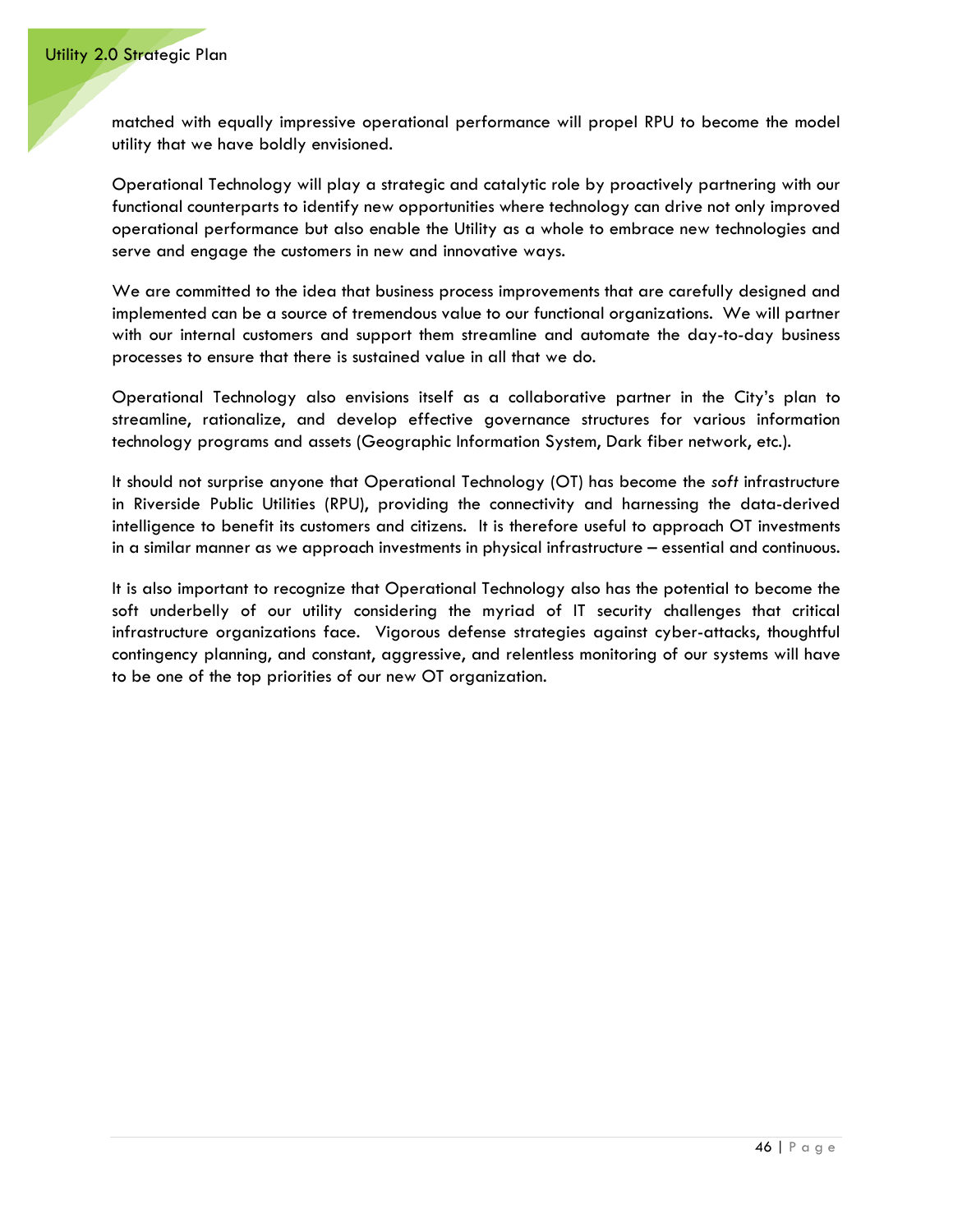#### <span id="page-50-0"></span>Resources

The electric industry is undergoing transformative change more rapidly than any other time in its 100+ year history. The transformation is largely driven by:

- Technological Advances Climate
- Change & Environmental Concerns
- Increased Customer Expectations

In the future, RPU services will be more customer centric, with RPU maintaining its obligation to serve—although the services provided will be vastly different than today. Applications will allow customers to monitor energy usage and power prices, and when prices are high, discharge (e.g., sell) energy from their electric vehicles or storage devices or remotely reduce power consumption (thereby costs) through their home energy management devises, or when prices are low—charge their devises (e.g., buy energy), or adjust power usage at their home remotely through their phone or other devices. Introduction of more applications will escalate for connected customers to choose what technologies to employ. The convenience offered through smart devices—gather information, purchase products, contact customer service, pay bills, book travel, price compare, control thermostats, sprinklers, video monitoring, etc., is unprecedented. RPU must facilitate the "convenience" wave that is coming.

Riverside's power resource mix will be more sustainable, predominantly renewable using a variety of technologies, with more locally-sourced distributed energy resources (DERs)--some behind the customer meter for those customers that choose to self-provide and more demand response resources to help facilitate the effects of the proliferation of distributed energy resources on the distribution grid. The balance of resources will include some nuclear and large hydro, along with the flexibility of natural gas to balance the integration of the intermittency of renewables as well as insuring local reliability to backstop high voltage grid issues. The shift away from large station, fossil-fueled generation is necessary to reduce greenhouse gases as mandated at both the state and federal levels. This shift will simultaneously have a profound impact on our rate structures and (if not properly managed) our ability to ensure equitable rate recovery across our customer base.

The changes in the industry are already occurring, with much work still to be done--during a time of retirements of our most experienced personnel. The change necessary to move RPU toward Utility 2.0 are not without impacts. At times, these changes/mandates result in new risks that arise requiring mitigation through new/additional rules and/or new equipment or products

RPU must position itself to be flexible, adaptable, and resilient. This industry is very complex and becoming more so. City (City Manager, other departments, Public Utilities Board and City Council), and as importantly--community support, is critical to determining a successful RPU business continuity model. This is no easy task for a 100+ year old department, with a significant amount of static, institutional policies and procedures in place and legacy infrastructure built for yesterday's technology, but not robust enough for a customer-centric Utility/Riverside 2.0 experience. The amount of change necessary that is known today is immense, with more unknown changes likely required for Utility 2.0 and Riverside 2.0.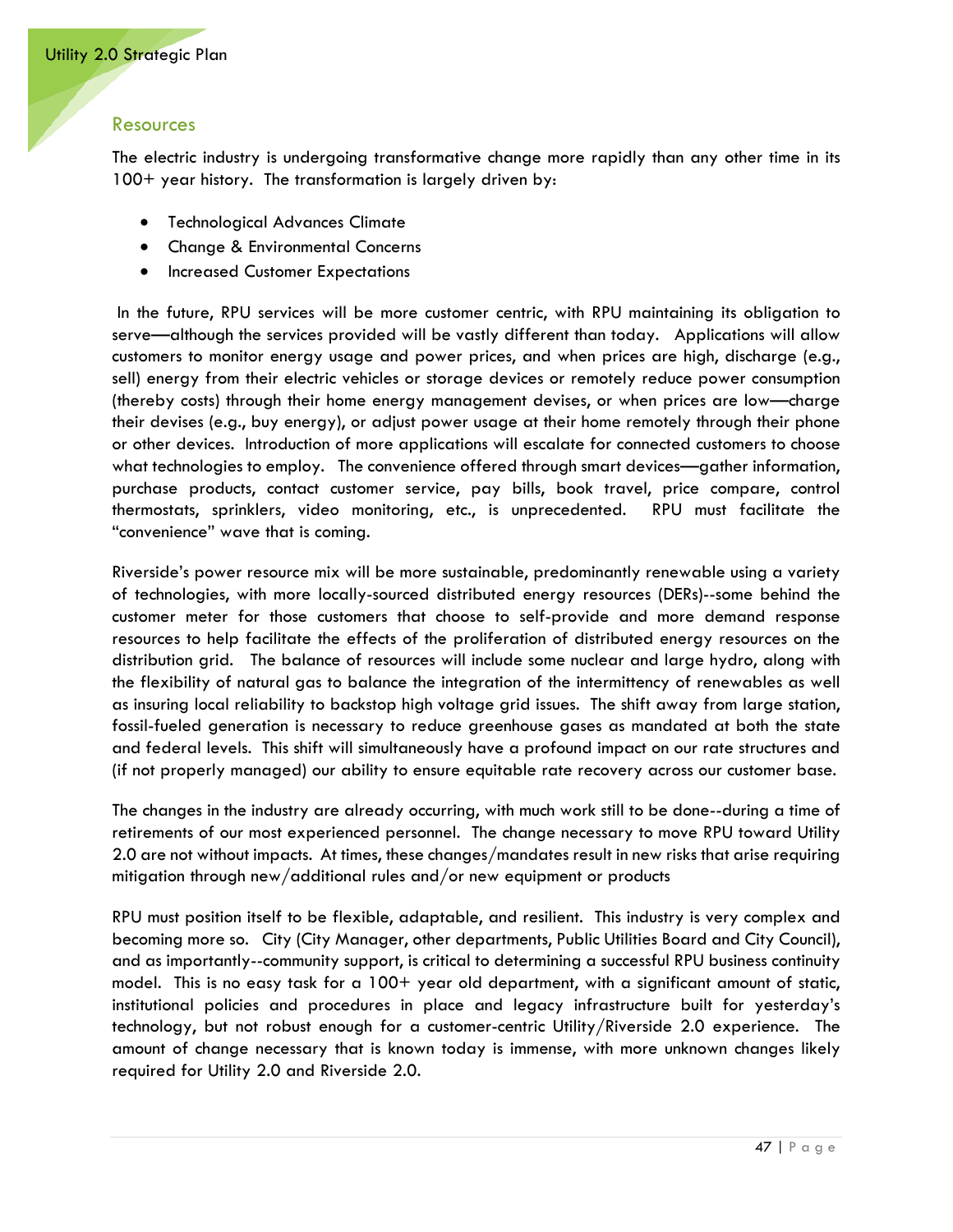#### <span id="page-51-0"></span>**Water**

The Riverside Public Utilities Water Division (Water Division) is a steward over a water system with an estimated value of \$2 Billion which provides domestic and non-potable water to its customers. Inheriting water supplies that were secured by early leaders and benefitting from the forward thinking of the "Safe WATER plan" in 2006, the Water Division will continue to protect and enhance water supplies, operate efficiently, and manage infrastructure to provide high quality water and the lowest reasonable cost while enhancing the long-term value of the water utility. Moreover, the Water Division will learn from and emulate organizations that provide a high level of customer service in order to improve its customers' experiences and improve their pride in the water utility. The end result will be water customers who use water to enhance their quality of life in an efficient and cost effective manner.

The Water Division will embrace technology to provide a greater level of service at a lower cost to the customer. Field personnel will use mobile solutions to work smartly and operate the system more efficiently. Professional staff will use database and analytic tools to stretch capital expenditures as far as possible. Everyone will use data to help the customers use water to enhance their quality of life at the lowest possible cost.

The Water Division relies on groundwater and will protect and enhance this resource by capturing storm water, recharging groundwater supplies, and expanding recycled water service. Projects such as the Riverside North Aquifer Storage and Recovery (Rubber Dam) project will slow down storm flows and redirect it to nearby recharge basins. Additional recharge basins in Grand Terrace and North Riverside will help maintain groundwater levels and store excess water.

Recycled water is a drought proof supply and is very inexpensive relative to imported water. Currently available only around the treatment plant, recycled water service will expand to several parks, schools and other businesses with the construction of the Jackson Street project. Moreover, Riverside's recycled water will create habitat for endangered fish as part of the Upper Santa Ana River Habitat Conservation Plan (HCP). This HCP will also provide opportunities to expand recycled water use along the City's northwestern edge.

Along with enhancing water supplies, the Water Division will work to preserve and enhance the Gage Canal, which is one of Riverside's greatest treasures. Gage's well fields and delivery system will be modernized to improve reliability and expand service to all Gage territory customers, including micro-farmers.

In the end, the Water Division will provide high quality water at an exceptional cost along with world class customer service.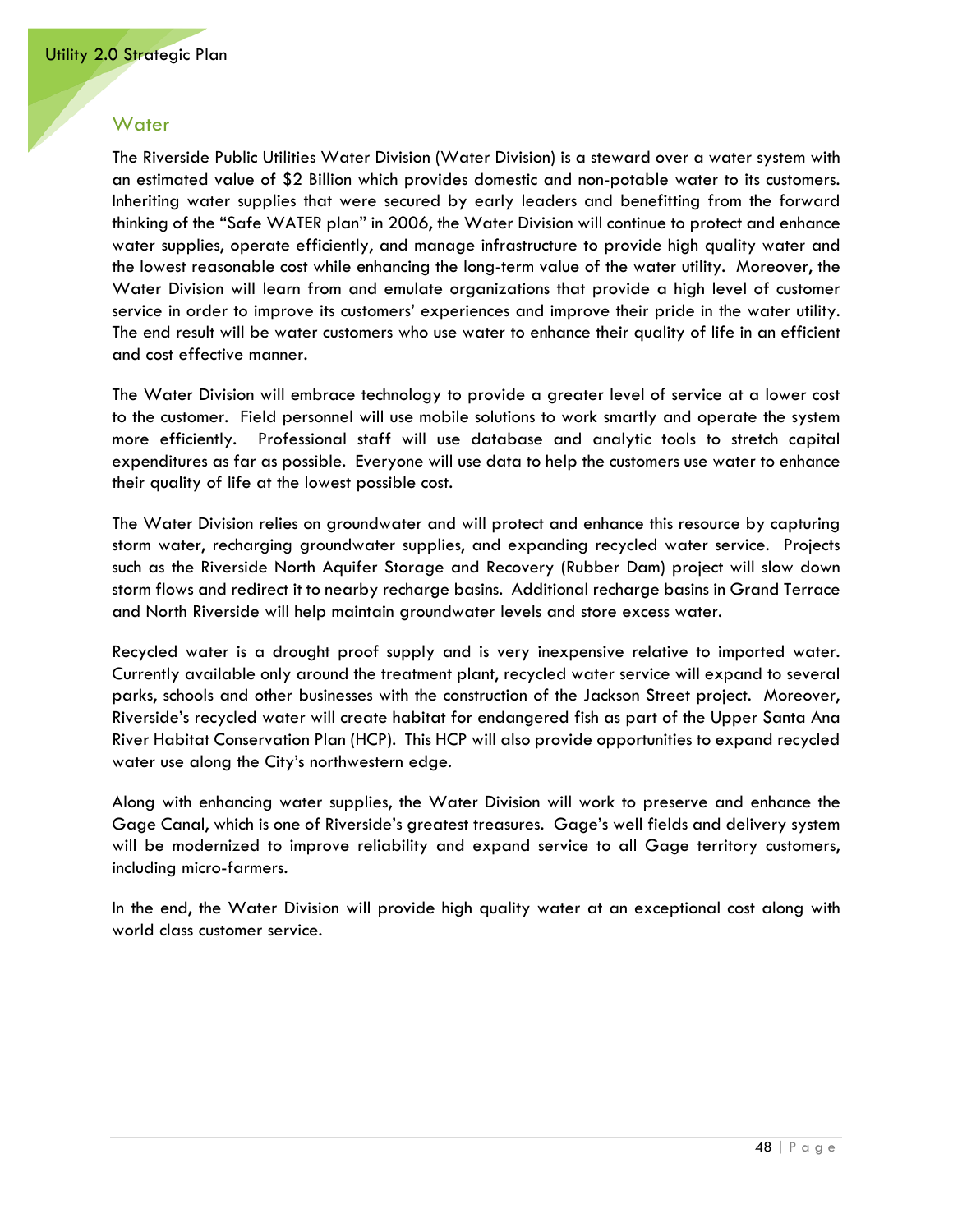# <span id="page-52-0"></span>Appendix C – Biennial KPI Targets

<span id="page-52-4"></span><span id="page-52-3"></span><span id="page-52-2"></span><span id="page-52-1"></span>

| <b>Key Performance Indicator</b>                       | <b>FY17 Target</b> | FY 18 Target |
|--------------------------------------------------------|--------------------|--------------|
| <b>System Reliability</b>                              |                    |              |
| SAIDI - System Average Interruption Duration Index     | 50                 | 50           |
| SAIFI - System Average Interruption Frequency Index    | 1.15               | 1.15         |
| CAIDI - Circuit Average Interruption Duration Index    | 43.5               | 43.5         |
| MAIFI - Momentary Average Interruption Frequency Index | 1.0                | 1.0          |
| <b>Asset Replacement and Renewal</b>                   |                    |              |
| <b>Miles of Pipeline Replaced Annually</b>             | 5.5                | 5.5          |
| Number of Poles Replaced Annually                      | 200                | 200          |
| Substation Relay replacements annually                 | 19                 | 40           |
| <b>Cyber and Physical Security</b>                     |                    |              |
| <b>Cyber Security Projects completed annually</b>      | 77                 | 33           |
| Physical Security Projects completed annually          | 38                 | 14           |
| <b>Generation Resiliency</b>                           |                    |              |
| <b>RERC Black Start Availability</b>                   | 100%               | 100%         |
| <b>Springs Black Start Availability</b>                | 100%               | 100%         |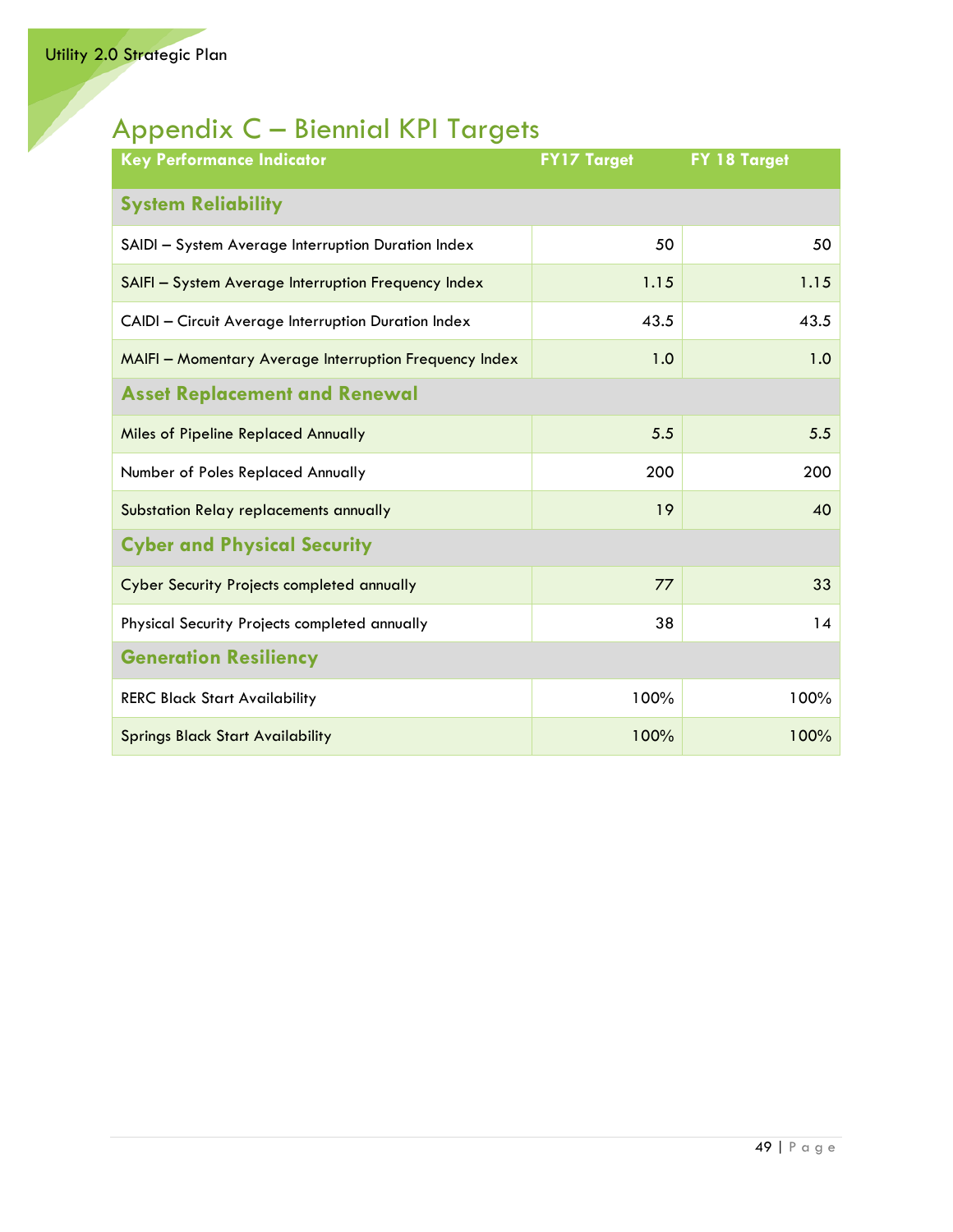<span id="page-53-2"></span><span id="page-53-1"></span><span id="page-53-0"></span>

| <b>Key Performance Indicator</b>           | <b>FY17 Target</b>                 | FY 18 Target                       |
|--------------------------------------------|------------------------------------|------------------------------------|
| <b>Financial Strength</b>                  |                                    |                                    |
| Debt Service Coverage - Electric Fund      | Not less than 1.75                 | Not less than 1.75                 |
| Debt Service Coverage - Water Fund         | Not less than 1.75                 | Not less than 1.75                 |
| Undesignated Cash Reserve - Electric Fund  | $$125M - $198M$                    | $$130M - $206M$                    |
| Undesignated Cash Reserve - Water          | $$28M - $43M$                      | $$32M - $50M$                      |
| <b>Bond Rating - Electric Obligations</b>  | S&P AA-                            | S&P AA-                            |
| <b>Bond Rating - Water Obligations</b>     | <b>S&amp;P AAA</b>                 | <b>S&amp;P AAA</b>                 |
| <b>Affordability &amp; Competitiveness</b> |                                    |                                    |
| <b>Weighted Average Rates - Electric</b>   | Less than SCE                      | Less than SCE                      |
| Weighted Average Rates - Water             | Less than<br>neighboring utilities | Less than<br>neighboring utilities |
| <b>Additional Revenue</b>                  |                                    |                                    |
| <b>Collection Rate</b>                     | \$147,000                          | \$146,000                          |
| New Revenue - Water Fund                   | \$3,000,000                        | \$3,200,000                        |
| New Revenue - Electric Fund                | \$6,700,000                        | \$5,100,000                        |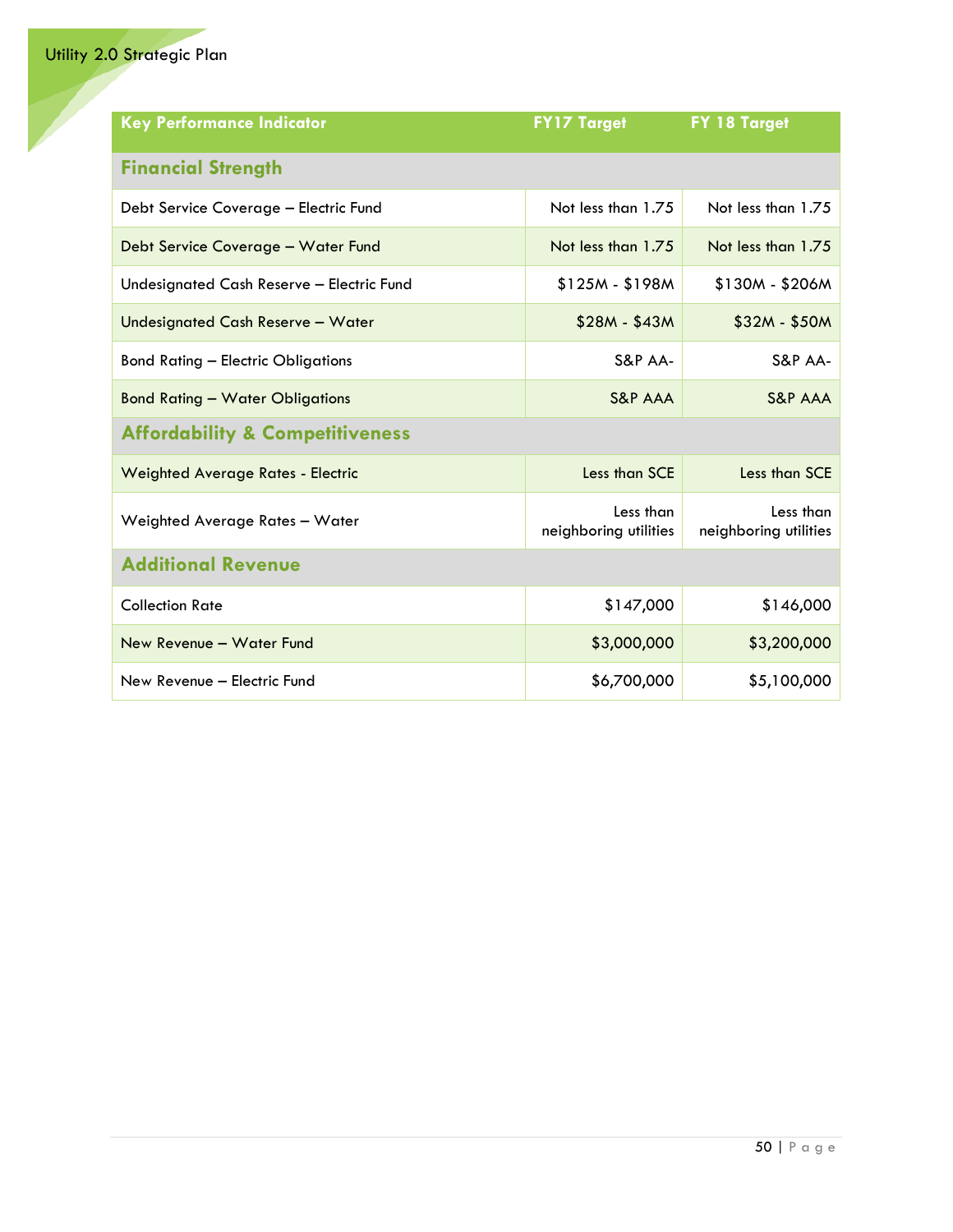<span id="page-54-2"></span><span id="page-54-1"></span><span id="page-54-0"></span>

| <b>Key Performance Indicator</b>                     | <b>FY17 Target</b>          | FY 18 Target                |
|------------------------------------------------------|-----------------------------|-----------------------------|
| <b>Supply Portfolio</b>                              |                             |                             |
| Greenhouse Gas Emission level                        | $<$ 1,200,000<br>allowances | $<$ 1,200,000<br>allowances |
| Percent Renewables in portfolio                      | 27% (CY 2017)               | 29% (CY 2018)               |
| <b>Recycled Water Deliveries</b>                     | 200                         | 500                         |
| <b>Conservation and Efficiency</b>                   |                             |                             |
| Water Conservation - SBx7-7 Target Compliance (gpcd) | 229                         | 223                         |
| Rooftop Solar Photovoltaic - SB1 Target Compliance   | \$2,500,000                 | \$2,500,000                 |
| Energy Efficiency Annual kWh savings                 | 19,000,000                  | 20,000,000                  |
| <b>Utility Operations</b>                            |                             |                             |
| E-bill adoption rate                                 | 15%                         | 15%                         |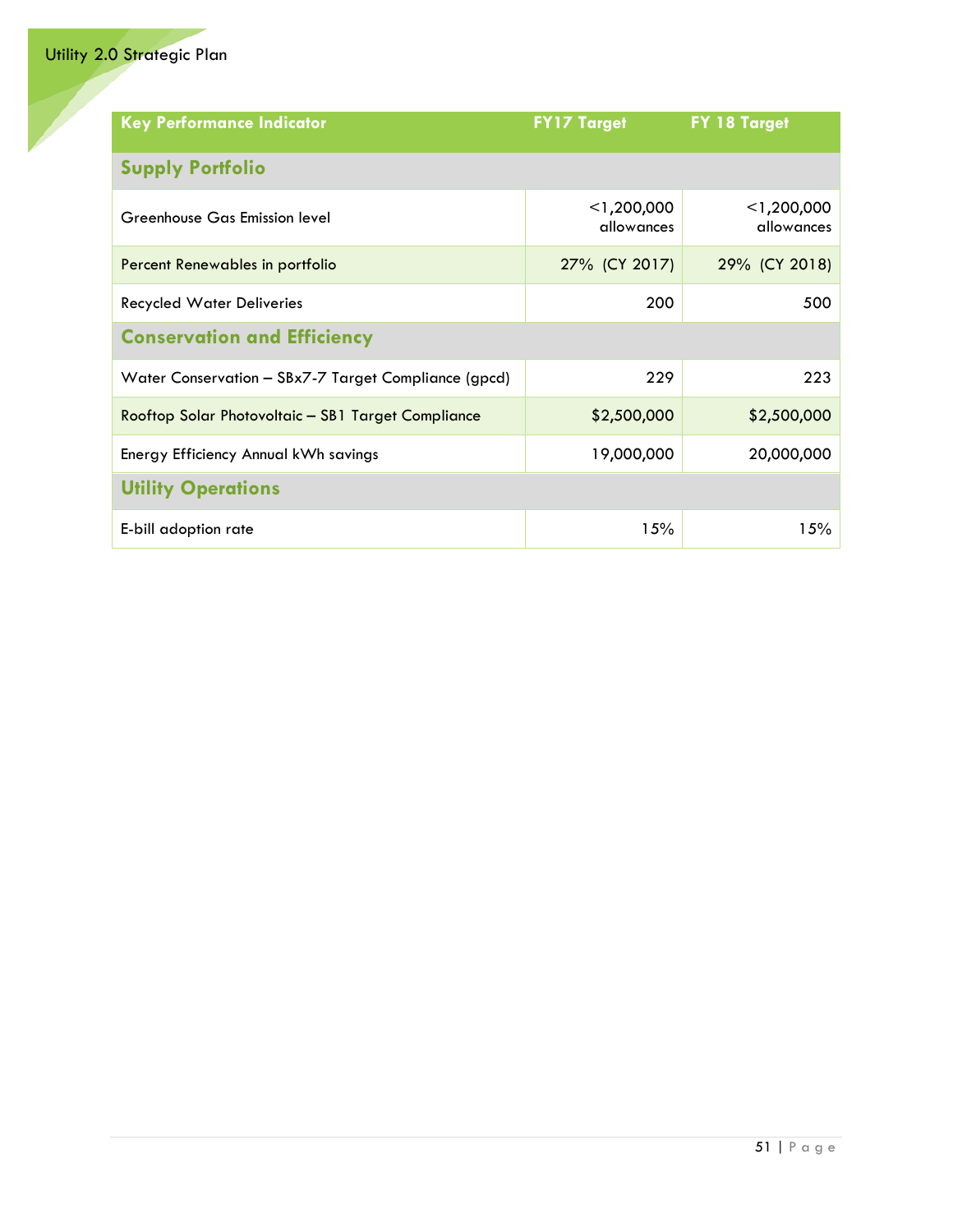<span id="page-55-3"></span><span id="page-55-2"></span><span id="page-55-1"></span><span id="page-55-0"></span>

| <b>Key Performance Indicator</b>                              | <b>FY17 Target</b> | FY 18 Target |
|---------------------------------------------------------------|--------------------|--------------|
| <b>Call Center</b>                                            |                    |              |
| Customer Service Center answered call rate, monthly           | 95%                | 95%          |
| 311 answered call rate, monthly                               | 95%                | 95%          |
| Customer Service Center call resolution - first call, monthly | 80%                | 90%          |
| 311 call resolution - first call, monthly                     | 80%                | 90%          |
| <b>Counter/Develop Center</b>                                 |                    |              |
| Plan checks completed in City specified timeframe             | 100%               | 100%         |
| Customer design projects completed within timeframe           | 100%               | 100%         |
| Solar PV meter installations completed within 3 days          | 100%               | 100%         |
| Happy or Not customer rating, monthly                         | 80%                | 80%          |
| <b>Billing &amp; Rebates</b>                                  |                    |              |
| Customer billing accuracy                                     | 98%                | 98%          |
| Rebates completed within timeframe                            | 100%               | 100%         |
| <b>Satisfaction Ratings</b>                                   |                    |              |
| Key Customer Visitations satisfaction rating                  | 90%                | 95%          |
| RKS Customer Satisfaction rating, annual                      | 90%                | 90%          |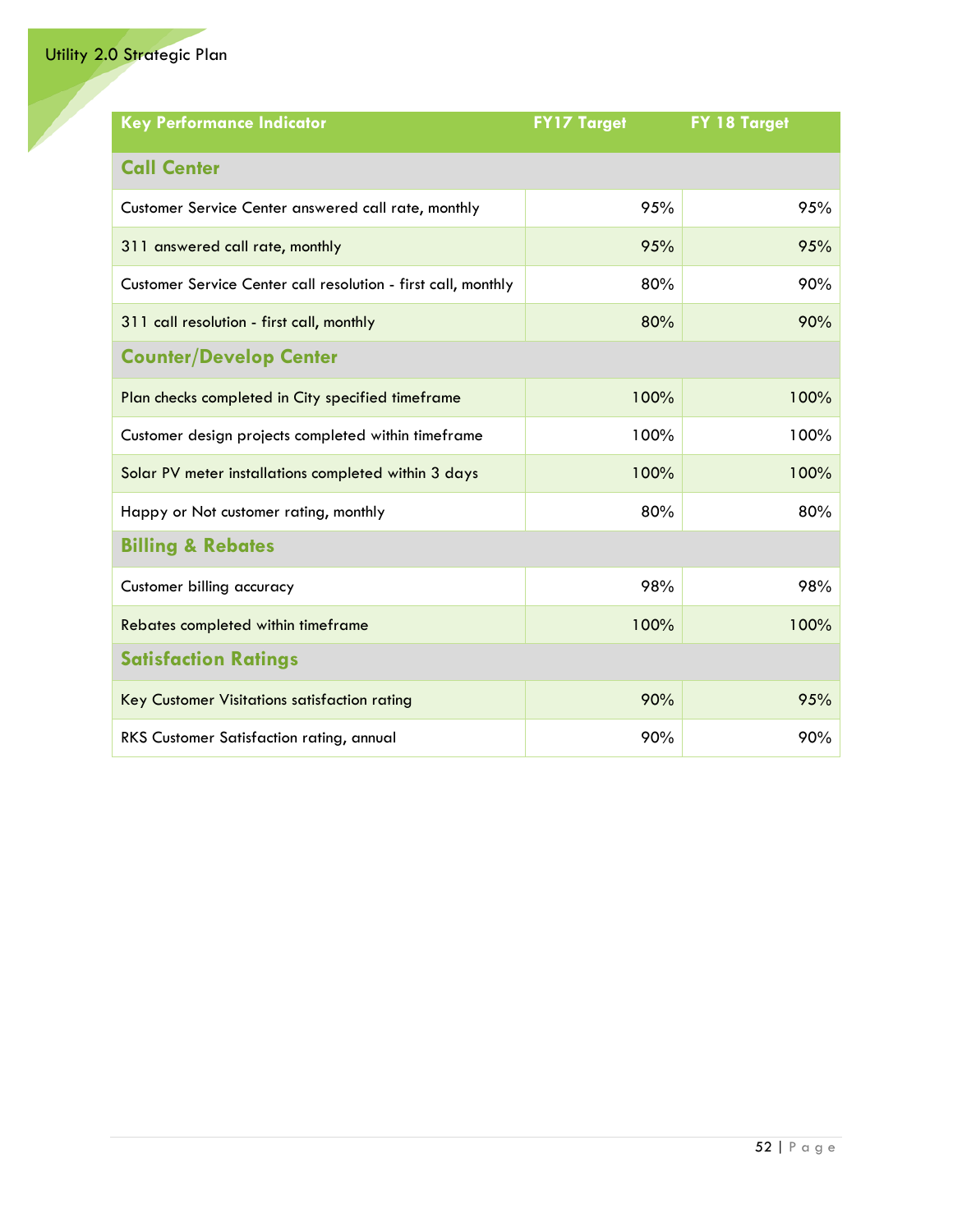<span id="page-56-4"></span><span id="page-56-3"></span><span id="page-56-2"></span><span id="page-56-1"></span><span id="page-56-0"></span>

| <b>Key Performance Indicator</b>                                       | <b>FY17 Target</b> | FY 18 Target |
|------------------------------------------------------------------------|--------------------|--------------|
| <b>Capital Projects</b>                                                |                    |              |
| Energy Delivery CIP complete on budget on time                         | 80%                | 90%          |
| Water CIP complete on budget on time                                   | 80%                | 90%          |
| Operational Technology projects completed on budget on<br>time         | 80%                | 90%          |
| <b>Forecasting</b>                                                     |                    |              |
| Annual Power Forecast accuracy                                         | 85%                | 85%          |
| Annual Water Forecast accuracy                                         | 85%                | 85%          |
| <b>Regulatory Compliance</b>                                           |                    |              |
| <b>Water Quality compliance</b>                                        | 100%               | 100%         |
| NERC/WECC report compliance                                            | 100%               | 100%         |
| <b>Supply</b>                                                          |                    |              |
| Generation availability                                                | 95%                | 100%         |
| Water Supply Independence (local resources)                            | 100%               | 100%         |
| <b>Operations</b>                                                      |                    |              |
| Street light repair cycle-time (days)                                  | 3                  | 3            |
| Water leak repair cycle time - Medium criticality and<br>higher (days) | 10                 | 10           |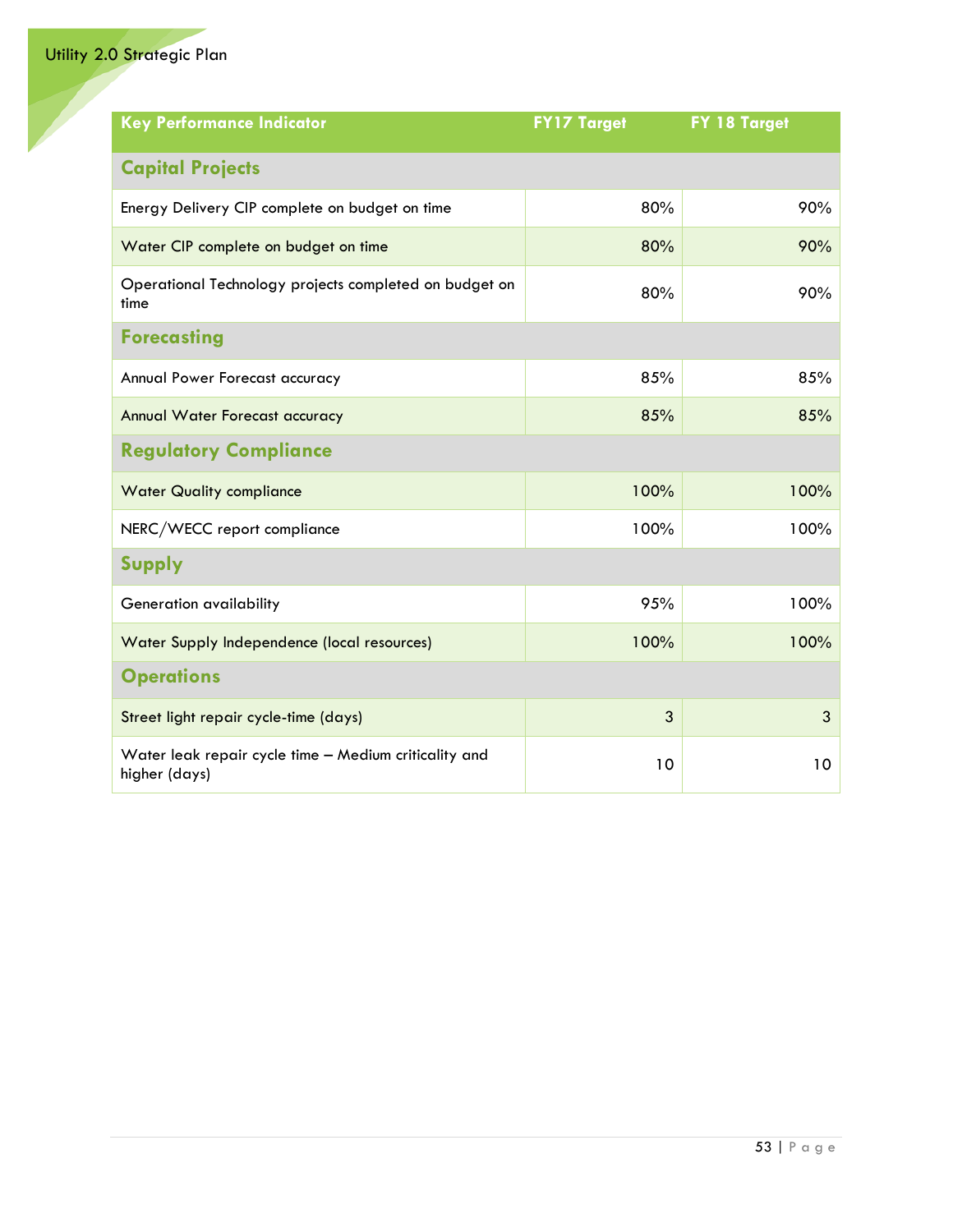<span id="page-57-2"></span><span id="page-57-1"></span><span id="page-57-0"></span>

| <b>Key Performance Indicator</b>                             | <b>FY17 Target</b> | FY 18 Target |
|--------------------------------------------------------------|--------------------|--------------|
| <b>Safety</b>                                                |                    |              |
| OSHA Reportable Incident Rate                                | 11.25              | 10.00        |
| <b>Vehicle Incident Rate</b>                                 | 21                 | 19           |
| Claims Cost Paid (Workers Comp)                              | \$140,000          | \$135,000    |
| <b>Training</b>                                              |                    |              |
| Training \$'s per employee                                   | \$650              | \$700        |
| % of employees with formal development plan                  | 40%                | 60%          |
| % of employees with U2.0 competency assessment               | 10%                | 20%          |
| <b>Recruitment &amp; Retention</b>                           |                    |              |
| <b>Vacancy Rate</b>                                          | 15%                | 10%          |
| Turn Over Rate within 1st 12 months                          | 3%                 | 2%           |
| Recruitment Cycle Time (days)                                | 150                | 120          |
| Internal Promotion Frequency (% positions filled internally) | 50%                | 50%          |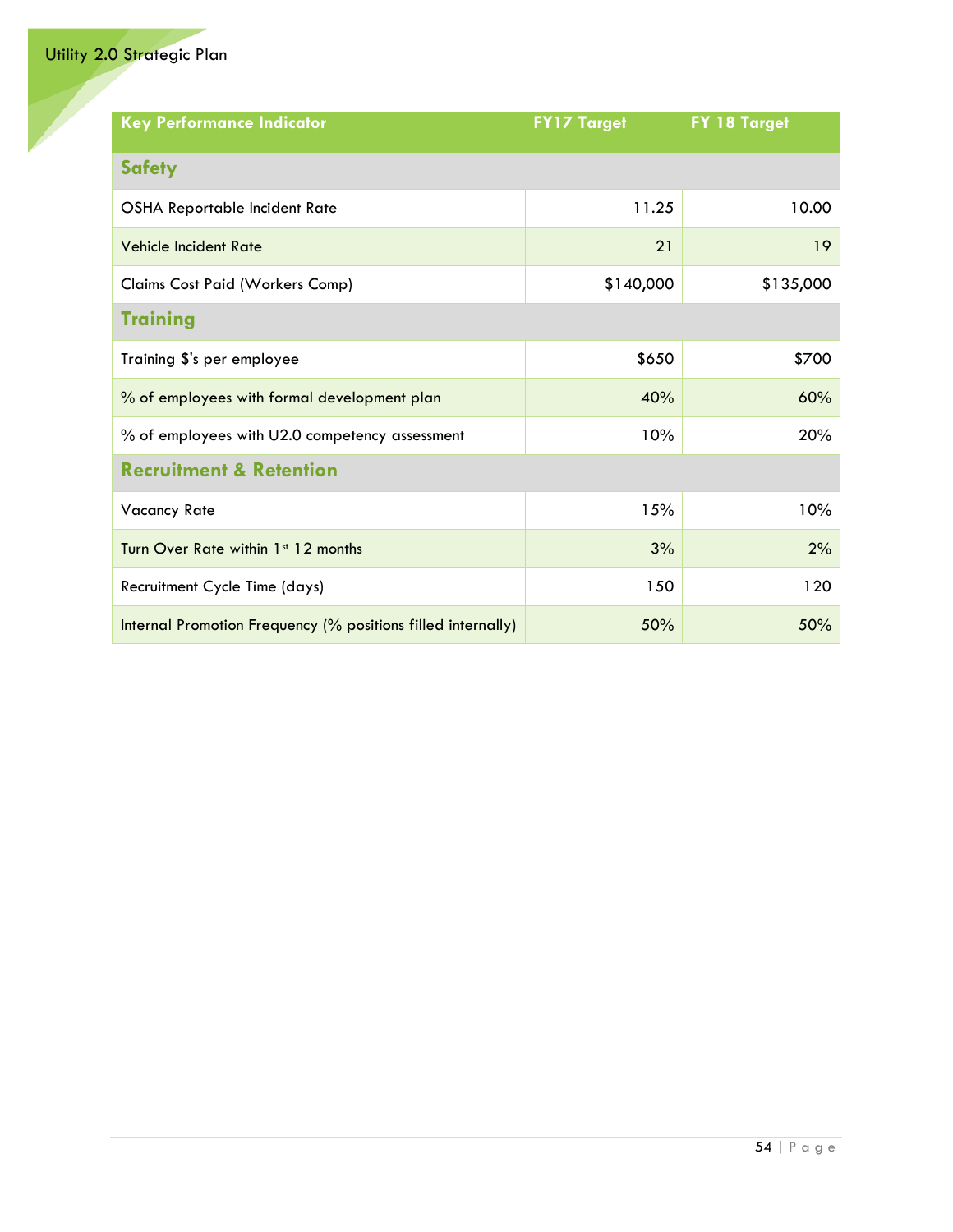# <span id="page-58-0"></span>Appendix D – Supporting Documents

This Strategic Plan is built upon and summarizes input from the Utility 2.0 Roadmaps that were approved by the Board of Public Utilities and City Council. A copy of the final Utility 2.0 Roadmap presentation is located [here.](http://www.riversideca.gov/utilities/about-rpu/utility2.0.asp) (http://www.riversideca.gov/utilities/about-rpu/utility2.0.asp)

RPU's Finance 101 document and presentation to the City Council is located here. (http://aquarius.riversideca.gov/clerkdb/DocView.aspx?id=203238&dbid=0)